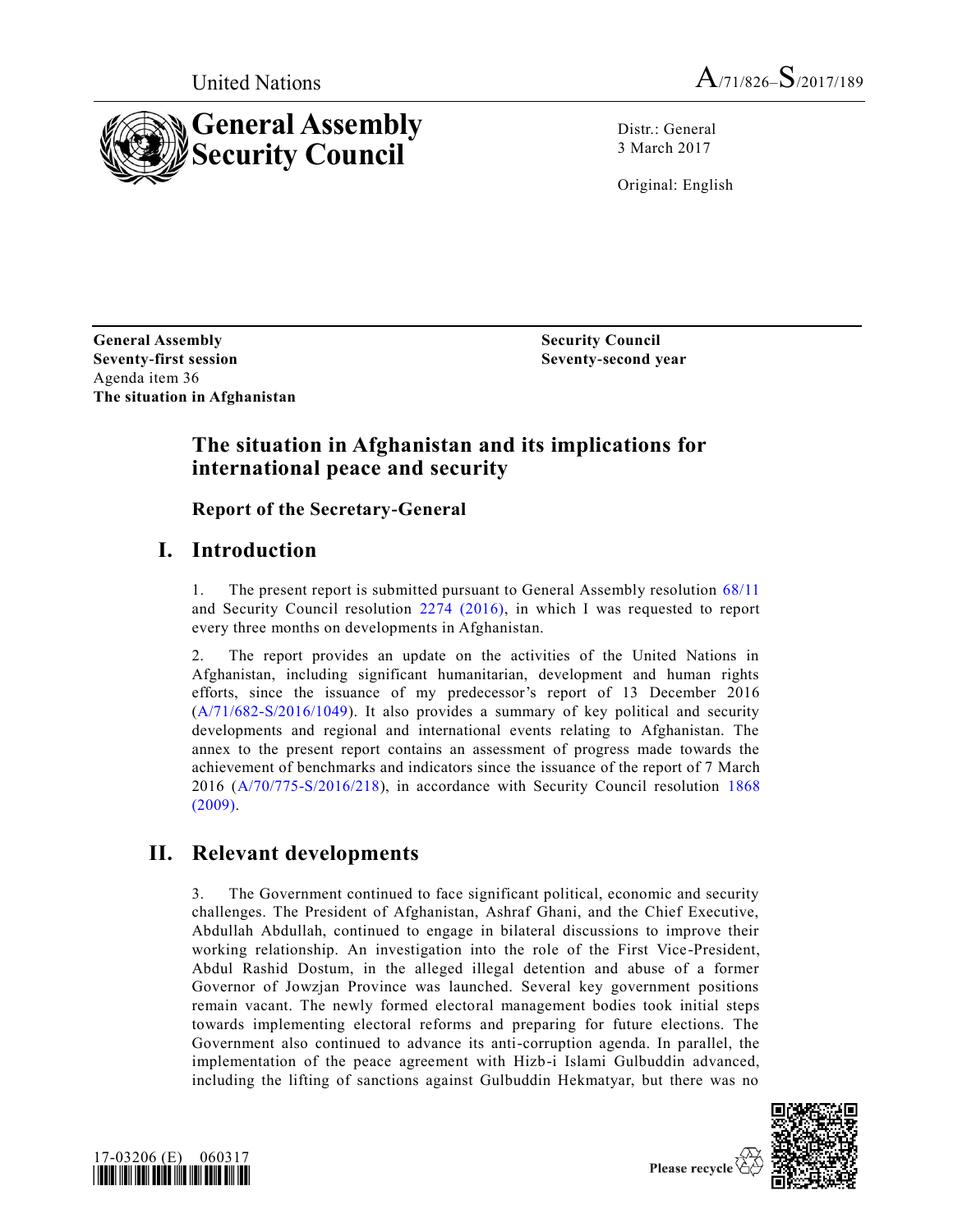discernible progress on peace talks between the Government and the Taliban. There was an increase in multilateral engagement at the regional level. The security situation continued to worsen, with armed clashes between security forces and the Taliban reaching a record high in 2016 and continuing at that pace in 2017. High levels of violence against civilians continued to be recorded as a result, with a significant increase in casualties among children and in internal displacements. Service delivery remained challenging given the difficult security situation. The economic situation remained fragile, with persistently low rates of economic growth and low investment rates.

### **A. Political developments**

4. Since the previous report, the President and the Chief Executive continued their efforts to improve their working relationship. The two leaders discussed a mechanism to consult on senior appointments, share power and delegate responsibility among senior government officials.

5. On 13 December, the former Governor of Jowzjan, Ahmad Ishchi, publicly accused the First Vice-President of illegally detaining him for several days in late November and alleged that he had been sexually abused while in custody. The Government announced an investigation into the allegations, and, on 21 December, the Attorney General formally named Mr. Dostum a suspect. The First Vice - President has so far refused to comply with the Attorney General's summons for questioning. Prominent figures within the First Vice-President's political party, Junbish-i Milli, accused the Government of attempting to marginalize the ethnic Uzbek community and organized demonstrations to protest the Government's treatment of the First Vice-President.

6. The President continued his outreach efforts to critics and opposition figures, including two of the country's largest political opposition groups, the Afghanistan Protection and Stability Council and the High Council of National and Jihadi Parties, as well as the Governor of Balkh Province, Atta Mohammad Noor. Opposition groups maintained pressure on the Government to make appointments and other concessions, but toned down their public criticism of the President and the Chief Executive.

7. The future of the seven ministers who were the subject of votes of no-confidence in the National Assembly in November remained uncertain. Six continued serving in their positions, while a Supreme Court decision on the constitutionality of the votes of no-confidence remained pending. Several positions within the Government remained occupied by acting officials, including the Minister of Mines and Petroleum, the head of the Independent Directorate of Local Governance, the Minister of Information and Culture, the Minister of Information and Communications Technology and the Minister of Tribal Affairs.

8. On 21 January, the Chairperson of the High Peace Council, Pir Sayed Ahmad Gailani, died. At the time of his death, the Government was reportedly planning to formulate a new Afghan national peace and reconciliation strategy.

9. There has been no discernible progress towards a peace process between the Government and the Taliban. The implementation of the peace agreement of 29 September 2016 with Hizb-i Islami Gulbuddin advanced with the removal of the group's leader, Gulbuddin Hekmatyar, from the list of individuals sanctioned under resolution [1267 \(1999\)](http://undocs.org/S/RES/1267(1999)) on 3 February, following a request from the Government of Afghanistan submitted on 13 December. Representatives of Hizb-i Islami Gulbuddin continued negotiations with the Government on issues such as the release of prisoners and accommodation arrangements for affiliates expected to return from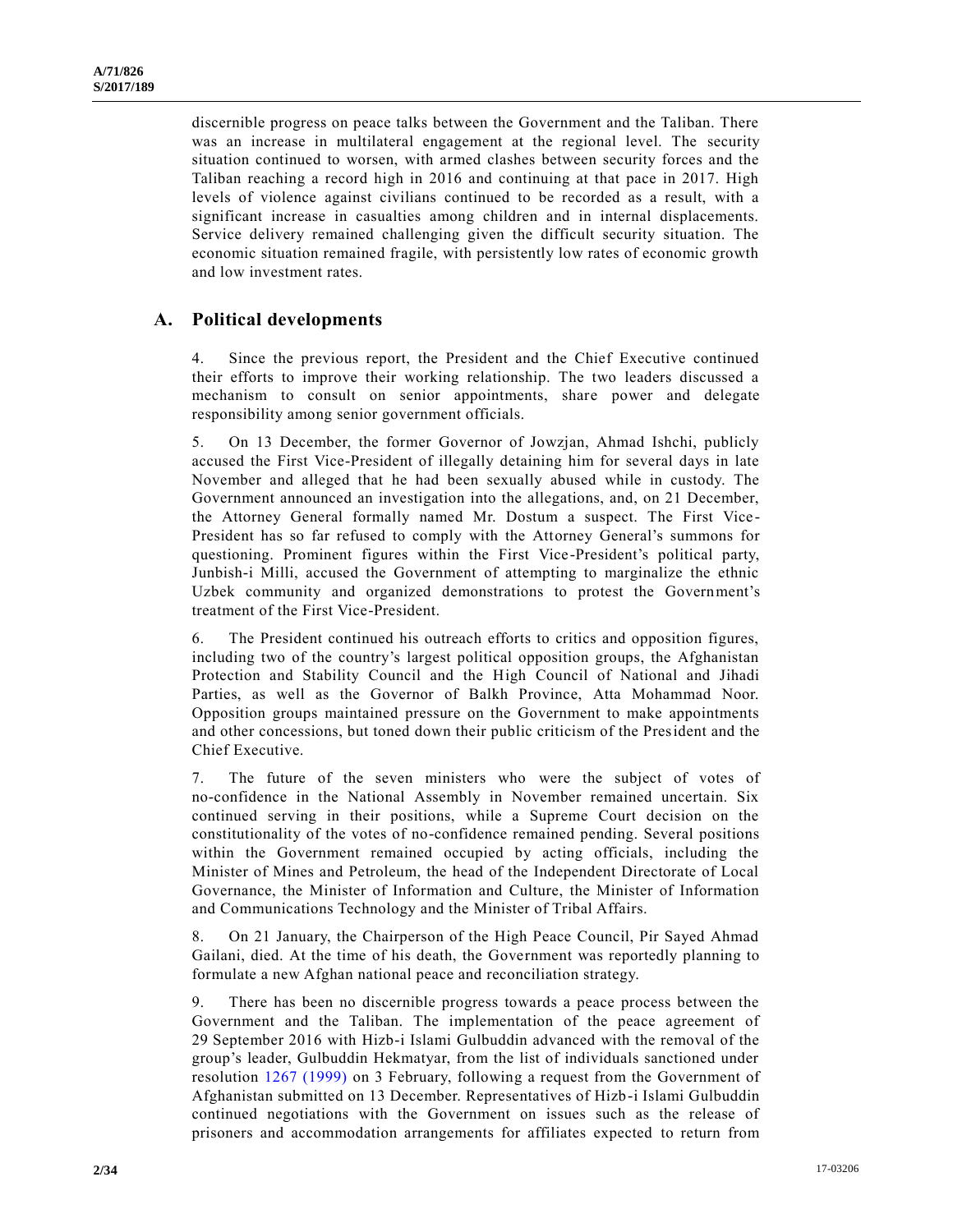Pakistan. The prospect of Mr. Hekmatyar's return to Kabul has been cause for concern among his political rivals, who believe that a united Hizb-i Islami Gulbuddin under his leadership could become the country's largest political party. Human rights advocates have expressed their concern about the agreement, given its failure to fully address victims' grievances and suspected human rights violations.

10. The United Nations Assistance Mission in Afghanistan (UNAMA) facilitated a number of events in support of local peace initiatives during the reporting period to address, inter alia, long-standing land disputes and other sources of tension and conflict.

11. The Independent Election Commission and the Independent Electoral Complaints Commission, appointed in November 2016, took the initial steps towards implementing electoral reforms and preparing for future elections. The Independent Election Commission began its work, which included a technical study on electoral constituencies for submission to the Government, proposals on voter registration, the reallocation of polling centres and an electoral timeline. It also held consultative meetings on electoral constituencies and voter registration with stakeholders on 17 and 30 January. The Independent Election Commission publicly reaffirmed its commitment to establishing polling centre-based voter lists, in accordance with electoral law, and its spokesperson announced that electronic national identification cards will not be used for voter registration. On 10 February, the Independent Election Commission spokesperson announced that parliamentary and district council elections would be held in 2018. The Independent Electoral Complaints Commission reached out to electoral stakeholders, and, on 30 January, signed a memorandum of understanding with civil society organizations that outlines terms for their future cooperation.

12. The Independent Election Commission also commenced the recruitment process for the position of Chief Electoral Officer. On 12 January, the Commission recommended three candidates to the President in a letter signed by only four of the seven commissioners. On 26 January, a spokesperson for the Chief Executive publicly stated that the three nominees were unacceptable owing to their alleged lack of qualifications and ties to previous commissioners. On 3 February, election watchdog groups criticized the Government for its silence and called for a decision preserving the independence of the Commission.

#### **B. Security**

13. The overall security situation continued to deteriorate throughout 2016 and into 2017. The United Nations recorded 23,712 security incidents, an almost 5 per cent increase compared with 2015 and the highest number in a single year ever recorded by UNAMA. While the fighting remained particularly prevalent in the five southern and eastern provinces of Helmand, Nangarhar, Kandahar, Kunar and Ghazni, where 50 per cent of all incidents were recorded, the conflict spread in geographical scope, with increasing Taliban activities in northern and north-eastern Afghanistan, as well as in Farah in the west. The Taliban continued to put pressure on the Government's control of the provincial capitals of Farah, Kunduz, Lashkar Gah, Helmand Province, and Tirin Kot, Uruzgan Province. International and Afghan air support and the deployment of Afghan special forces remained critical to the holding of these cities. In late November, the Taliban captured the Ghorak district administrative centre of Kandahar Province, bringing to 14 the total number of districts claimed by the Taliban to be under their control. In addition, the control of a number of districts has been contested, with some reports claiming an increase in the percentage of Afghan territory under Taliban influence. The fighting evolved further in character as the number of armed clashes between the Taliban and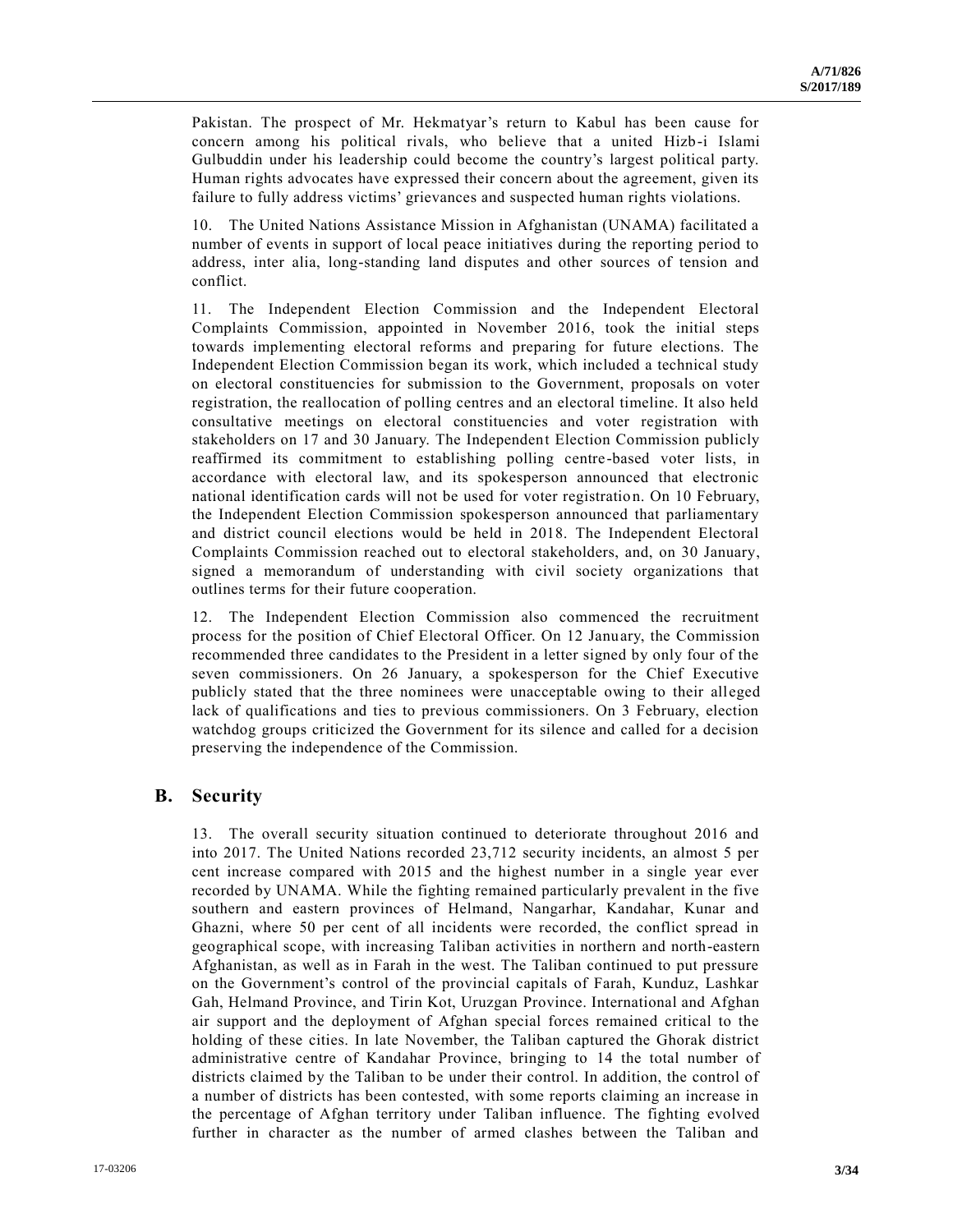Government security forces increased by 22 per cent in 2016, accounting for 63 per cent of all security incidents, the majority of which were initiated by the Taliban. Improvised explosive device attacks continued to decline in 2016, however, and were 25 per cent lower than during the previous year.

14. Between 18 November 2016 and 14 February 2017, the United Nations recorded 5,160 security-related incidents. This represents a 10 per cent increase compared with the same period in 2015 and a 3 per cent increase compared with the same period in 2014. The number of armed clashes recorded in January 2017 increased by 30, compared with January of 2016, and reached 1,877, the highest number recorded by the United Nations for that month. Improvised explosive device attacks increased by 11 per cent compared with the same period in 2016. The Taliban also increased the pressure in Helmand Province, including through heavy fighting in the district of Sangin in late January and early February.

15. On 10 January, an improvised explosive device detonated at the residence of the Governor of Kandahar during a dinner he was hosting for visiting diplomats and dignitaries, killing 13 civilians, including 6 diplomats from the United Arab Emirates, and injuring 19 others. On 15 February, the Ambassador of the United Arab Emirates, who was injured in the attack, died from his wounds. No group has claimed responsibility for the attack.

16. The Afghan security forces continued to face significant challenges, in particular regarding operational capacity. Shortcomings in the areas of command and control, leadership and logistics, and high attrition rates, have a significant impact on morale, recruitment and sustainability. The intensifying conflict resulted in increasing casualties among both the security forces and the Taliban. Re-enlistment and retention rates are too low to compensate for the losses incurred through increased casualties and desertion. By February, the numbers of army troop members and Afghan National Police officers stood at 86 per cent and 94 per cent of projected levels, respectively.

17. Islamic State in Iraq and the Levant-Khorasan Province (ISIL-KP) maintained its presence in southern Nangarhar Province, as well as in Kunar and Nuristan Provinces. Notwithstanding the clearing operations of the Afghan National Defence and Security Forces, with the support of international military forces, by the end of 2016, the group reportedly returned to the areas from which they were cleared.

18. During the reporting period, there were 21 incidents involving United Nations personnel, including seven incidents of intimidation, one improvised explosive device-related incident, seven criminal related incidents, and the theft of one United Nations vehicle.

#### **C. Regional cooperation**

19. During the reporting period, there was a marked increase in bilateral diplomatic outreach between Afghanistan and its neighbours. Bilateral relations between Afghanistan and Pakistan continued to be strained, however. In the wake of the suicide attack perpetrated in Kandahar City on 10 January, Afghan officials, including National Security Adviser Hanif Atmar and Chief of Police of Kandahar Province Abdul Razziq, publicly blamed the attack on foreign actors. Demonstrations were held outside the embassy of Pakistan in Kabul and outside its consulates in Kandahar and Herat, at which protestors called upon the Government to cut diplomatic ties with Pakistan. The recently appointed Chief of Army Staff of Pakistan, General Javed Bajwa, placed a telephone call to his Afghan counterpart and to the President and the Chief Executive of Afghanistan, on 31 December 2016. General Bajwa also called the President on 15 January to offer condolences over the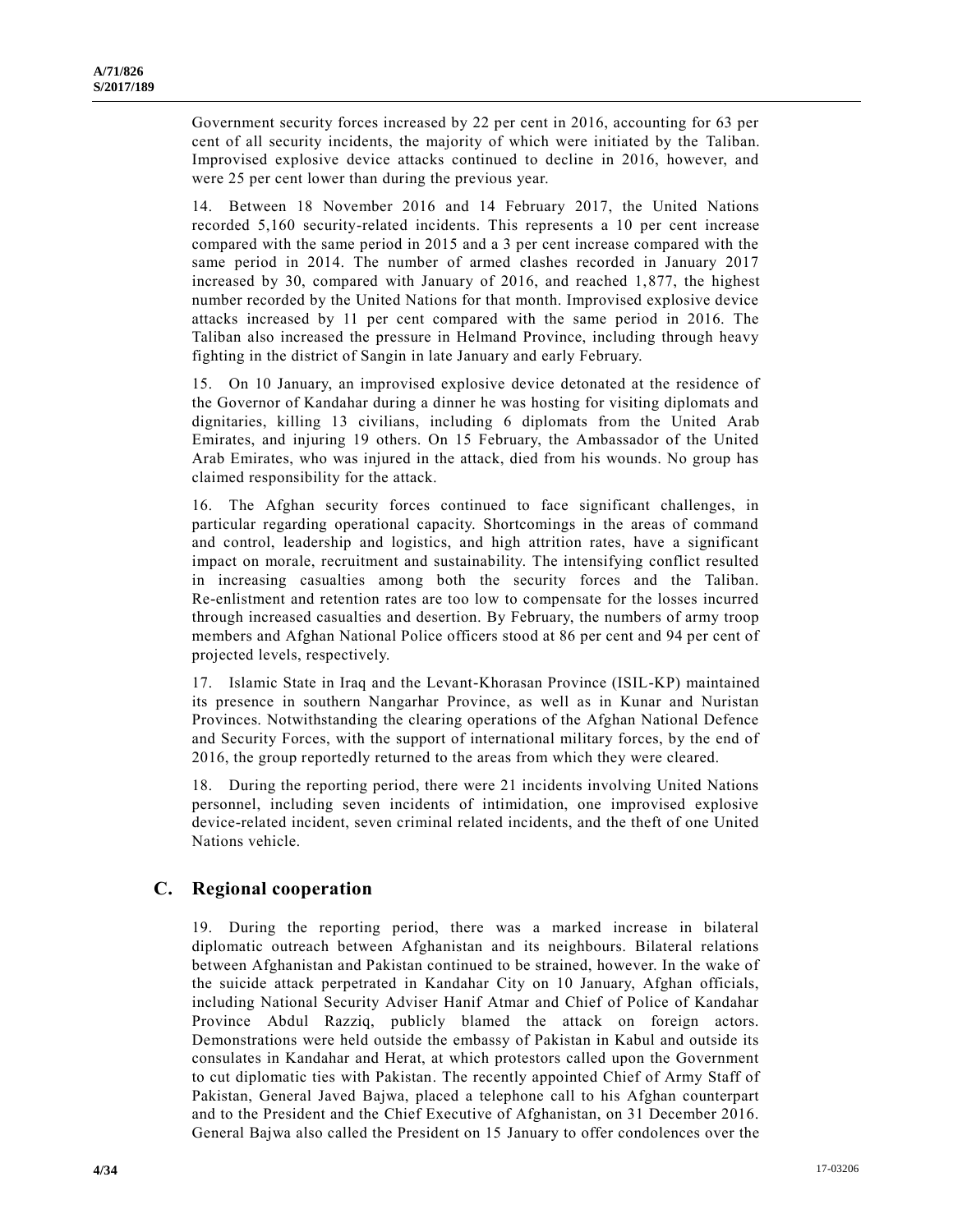Kandahar attack of 10 January and to discuss cooperation on security issues. Bilateral tensions increased again, however, following a series of attacks in Pakistan. Senior Pakistani officials blamed some of the attacks on insurgents based in Afghanistan. Following those incidents, Pakistan closed its border with Afghanistan to all traffic and conducted cross-border shelling, targeting suspected militants on Afghan territory.

20. On 9 and 10 January, the Deputy Minister for Foreign Affairs of Afghanistan, Hekmat Karzai, led an Afghan delegation to Tashkent for the first round of an Afghanistan-Uzbekistan political dialogue. On 11 January, the Chief Executive led a high-level delegation to Tehran. During the visit, he met with the President of the Islamic Republic of Iran, Hassan Rouhani, and discussed support for Afghanistan on security and political issues. On 17 January, the Minister for Foreign Affairs, Salahuddin Rabbani, led a delegation to the United Arab Emirates, subsequent to the Kandahar attack of 10 January. Subsequently, the President of Afghanistan visited the United Arab Emirates on 11 and 12 February to extend his condolences to the families of the victims of the attack. From 6 to 8 February, Mr. Rabbani visited Moscow, meeting with the Minister for Foreign Affairs of the Russian Federation, Sergey Lavrov, to discuss cooperation on a range of issues, including economic and security matters. The two sides reaffirmed the common position that the Taliban should be involved in constructive dialogue towards a peace process.

21. There was an increase in multilateral engagement at the regional level. The sixth "Heart of Asia" ministerial conference was held in Amritsar, India, on 4 December. At a trilateral meeting held in Moscow on 27 December, China, Pakistan and the Russian Federation discussed the deteriorating security situation in Afghanistan. A spokesperson for the Ministry of Foreign Affairs of Afghanistan objected to the exclusion of Afghanistan from the meeting. Participation at the following meeting, held in Moscow on 15 February, was expanded to include six countries, including Afghanistan, India and Iran (Islamic Republic of). Following the meeting, the Ministry of Foreign Affairs of the Russian Federation issued a statement noting that participants had agreed to accelerate their efforts to support the Afghan peace process and announcing that the Central Asian republics would be invited to attend the next regional meeting on Afghanistan.

22. Economic cooperation also increased during the reporting period. The Minister for Foreign Affairs of Uzbekistan, Abdulaziz Kamilov, visited Kabul on 23 and 24 January, and, during that visit, a bilateral economic road map was announced, under which annual trade between the two countries is projected to grow from \$429 million in 2016 to \$1.5 billion in 2017. Mr. Kamilov met with the President and the Chief Executive of Afghanistan and signed five memorandums of understanding with his counterpart in Afghanistan, Mr. Rabbani.

## **III. Human rights**

23. The human rights situation deteriorated further in 2016 and into 2017, with the continued growing toll of the fighting on the civilian population. On 6 February 2017, UNAMA released its annual report for 2016 on the protection of civilians in armed conflict. It found that civilians increasingly suffered the consequences of the conflict in Afghanistan, with the highest number of civilian casualties in a single year documented by UNAMA since 2009. UNAMA documented 11,418 civilian casualties (3,498 dead and 7,920 injured), a 3 per cent increase compared with 2015. Conflict-related violence also destroyed homes, livelihoods and property, displaced thousands of families and restricted access to education, health and other services throughout the year. UNAMA attributed 61 per cent of all civilian casualties to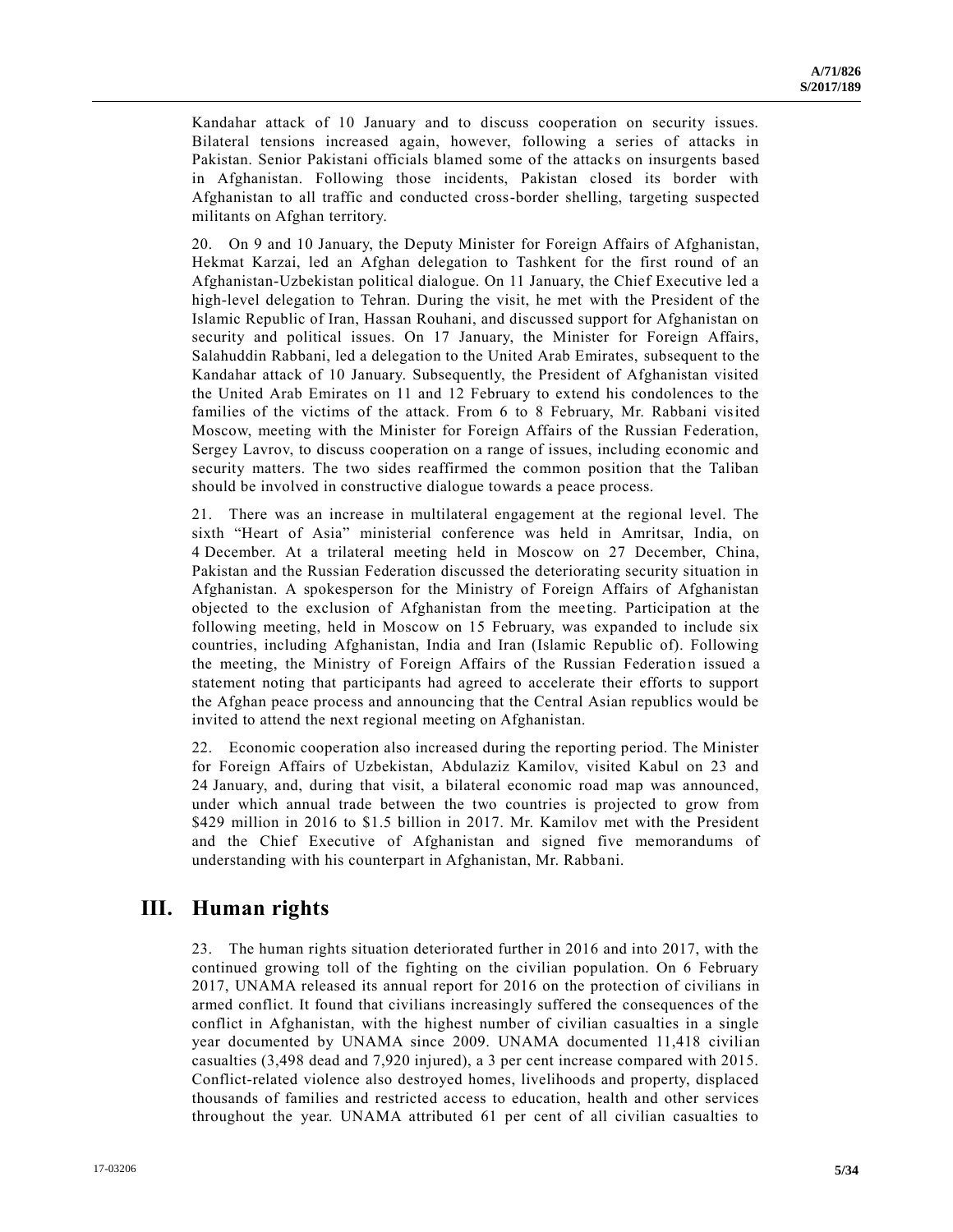anti-government elements and 24 per cent to pro-government forces, of which 20 per cent was attributed to Afghan national security forces, 2 per cent to international military forces and 2 per cent to pro-government armed groups. Ground engagements between pro-government forces and anti-government elements remained the leading cause of civilian casualties, accounting for 4,295 casualties (1,070 dead and 3,225 injured), followed by the detonation of improvised explosive devices, complex and suicide attacks and targeted and deliberate killings.

24. UNAMA has documented an increase in attacks carried out by ISIL-KP targeting civilian government administrations, tribal elders and places of worship. The mission attributed 899 civilian casualties (209 dead and 690 injured) to ISIL-KP in 2016, compared with 82 civilian casualties (39 dead and 43 injured) in 2015. The majority of these casualties resulted from a pattern of deliberate sectarian attacks against the minority Shia Muslim community. ISIL-KP claimed responsibility for three separate attacks on 23 July, 11 October and 21 November 2016 that targeted members of the community living in Kabul.

25. Anti-government elements continued to perpetrate deliberate attacks targeting civilian government officials, including women, during the reporting period. On 21 December, the Taliban claimed responsibility for a complex attack against the home of a member of parliament in Kabul, in which eight civilians were killed and seven others were injured. In addition to the attack by anti-government elements on the residence of the Governor of Kandahar Province on 10 January, on the same day, the parliamentary administration compound in Kabul was hit by a suicide attack, for which the Taliban claimed responsibility and in which 34 civilians were killed and 75 others were injured. On 7 February, 20 civilians were killed and at least 40 injured in a suicide attack outside the Supreme Court in Kabul.

26. Children continued to suffer disproportionately from violence. During 2016, the country task force on monitoring and reporting documented 1,707 verified incidents of killing and maiming, resulting in 3,512 child casualties (923 dead and 2,589 injured), a 24 per cent increase compared with 2015. In the fourth quarter of 2016, the task force verified 440 incidents that had resulted in 1,009 child casualties Of the 268 dead were 200 boys, 66 girls and 2 undetermined and, of the 741 injured, 520 boys, 216 girls and 5 undetermined. With respect to the recruitment and use of children by the parties to the conflict, the task force documented 57 incidents involving the recruitment or use of 91 boys in 2016. The majority of those children were recruited or used by anti-government elements.

27. On 4 December 2016, at the request of the Minister of Justice, UNAMA released a comprehensive assessment of juvenile rehabilitation centres in Afghanistan which measured compliance with United Nations international standards for the treatment of juveniles deprived of their liberty. In the assessment, UNAMA noted positive trends in juvenile rehabilitation centres in Afghanistan, while also outlining the critical need to improve in-detention education and postrehabilitation care for young Afghans to help them to re-enter society. UNAMA is now supporting the Ministry of Justice in the implementation of those recommendations. As at 31 December 2016, 122 boys were being held in the adult maximum security detention facility in Parwan on national security-related charges, including for association with armed groups.

28. The targeting of health and educational facilities and workers continued. In 2016, UNAMA verified 119 conflict-related incidents targeting health services or health-care workers which resulted in 23 civilian casualties (10 dead and 13 injured) and 42 civilian abductions, consistent with figures documented in 2015. In addition, UNAMA documented the occupation and use of 23 medical facilities for military purposes. In the last quarter of 2016, the country task force on monitoring and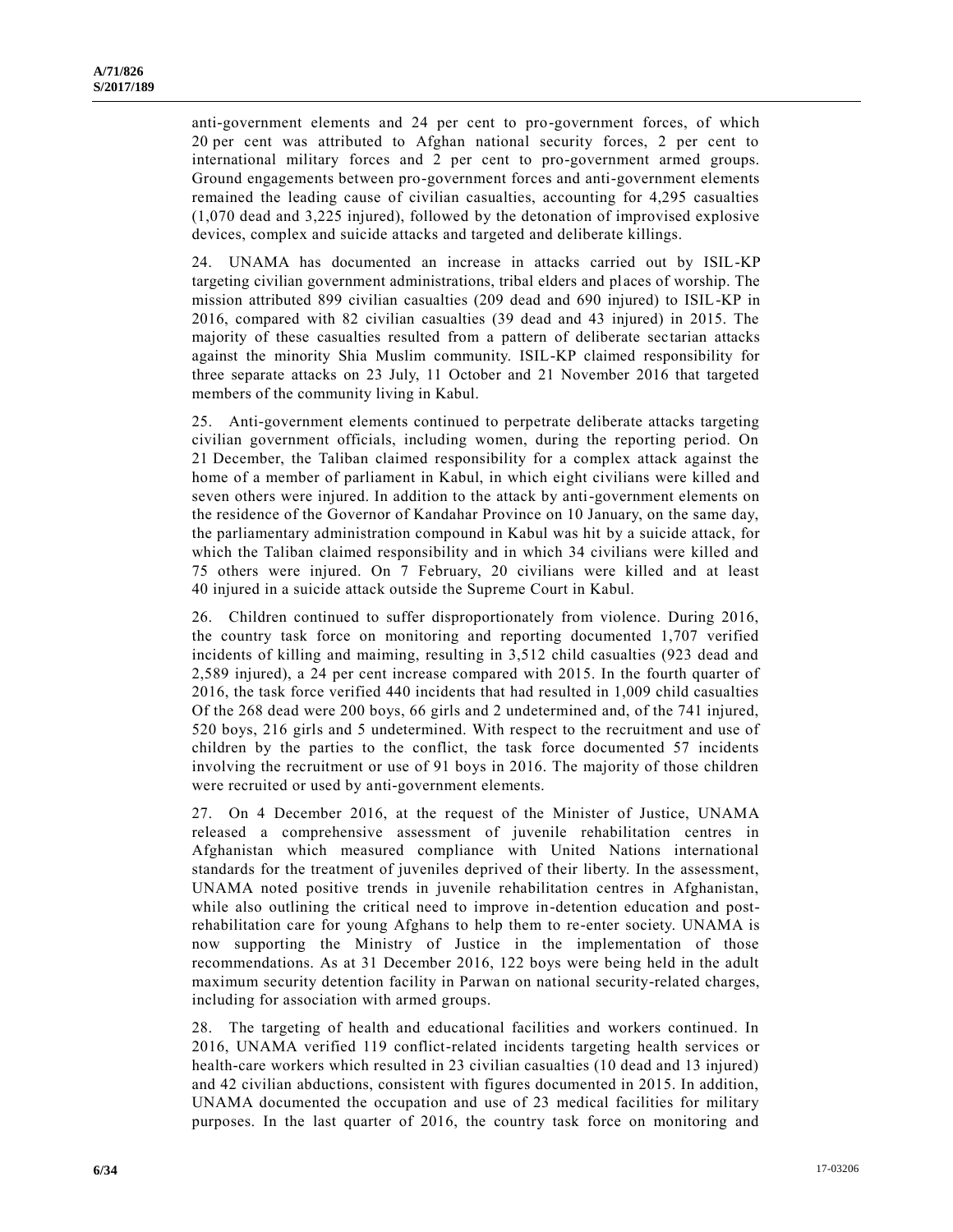reporting, using its own methodology, documented 31 verified incidents targeting health facilities and health-related personnel. In 2016, UNAMA verified 94 conflictrelated incidents targeting education facilities and education-related personnel, representing a 20 per cent decrease compared with 2015, which resulted in 91 civilian casualties (24 dead and 67 injured) and negatively impacted children's access to education. UNAMA continued to record the use of educational facilities for military purposes by parties to the armed conflict. In 2016, it documented the use of 42 educational facilities, mainly by Afghan security forces, which occupied or used 34 schools.

29. Violence against women remained prevalent. On 17 December, five female contractors of a security company operating at Kandahar International Airport were killed on their way to work by unidentified armed men. In addition, UNAMA documented the execution of a woman by anti-government elements in Badghis Province on 15 December and two additional incidents involving the lashing of women in Ghazni Province for alleged "moral crimes". On 25 December, anti-government elements beheaded a woman in Sari Pul Province after she had reportedly openly criticized the practices of the Taliban. On 26 January in Farah Province, a group of Taliban fighters killed a 50-year-old woman when they failed to locate her sister, an Afghan National Police officer, who was their intended target. On 1 February in the Faizabad district of Badakhshan Province, armed assailants killed an 18-year-old young woman, reportedly for her refusal of a marriage proposal from the Taliban's shadow governor. The United Nations continued to support 11 centres for the protection of women and five family guidance centres providing life-saving and essential services to women in need in nine provinces, out of a total of 37 such centres.

30. During the reporting period, the provincial administrations continued to establish gender and women's affairs committees mandated with mainstreaming concrete gender equality initiatives in the work of departments in their respective provinces. Committees are now operational in at least 12 provinces. On 5 December, the Government publically launched its strategy and action plan for the elimination of violence against women for the period 2016-2020. On 9 January, a joint commission comprising members of the lower and upper houses of the National Assembly approved the revised text of the law on the elimi nation of harassment against women and children. The law is awaiting the endorsement of the President. Discussions on funding for the implementation of the national action plan for the implementation of Security Council resolution [1325 \(2000\),](http://undocs.org/S/RES/1325(2000)) however, remained inconclusive. At the same time, the National Security Council has initiated the drafting of a strategy for countering violent extremism, and consultations with various stakeholders are under way.

31. On penal reform, in January, an annex to the current Penal Code of 1976 was approved by the National Assembly and endorsed by the President. It criminalizes land usurpation, for the first time, as well as incorrect asset declarations and illicit enrichment. The revised Penal Code was approved, in principle, by the Cabinet of Ministers in September. The Penal Code is currently under review by the High Council on Rule of Law and Anti-Corruption before it will be submitted to the National Assembly.

# **IV. Implementation of the Kabul process and the coordination of development assistance**

32. The economic situation remained fragile in Afghanistan. The most recent World Bank estimate of the 2016 growth rate stands at 1.2 per cent, representing a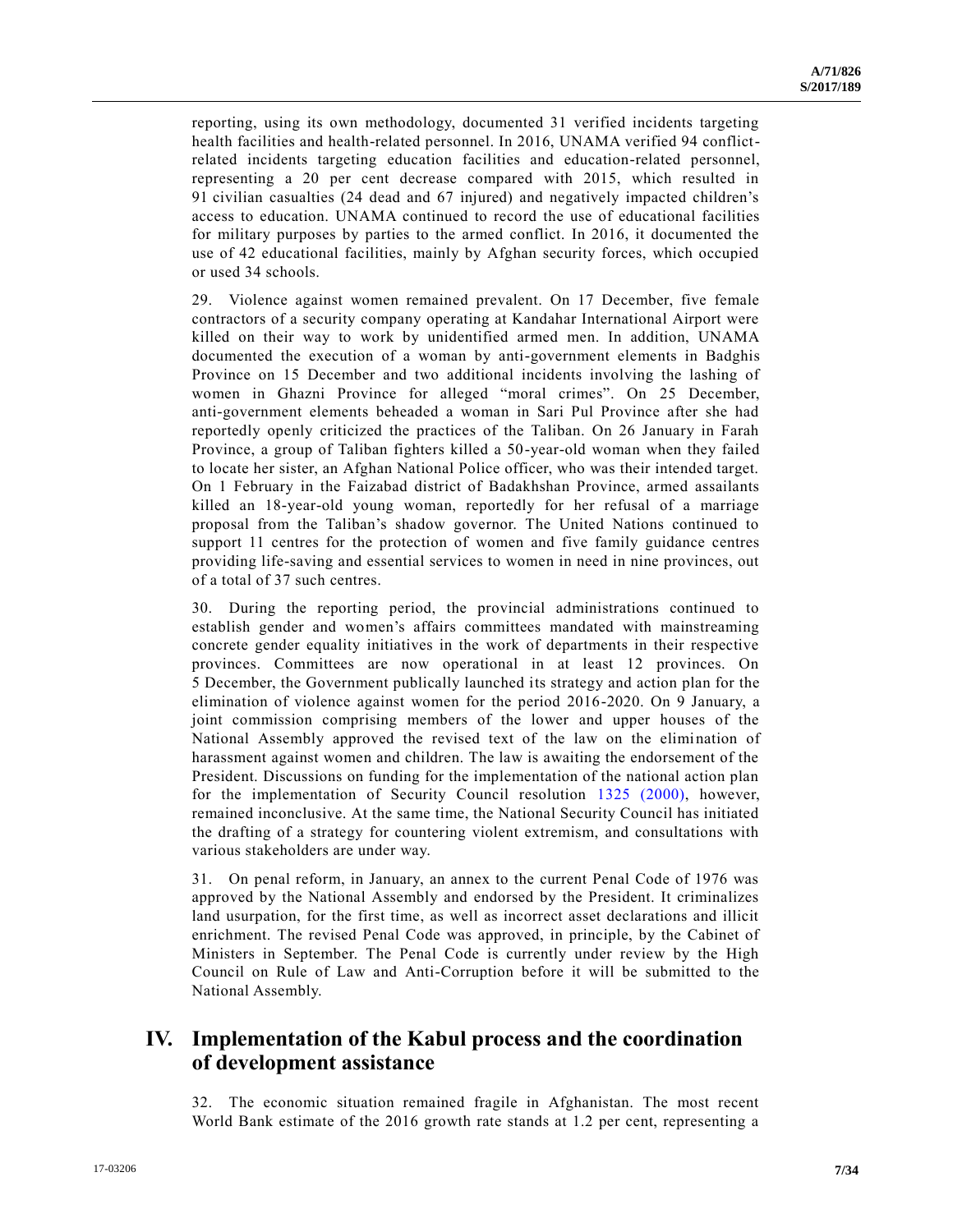modest increase from 2015 but still marginally lower than earlier projections. The Government continued its fiscal reforms, reporting in December that it had exceeded the International Monetary Fund targets for domestic revenue collection in 2016, with an increase of 34 per cent in nominal value and 27 per cent in real terms, compared with 2015. Investor concerns about security and the degree to which the country provided a business-enabling environment, however, continued to negatively affect investor confidence.

33. The national budget for the Afghan fiscal year A.H. 1396 (A.D. 2016/17) was approved by the National Assembly and promulgated on 23 January. The national budget of \$6.4 billion was reduced by 7.7 per cent relative to the previous year's budget. The largest reduction, of over \$415 million, was in the security sector, as a result of fuel procurement costs for both the Ministry of the Interior and the Ministry of Defence having been taken "off budget" and bilaterally procured and supplied. Further reductions were made to the development budgets for health and economic governance, as well as for infrastructure, although the latter sector is expected to receive more than half of development expenditure for 2016/17. The budget for development projects self-funded by the government was also reduced by 8 per cent relative to the previous year's budget.

34. The United Nations country team initiated its midterm review of the United Nations Development Assistance Framework. In discussions convened subsequent to the meeting held in Brussels in October 2016 on the implementation of the Self-Reliance through Mutual Accountability Framework, a number of donors in Kabul indicated that they were similarly engaged in strategic planning or review exercises and agreed to coordinate discussions with a view to developing shared contextual analyses. Such discussions began in Kabul on 19 January, with emphasis placed on the importance of service delivery in a context of declining access, the role of extractive industries in development, linkages between humanitarian and development initiatives, challenges to job creation, engagement with civil society organizations and the reliability, handling and interpretation of data.

35. The Government continued to pursue its anti-corruption agenda. On 29 January, the new permanent premises of the Anti-Corruption Justice Centre were inaugurated in Kabul. To date, the Centre has tried six first-instance cases, of which three have had their convictions affirmed on appeal, including a complex \$360,000 embezzlement case involving nine accused. On 9 January, the Anti-Corruption Justice Centre trial court convicted a major general of the Ministry of the Interior on charges of bribery and sentenced him to 14 years' imprisonment. On 15 February, a district Police Chief was convicted of money-laundering and sentenced to three years' imprisonment. Prosecutors with the Centre recently indicted the Deputy Minister of Urban Development on embezzlement charges involving hundreds of millions of dollars. His trial is pending. Consultations on the drafting of the national anti-corruption strategy and anti-corruption law to reform government prevention and oversight institutions continued.

36. The Cabinet of Ministers approved the independent land authority's propo sed land management law on 7 December 2016. It will be submitted to the National Assembly for its endorsement when it reconvenes on 6 March 2017. The draft law provides for the criminalization of land usurpation, strengthening the role of the authority in land registration and titling and providing greater security of land tenure for women.

37. The Government continued its efforts to improve governance at subnational levels. The Independent Directorate of Local Governance took steps to restructure all its capacity-building, monitoring and evaluation programmes. On 24 January, a new capacity-building strategy was put forward for internal government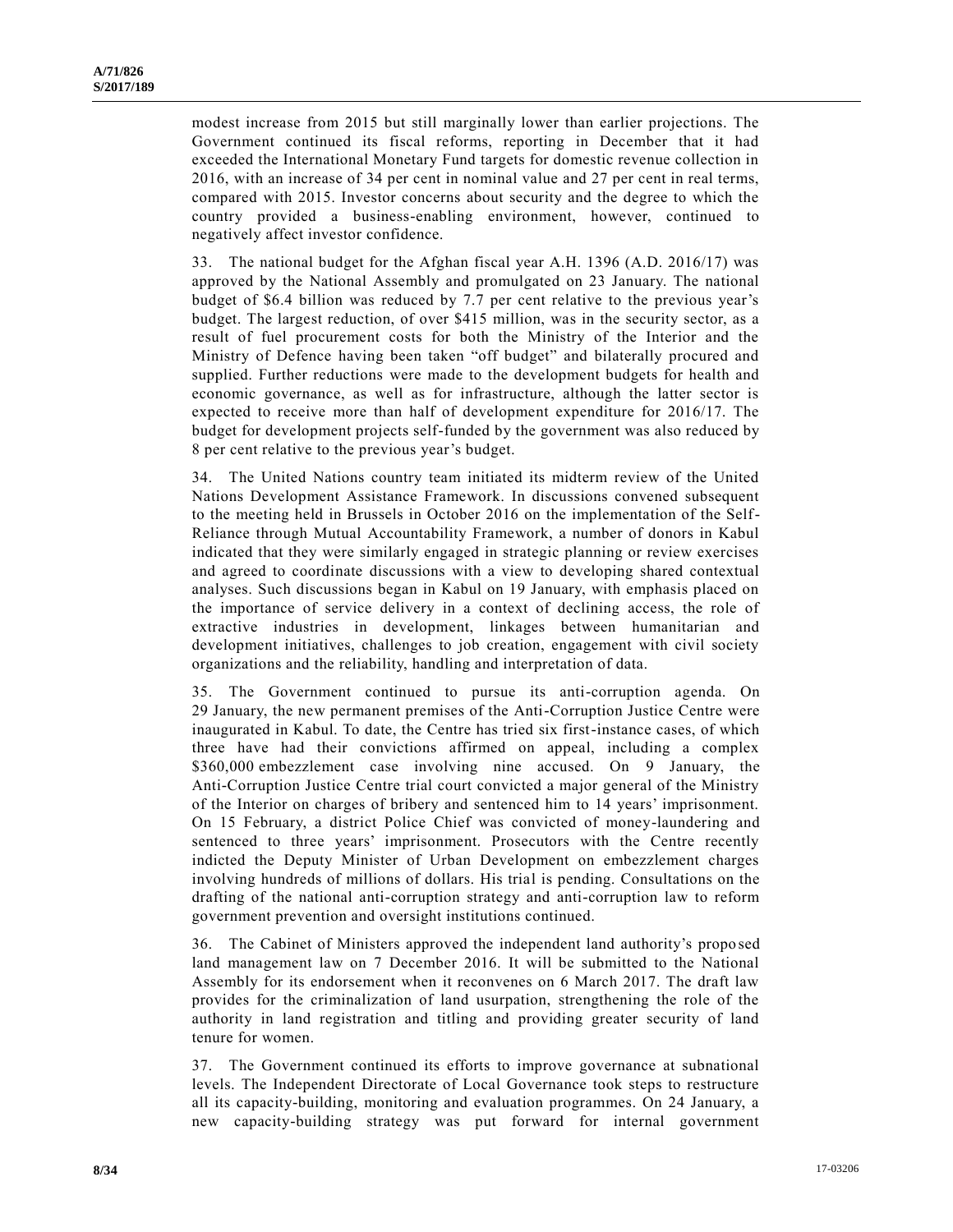consultations. The merit-based recruitment of 34 gender specialists and 34 monitoring and evaluation specialists commenced, with a view to mainstreaming gender perspectives in administration at the local level. The specialists are to be based out of the offices of provincial governors. In 2016, as part of the Government's efforts to ensure merit-based civil service recruitment, all new appointments were made through a merit-based process, bringing the total number of merit-based appointments to 53 district governors (14 per cent) and five deputy provincial governors (15 per cent). A total of 20 mayors (12 per cent) were appointed directly by the President.

38. To bolster the number of women officers in the Afghan National Police, 250 new women recruits were given training in Sivas, Turkey, with the support of the United Nations Development Programme. The recruits finished their four-month training programme on 5 January and were assigned to posts within the Afghan National Police. Nevertheless, the total number of women police officers within the police force remains below 2 per cent.

### **V. Humanitarian assistance**

39. The humanitarian situation further deteriorated in 2016 and into 2017, with record numbers of new, conflict-induced internal displacements, a situation compounded by the return of more than 620,000 refugees and undocumented Afghans from Pakistan. The number of newly internally displaced persons in 2016 was recorded as 651,751 in 32 of 34 provinces, with more than 45 per cent of them displaced between October and December. This is the highest number of internally displaced persons recorded in the region, with 220 districts recording conflictinduced displacement and a 38 per cent overall increase compared with 2015. To date in 2017, 12,863 persons have been newly displaced, with 17 of 34 provinces already recording some level of forced displacement. The United Nations and non-governmental organizations provided humanitarian assistance, including cash, health services and supplies, shelter, food and non-food items, to the displaced populations.

40. The situation was further exacerbated during the second half of 2016 by the surge in the number of refugees returning through the voluntary repatriation programme of the Office of the United Nations High Commissioner for Refugees (UNHCR). As at 31 December, a total of 370,102 Afghans had registered as refugees returned from Pakistan, 2,290 returned from Iran (Islamic Republic of) and 185 returned from other countries. UNHCR suspended activities at encashment centres for the winter period on 15 December. At a tripartite meeting of Afghanistan, Pakistan and UNHCR on 15 February 2017, it was decided to resume the repatriation programme on 1 April. According to the results of extensive monitoring, returnees spent their reintegration cash grant (\$400 per person on average) on meeting their immediate needs. Typically, cash grants were expended within two to three months.

41. The deportation and return of undocumented Afghans from Pakistan also increased significantly during the second half of 2016, with more than 214,000 arrivals, compared with 34,000 for the first six months of the year, for a total of 248,189 arrivals in 2016. This trend continued in 2017; as at 11 February, 8,300 undocumented Afghans had returned from Pakistan, close to the figure for the entire first quarter of 2016 (9,335 arrivals). The rate of arrivals remained steady from the Islamic Republic of Iran, averaging 30,000 to 40,000 per month. This trend also continued in 2017, with 39,151 undocumented Afghans returning from the Islamic Republic of Iran as at 11 February 2017. Of those from Pakistan, 7,563 had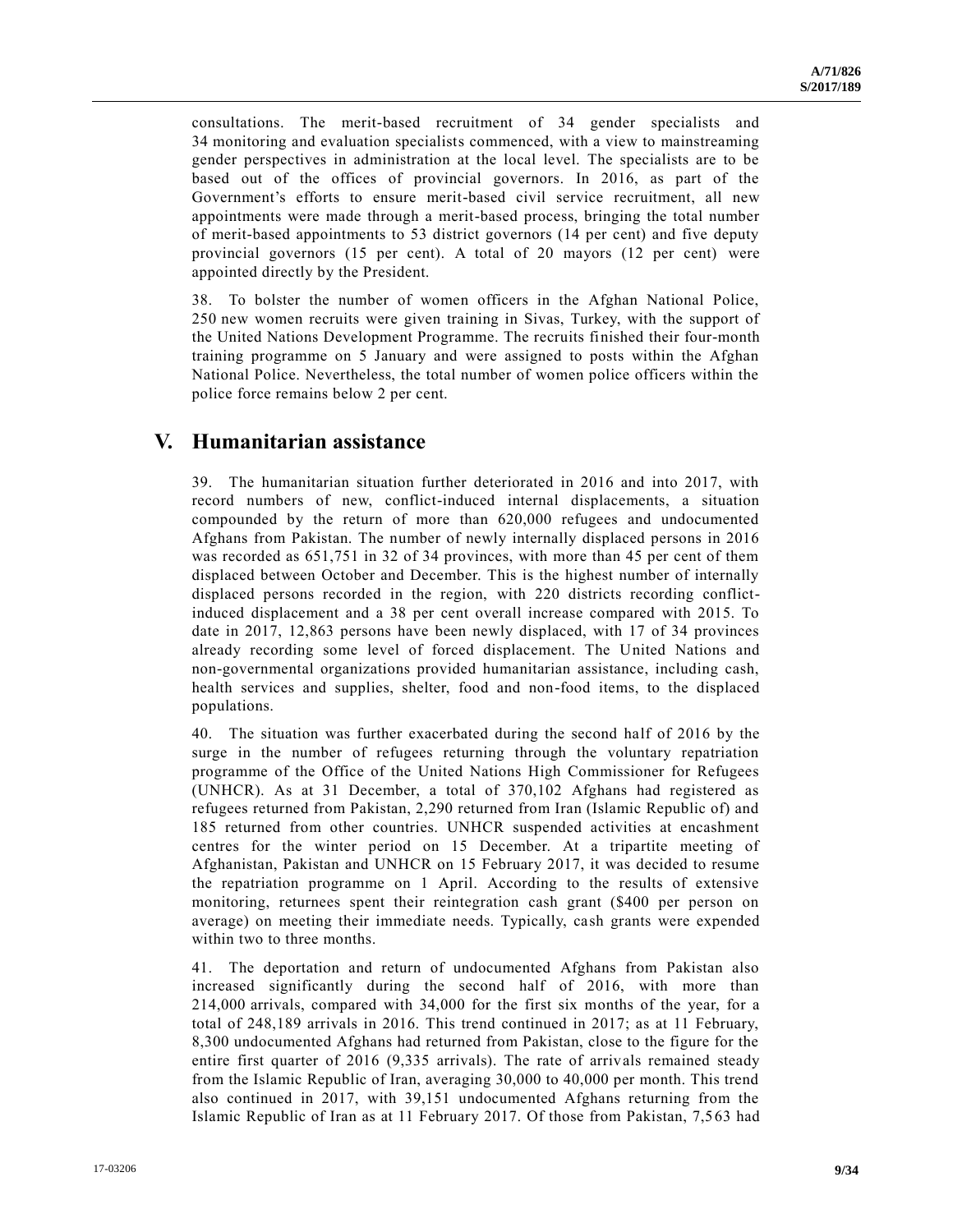spontaneously returned and 737 had been deported. Of those from the Islamic Republic of Iran, 20,912 had spontaneously returned and 18,239 had been deported. Returnees from Pakistan continue to cite increased policing and uncertainty over their status in Pakistan, including fear of eviction, as the main reasons for leaving. The numbers of returnees are anticipated to increase when the UNHCR repatriation programme resumes.

42. Many of the newly internally displaced and returnee Afghans in Afghanistan remained vulnerable to secondary or repeated displacement owing to the growing severity and reach of the conflict and a rise in commodity prices, as well as a scarcity of services and jobs in areas of high returnee settlement, in particular in the Baghlan, Kabul, Kunduz Laghman and Nangarhar Provinces. Although the large urban centres of Jalalabad and Kabul became a destination of choice, in particular among undocumented returnees, the absorption capacity in urban settings, in particular in terms of access to land, health care and education, was limited. A policy framework for returnees and internally displaced persons that addresses issues such as harmonization of support, free choice of settlement, the provision of identity cards and an action plan for returnees and internally displaced persons was adopted on 14 February.

43. The migration of Afghans to Europe decreased in 2016. Approximately 42,000 of the 362,000 arrivals by sea were Afghans, accounting for 12 per cent of arrivals. This is a significant decrease compared with 2015, when Afghans accounted for 21 per cent of an estimated one million arrivals. At the same time, the number of returnees from Europe significantly increased during 2016, with 6,864 returnees assisted by the International Organization for Migration (IOM), compared with 1,419 in 2015. Between 1 November 2016 and 11 February 2017, IOM provided assistance to 1,045 voluntary returnees from Europe. During the autumn, a number of bilateral readmission agreements were signed between the Governments of several European countries and the Government of Afghanistan. In addition, the Government and the European Union agreed upon a joint way forward on migration issues which included provisions on readmission and return.

44. In 2016, Afghanistan continued to host a significant number of refugees from Pakistan who fled military operations in North Waziristan that were launched in 2014. By the end of 2016, the number of those refugees stood at 125,000. Most refugees reside in host communities with tribal affinities, although one camp for approximately 20,000 individuals was established in Khost Province. Humanitarian partners focused interventions on promoting self-sufficiency and addressing the needs of the most vulnerable. In early 2017, an agreement was reached between refugee elders and representatives of the federally administered tribal areas of Pakistan which resulted in the return of a small number of refugees to Pakistan. The majority of refugees have stated their intent to remain in Afghanistan, pending further assurances of their protection and the availability of reintegration assistance in their areas of origin in Pakistan.

45. Constraints on humanitarian access continued to be recorded and were primarily owing to insecurity. In total, 200 incidents affecting non-governmental organizations, the United Nations and other international humanitarian organizations were registered in 2016, compared with 255 in 2015. Overall, in 2016, 15 aid workers were killed and 26 injured, compared with 66 killed and 91 injured during the previous year. A total of 121 aid workers were abducted in 2016. Incidents against aid workers increased again in January 2017, with 42 incidents reported, compared with 17 in January 2016. Health workers and facilities in Afghanistan continue to be affected, with 29 incidents occurring during January 2017 countrywide. On 8 February, national staff from the International Committee of the Red Cross travelling in Jowzjan Province came under attack and six were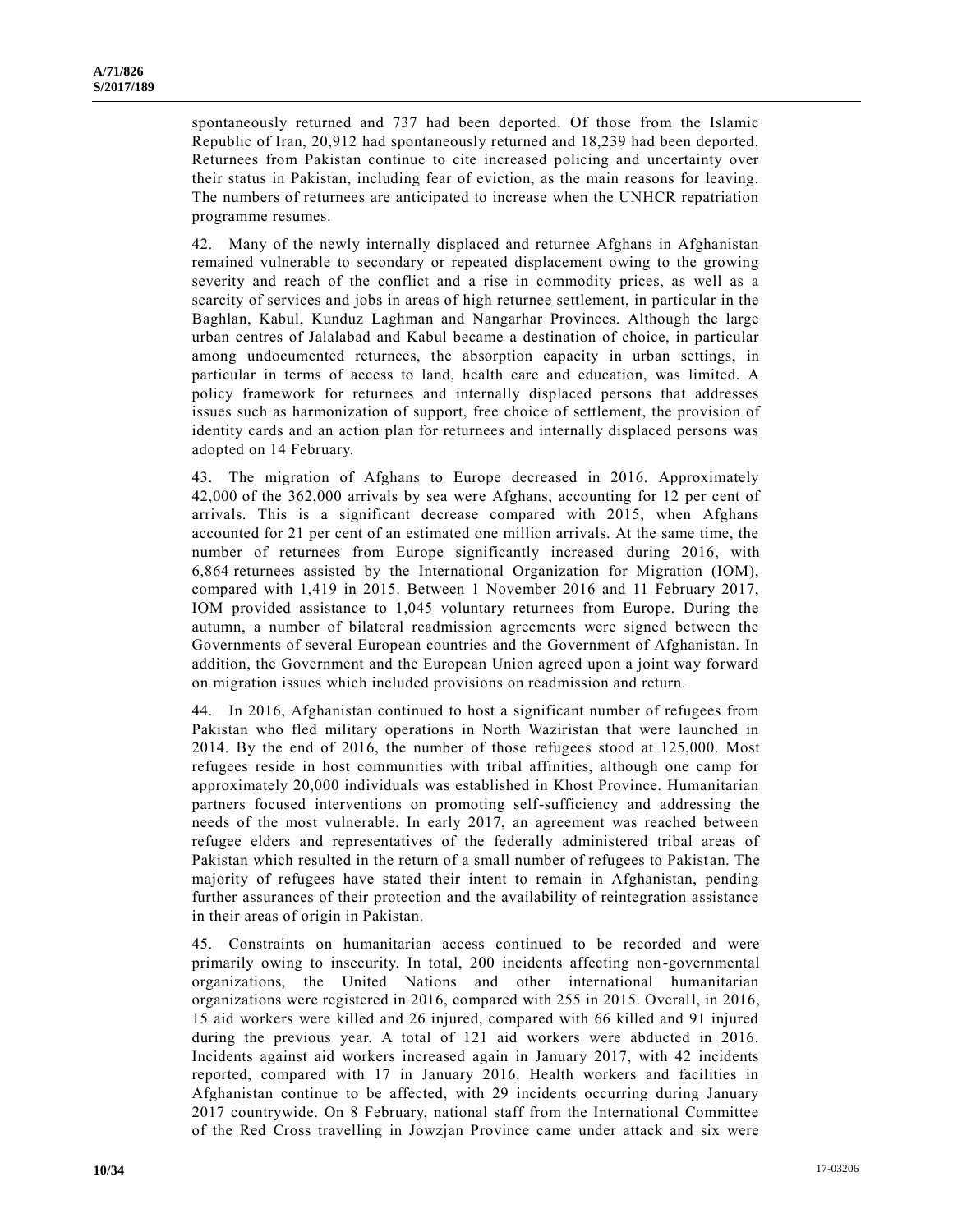killed. The overall decrease in security incidents is largely attributed to enhanced security measures and a reduced humanitarian footprint. Polio eradication efforts were particularly challenged by security and access constraints. Accessibility improved in eastern Afghanistan following dialogues regarding access, and the number of inaccessible children was reduced from 73,355 in the August 2016 subnational immunization campaign to 17,488 in the December campaign.

46. Owing to the number of vulnerable Afghan returnees returning to areas of recent or historic conflict, the United Nations and mine action partners provided risk education on mines and explosive remnants of war to returnees. Since January, 16,391 returnees have received this education. In addition, in the period between 1 November 2016 and 31 January 2017, mine action partners, coordinated by the Mine Action Service, have declared 37 communities mine-free. This enables approximately 10,000 individuals, across 12.05 km2, to move freely within their community to pursue their education and conduct agricultural and business activities. However, it is estimated that 3,635 minefields, 318 battlefields and 59 contaminated firing ranges remain, which affects 1,527 communities, in addition to the continued threat from pressure-plate improvised explosive devices.

47. On 21 January 2017, the Government and the United Nations launched an appeal for \$550 million for the humanitarian response plan, which aimed at meeting the critical humanitarian needs of 5.7 million people. This is a 13 per cent increase owing to the increasing population displacements as a result of the continued and expanding conflict. Overall, some 9.3 million people are in need of humanitarian assistance. In 2016, the humanitarian response plan was 83.8 per cent funded. Overall humanitarian funding reached \$535.4 million in 2016. Of that, \$284.1 million of the requested \$339 million designated for activities envisaged in the humanitarian response plan was received.

# **VI. Counter-narcotics**

48. After a decline in 2015, poppy cultivation and opium production rose again during the reporting period. On 24 December, the Ministry of Counter-Narcotics, with support from the United Nations, released the full report of the Afghanistan opium survey for 2016. As previously reported, an increase in poppy cultivation of 10 per cent compared with 2015 and a 45 per cent increase in opium production is noted. The increase is largely attributed to a larger yield per hectare and the fact that poppy cultivation areas subject to eradication decreased by 91 per cent. Between 1 November 2016 and 31 January 2017, Afghan law enforcement authorities conducted a total of 517 counter-narcotics operations, which resulted in the seizure of 1,076 kg of heroin, 23,600 kg of morphine, 15,370 kg of opium, 4 kg of methamphetamine, 266,933 kg of hashish, 686 K-Tablet (synthetic drug) tablets, 32,024 kg of solid precursor chemicals and 10,924 litres of liquid precursor chemicals. In addition, 583 suspects were arrested, 25 heroin processing laboratories were dismantled and 126 vehicles, 39 weapons, 102 mobile telephones and seven radios were seized. One member of the Afghan National Defence and Security Forces was killed and six were wounded in the course of these operations.

49. A new law on countering narcotics, which was approved by the Council of Ministers in 2016, is now with the National Assembly. On 27 January, the United Nations Office on Drugs and Crime released the first assessment of the synthetic drug situation in Afghanistan, in which the Office indicated that methamphetamine use is becoming established practice among opiate users. Not only are methamphetamines increasingly being seized by law enforcement in Afghanistan, but there is also evidence of manufacturing facilities in the western part of the country.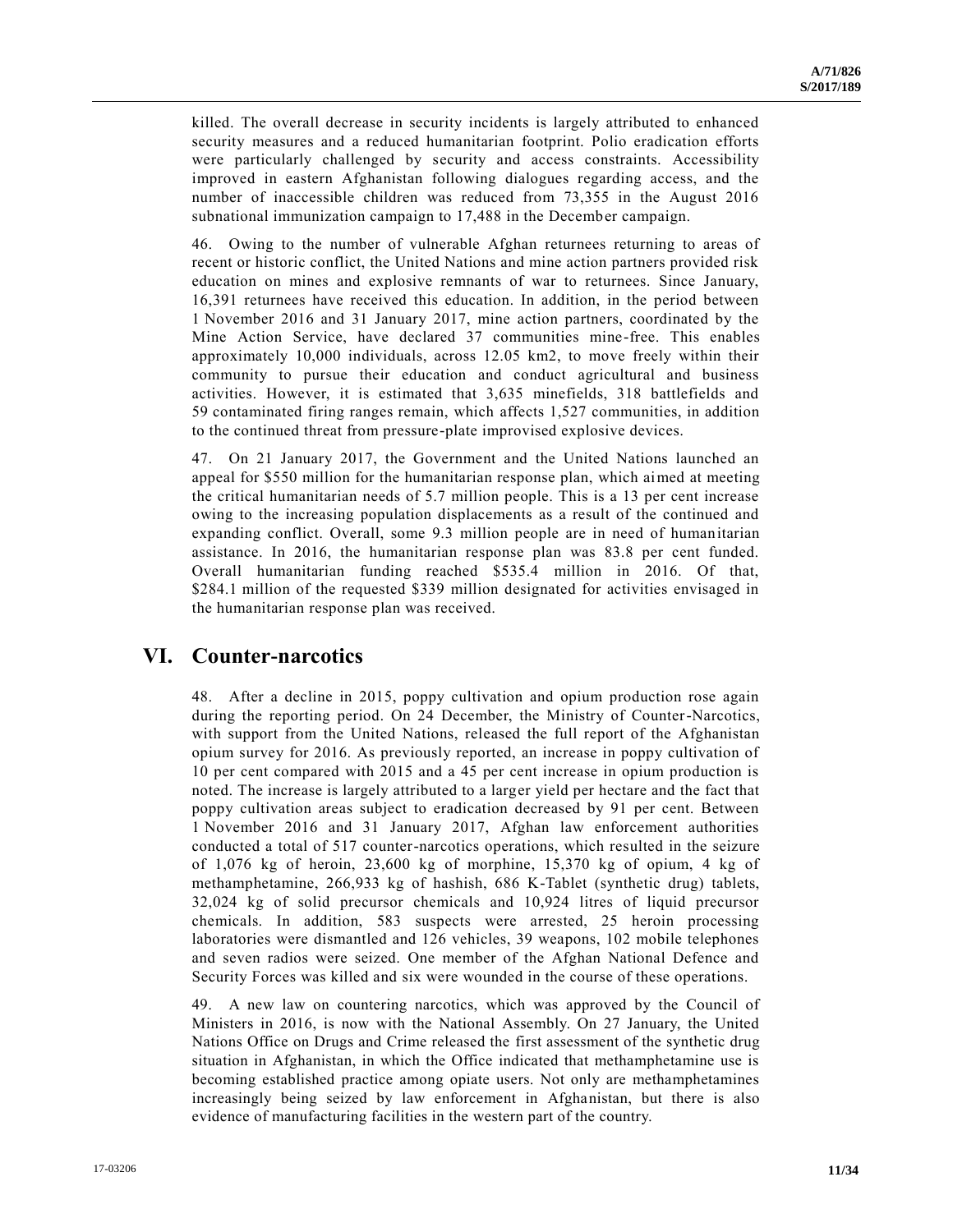50. The 13th meeting of the policy consultative group was held on 1 and 2 February 2017 in Vienna. The more than one hundred participants from 30 countries and 11 organizations discussed the four pillars of the Vienna Declaration, namely regional cooperation and initiatives, illicit financial flows, precursor chemicals and drug demand reduction. The 12th meeting of senior officials of the triangular initiative between Afghanistan, Pakistan and Iran (Islamic Republic of) was held on 3 February in Vienna to take stock of progress made and explore future cooperation in jointly addressing drug trafficking. The three countries renewed their commitment to make joint planning fully operational and intensify border controls, including developing mechanisms for border meetings among commanders of border provinces and the counter-narcotics police to exchange information and intelligence, and to hold regular meetings of the heads of counternarcotics entities in the three countries.

# **VII. Mission support**

51. Between 1 November 2016 and 31 January 2017, UNAMA conducted 195 road and 16 air missions, as well as 580 reverse outreach missions, during which district representatives visited UNAMA field offices.

# **VIII. Observations**

52. Afghanistan continues to face a range of complex challenges. Worsening conflict has resulted in record levels of civilian casualties and internally displaced persons. The rising numbers of returning refugees and undocumented Afghans has put further strain on social and economic conditions. The Government also continues to face both internal and external political challenges. Addressing all of those challenges will continue to require the determined resolve of the Government. In that regard, a cohesive working relationship between the President and the Chief Executive will remain vital.

53. I welcome the continuing steps taken to further implement electoral reforms and move towards the preparations for parliamentary elections. The Government's commitment, at the highest level, to holding credible and transparent parliamentary elections is heartening. As important as electoral reforms are, so too is fostering public trust in the reforms, institutions and the democratic exercise.

54. The Government has made efforts to improve its fiscal management, including revenue collection. For the first time, infrastructure spending received more than half of development expenditure this year. In the longer term, a balance between infrastructure development and adequate investment in human capital is vital to promote social development and public confidence in the State. The country's large youth population represents both a challenge, in terms of the provision of employment, and an important opportunity for the country's future.

55. The Government has advanced its agenda to fight corruption, in particular through the operationalization of the Anti-Corruption Justice Centre. It will be important to build on this achievement in order to fully realize the Government's broader anti-corruption agenda and to promote public and donor confidence in its institutions.

56. The conflict has intensified yet again, with increasing numbers of armed clashes and complex attacks. The Afghan security forces, with the support of international forces, have demonstrated resilience in the light of intensifying combat operations. Continued international support for Afghan security forces, in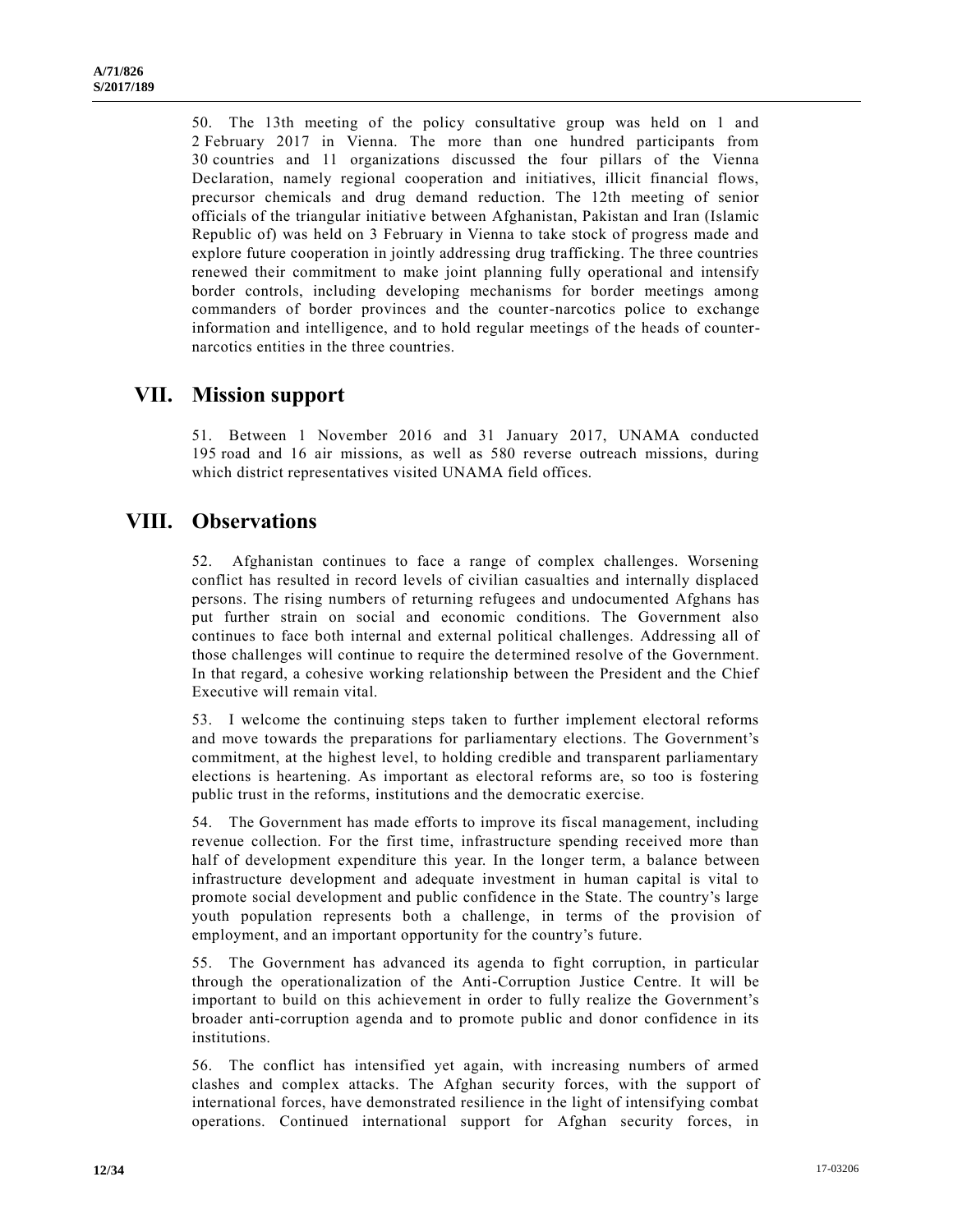accordance with the commitments made during the summit of the North Atlantic Treaty Organization held in Warsaw in 2016, remains essential. Strong political leadership, effective measures to enhance command and control structures, operational capacity and morale are all critical to ensuring the sustainability of the Afghan security forces in the coming year and beyond, given the high, and increasing, casualty rate.

57. Civilians continue to pay a heavy price for the conflict. UNAMA recorded the highest number of civilian casualties in a single year, partly as a result of escalating ground engagements. The rising number of children killed and injured is unacceptable. I call upon all parties to the conflict to take urgent steps to halt the killing and maiming of civilians and stress the need for accountability for violations of international humanitarian law and human rights law. The full implementation of the national civilian casualty prevention and mitigation policy is of the utmost urgency. Attacks on health-care facilities, educational facilities, health-care workers and educators must cease.

58. Displacement reached its highest levels in 2016. More returns, including refugees and undocumented Afghans, are expected from Pakistan this year. Many of the newly internally displaced and returnee Afghans in Afghanistan remain vulnerable to secondary or repeated displacement, which has worrisome implications for those groups which are at risk of being trapped in prolonged poverty. I welcome the proposed changes in the policy of the Government of Afghanistan on displacement and returnees. Medium- and long-term programmes will be required to absorb and integrate the large number of returnees who have already arrived and will continue to arrive in order to ensure their successful economic and social integration. I commend the Government for its engagement and dedication in addressing the issue and urge international partners to support its efforts.

59. The worsening security situation and its impact on civilians have deepened the humanitarian crisis in Afghanistan. Given the extraordinary humanitarian needs, strong international support and adequate funding to the national humanitarian response plan for 2017 is needed.

60. The toll of the conflict on civilians also underscores the urgency for a politi cal solution to the conflict. Peace remains the imperative. The implementation of the peace agreement between the Government and Hizb-i-Islami Gulbuddin is ongoing. Progress on the agreement is important to demonstrate the willingness of the Government and the people of Afghanistan to establish an equitable peace. Equally important for a peace process to take firm hold will be the demonstrated commitment of the Government to upholding its international obligations to ensure accountability for past abuses by all parties to the conflict and to ensure that the rights of victims remain central.

61. I regret that there has been no tangible progress towards direct talks between the Government and the Taliban. The role of regional countries remains vital in any process, given that they can make important contributions to creating an environment that would enable the pursuit of peace efforts. I call upon all countries involved to maintain their efforts. In that regard, the importance of a constructive relationship between Afghanistan and Pakistan is recognized by all. I encourage Member States to support efforts to establish direct talks between the Government and the Taliban.

62. Noting the continued importance of supporting political processes in Afghanistan and monitoring the security situation, I request the Security Council to extend the mandate of UNAMA, which is set to expire on 17 March 2017, for a further 12 months. In so doing, I reiterate the commitment of the United Nations to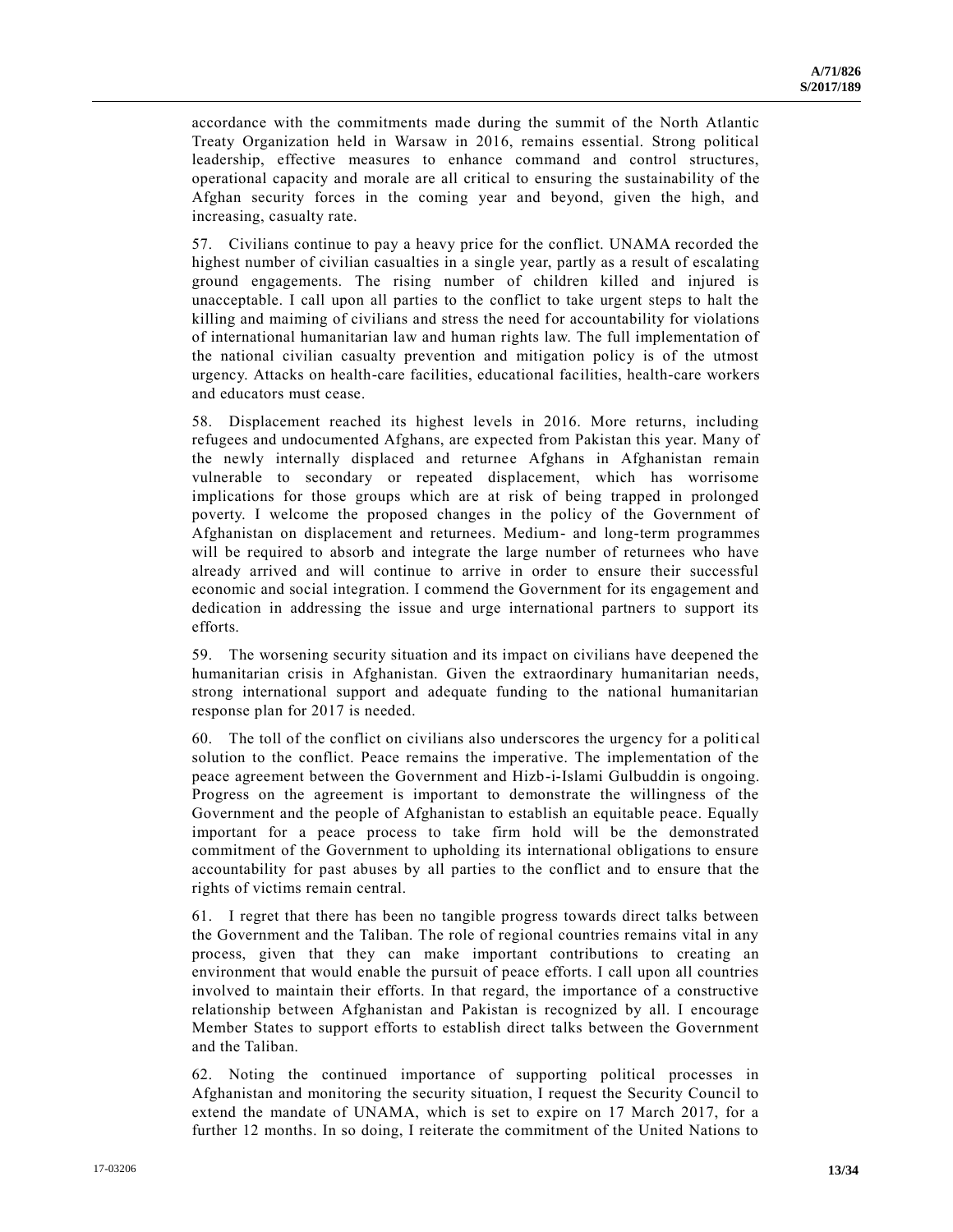a sustained partnership with Afghanistan, as set out in the final report of the Tripartite Review Commission on the United Nations in Afghanistan, submitted to the Security Council in September 2015. I note the effective manner in which the existing mandate was discharged throughout 2016, in particular the mission's good offices functions and engagement on critical human rights issues and donor coherence, as well as support for the strengthening of national institutions and capacities in priority areas, as requested by the Government. I call upon Member States to continue to provide the support required in order to maintain our engagement and activities throughout the country.

63. I thank all United Nations personnel in Afghanistan and my Special Representative, Tadamichi Yamamoto, for their continued dedication to fulfilling our commitments in support of the people of Afghanistan under very challenging conditions.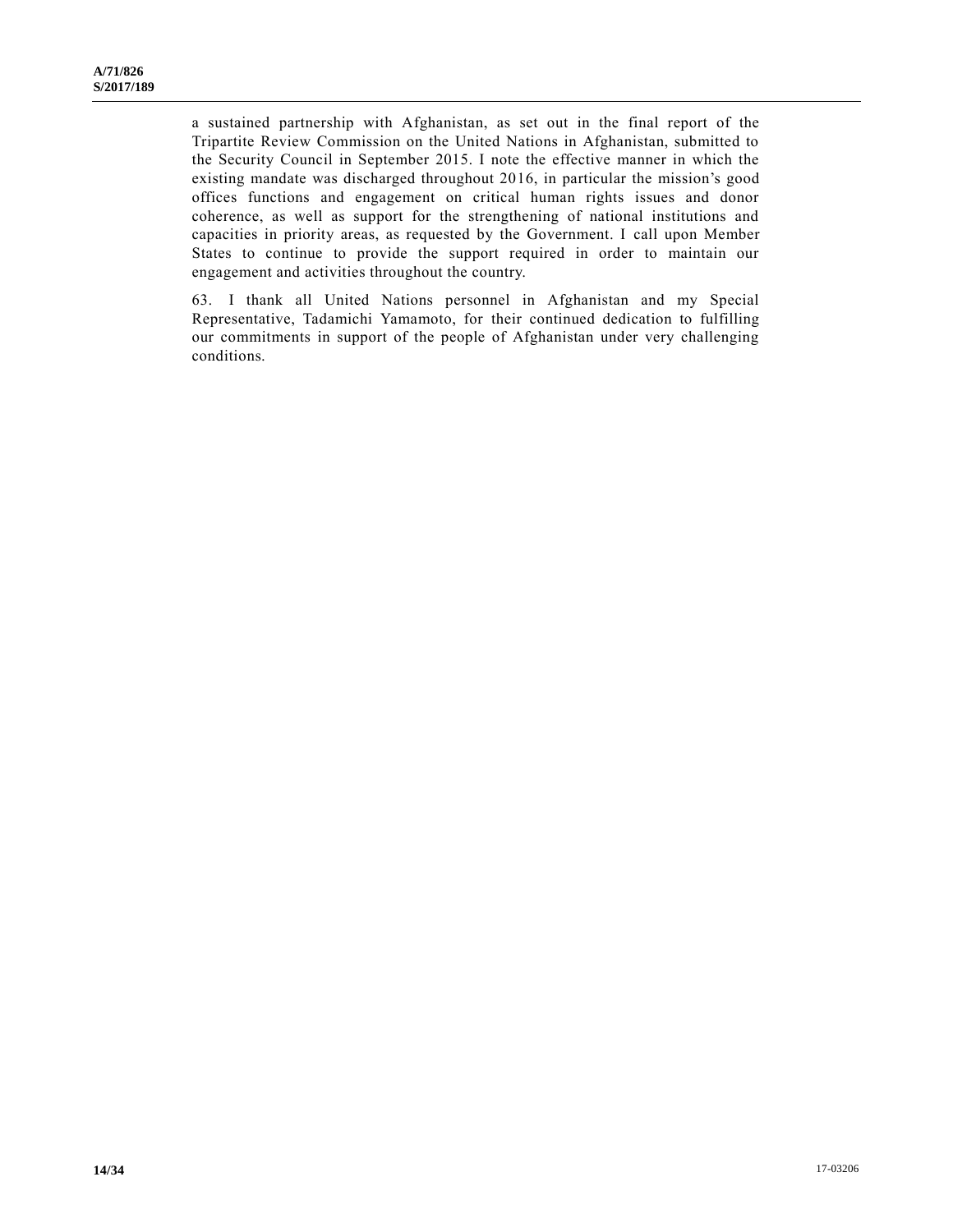#### **Annex**\*

Progress achieved against benchmarks

#### **I. Security**

**Benchmark: sustainable Afghan security institutions and processes capable of ensuring peace and stability and protecting the people of Afghanistan.**

| Indicators of progress                                                                                                                            | Metrics                                                                                                                                                                                                                                                                                                                                                                                                                                                                                                                                                                                                  |
|---------------------------------------------------------------------------------------------------------------------------------------------------|----------------------------------------------------------------------------------------------------------------------------------------------------------------------------------------------------------------------------------------------------------------------------------------------------------------------------------------------------------------------------------------------------------------------------------------------------------------------------------------------------------------------------------------------------------------------------------------------------------|
| Increase in the number of national<br>police and national army personnel<br>mentored, trained and operational<br>according to an agreed structure | • As of November 2016, there were 160,667 personnel serving in the<br>Afghan National Army and 7,660 personnel serving in the Afghan Air<br>Force, adding to a total of 168,327 personnel, a figure 26,673 below the<br>end-state objective for 2016. As of November 2016, 887 female<br>personnel were serving in both the Afghan National Army and in the<br>Afghan Air Force. As of November 2016, there were 147,635 personnel<br>serving in the Afghan National Police, 9,365 below the end-state<br>objective. As of November 2016, 2,635 female personnel serve in the<br>Afghan National Police. |
|                                                                                                                                                   | • According to reports it is estimated that the actual strength is likely as<br>much as 20% lower for the Afghan National Defence and Security Forces<br>than the figures given above, as a result of the so-called ghost<br>soldiers/police officers.                                                                                                                                                                                                                                                                                                                                                   |
|                                                                                                                                                   | • In the course of 2016, the North Atlantic Treaty Organization (NATO)<br>Resolute Support (RS) Mission has continued to train, advise, and assist<br>the Afghan National Defence and Security Forces.                                                                                                                                                                                                                                                                                                                                                                                                   |
|                                                                                                                                                   | • In 2016, the Ministry of Defense and the Ministry of Interior developed<br>the National Military Strategy spanning a period of five years. It foresees<br>an extensive reform of the Afghan National Defence and Security Forces.<br>The National Military Strategy supports and fosters the Afghan National<br>Strategic Planning System, which is comprised of the National Threat<br>Assessment, National Security Policy, National Security Strategy, and<br>the National Campaign Plan.                                                                                                           |

## **II. Peace, reintegration and reconciliation**

**Benchmark: national dialogue and regional engagement to pursue constructive and inclusive process to foster a political environment conducive to peace.**

| Indicators of progress                                                                                                                             | <b>Metrics</b>                                                                                                                                                                                                                                                                                                                                                                                                                                                             |
|----------------------------------------------------------------------------------------------------------------------------------------------------|----------------------------------------------------------------------------------------------------------------------------------------------------------------------------------------------------------------------------------------------------------------------------------------------------------------------------------------------------------------------------------------------------------------------------------------------------------------------------|
| Development and implementation<br>of inclusive national and regional<br>processes to enhance peace,<br>reintegration and reconciliation<br>efforts | • On 11 January 2016, the Quadrilateral Coordination Group (QCG)<br>consisting of Afghanistan, China, Pakistan and the United States met for<br>the first time to discuss the Afghan peace and reconciliation process in<br>Islamabad. Parties confirmed mutual efforts to facilitate an Afghan-led<br>and Afghan-owned peace and reconciliation process to achieve lasting<br>peace and stability in Afghanistan and the region. Three further QCG<br>meetings were held. |

*Note*: The present annex is being circulated in English only.

<sup>\*</sup> The present annex is being issued without formal editing.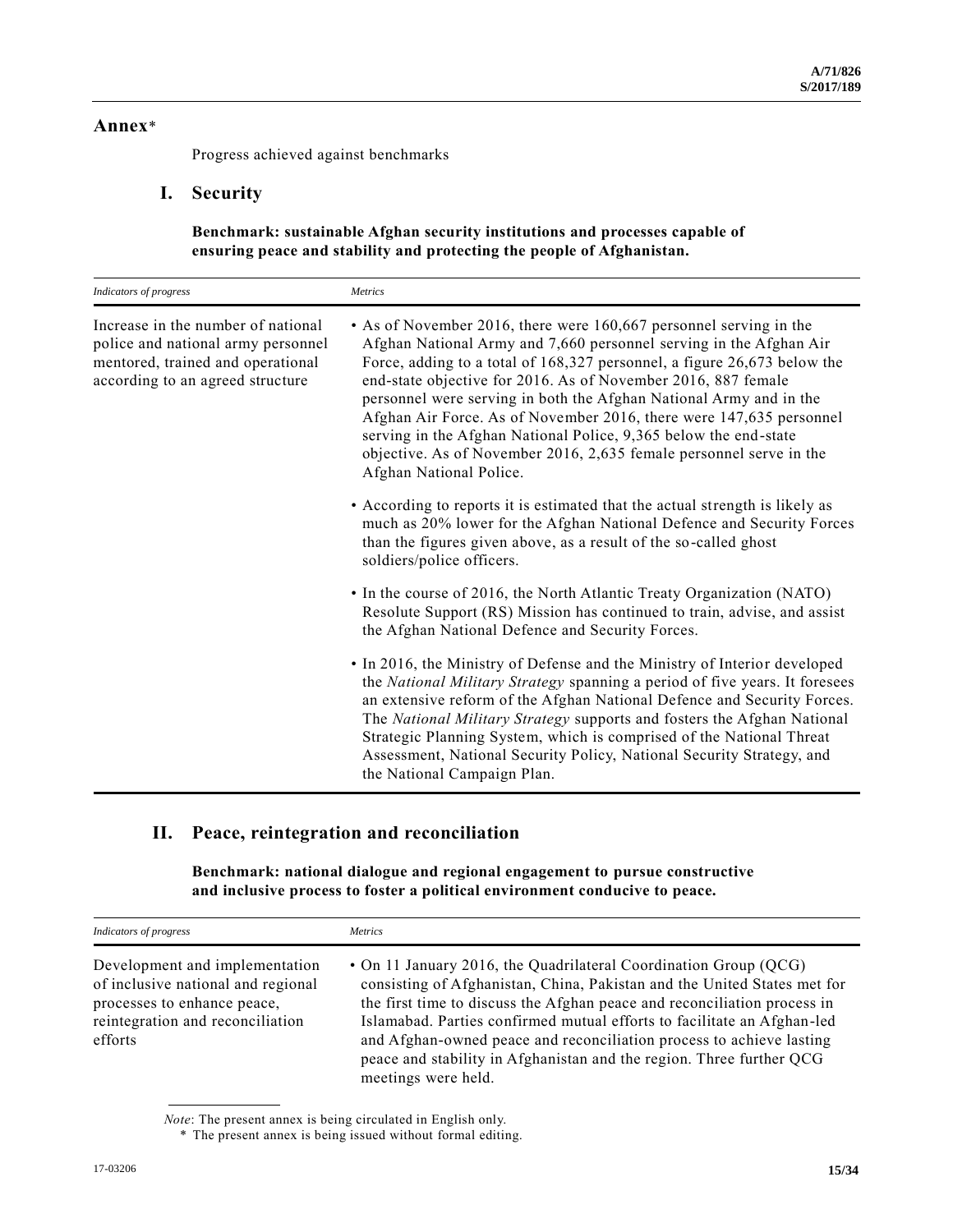| Indicators of progress                                                                                                                                                                                         | Metrics                                                                                                                                                                                                                                                                                                                                                                                                                                                                                                                                                                          |
|----------------------------------------------------------------------------------------------------------------------------------------------------------------------------------------------------------------|----------------------------------------------------------------------------------------------------------------------------------------------------------------------------------------------------------------------------------------------------------------------------------------------------------------------------------------------------------------------------------------------------------------------------------------------------------------------------------------------------------------------------------------------------------------------------------|
|                                                                                                                                                                                                                | • On 21 September 2016 in New York, on the margins of the 71st UN<br>General Assembly, India, Afghanistan and the United Sates held a round of<br>trilateral consultations at which they reaffirmed shared interests in<br>advancing peace and security in the region, as well as countering terrorism.                                                                                                                                                                                                                                                                          |
|                                                                                                                                                                                                                | · On 22 September 2016, a peace agreement was signed between the<br>Afghan Government and Hizb-e Islami Gulbuddin (HIG). On<br>6 November 2016, the Afghan government and the HIG Joint Executive<br>Commission for the implementation of the peace agreement officially<br>started its work.                                                                                                                                                                                                                                                                                    |
|                                                                                                                                                                                                                | • On 20 November 2016, a HIG delegation met with President Ghani to<br>discuss the release of HIG prisoners, refugee repatriation and land<br>distribution. Two days later, a HIG delegation visited Pul-e-Charkhi<br>prison in Kabul and met HIG prisoners. All issues regarding the<br>implementation of the peace agreement continue to be addressed by the<br>Joint Executive Commission.                                                                                                                                                                                    |
|                                                                                                                                                                                                                | • There were four meetings convened by Pugwash in 2016 related to peace<br>and security in Afghanistan; 23-24 January 2016 in Doha, Qatar on<br>"Peace and Security in Afghanistan"; 5 September 2016 in Kabul,<br>Afghanistan on "moving towards peace in Afghanistan"; 22 November<br>2016 in Islamabad, Pakistan on "Pakistan-Afghan relations" and;<br>13 December 2016 in Kabul, Afghanistan on "peace in Afghanistan".                                                                                                                                                     |
| Increased ability by Afghan<br>authorities to gather and provide<br>substantiated, updated and accurate<br>information to the Security Council<br>Committee established pursuant to<br>resolution $1988(2011)$ | • In 2016 the Government continued to provide substantiated, updated and<br>accurate information to the Security Council Committee established<br>pursuant to resolution 1988 (2011).                                                                                                                                                                                                                                                                                                                                                                                            |
|                                                                                                                                                                                                                | • On 7 October 2016, the Analytical Support and Sanctions Monitoring<br>Team submitted their Seventh report, pursuant to resolution 2160 (2014),<br>concerning the Taliban and other associated individuals and entities<br>constituting a threat to the peace, stability and security of Afghanistan.<br>The report substantively built on information gathered and provided by<br>the Afghan authorities.                                                                                                                                                                      |
|                                                                                                                                                                                                                | • On 13 December 2016, the Afghan Government submitted a request for<br>the delisting of (QDi.088) Gulbuddin Hekmatyar from the United<br>Nations ISIL (Da'esh) and Al-Qaida Sanctions List in order to support a<br>signed peace agreement with the Hizb-i-Islami Gulbuddin. On 3 February<br>Gulbuddin Hekmatyar was delisted.                                                                                                                                                                                                                                                 |
| Increased public support for the<br>peace process through engagement<br>at the community level and with<br>civil society                                                                                       | • On 20 July 2016, independent Ulema from 15 districts of Baghlan<br>province held a gathering in support of the role of religious figures in<br>peace and reconciliation. Around 225 people participated in the<br>gathering, including 150 ulema, as well as tribal representatives,<br>Provincial Council members, Government officials, and civil society. At<br>the conclusion of the gathering, a 10-point resolution was adopted<br>declaring the ulema's full support for peace and reconciliation based on<br>the Islamic principles. The event was supported by UNAMA. |
|                                                                                                                                                                                                                | • On 9 August 2016, 40 youth activists, including 11 women, from Balkh,<br>Sar-e-Pul, Jawzjan and Samangan provinces came together in Mazar-e-<br>Sharif for a regional conference on peace and reconciliation. The<br>conference adopted a declaration calling on the Government and the                                                                                                                                                                                                                                                                                        |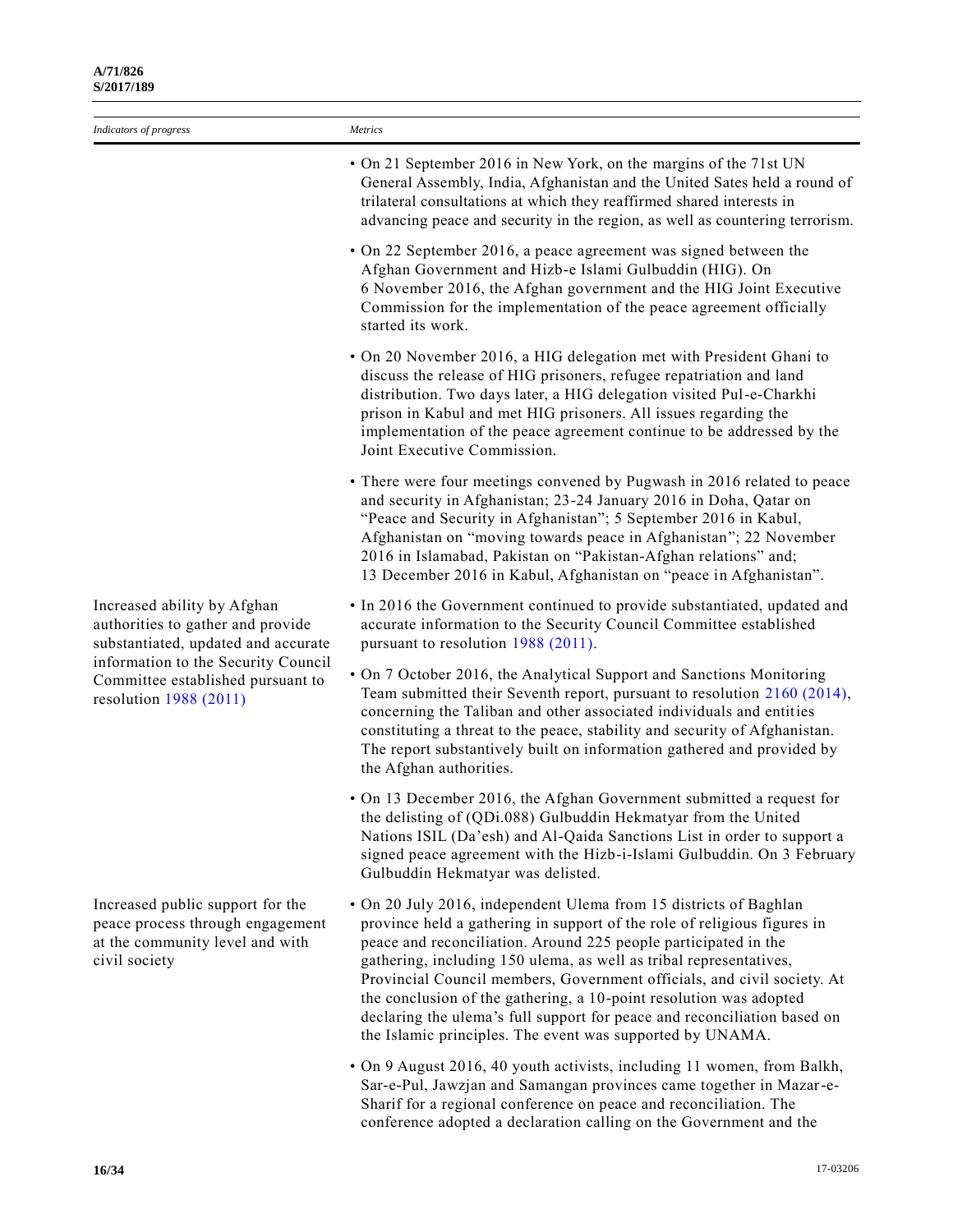| Indicators of progress | Metrics                                                                                                                                                                                                                                                                                                                                                                                                                                                 |
|------------------------|---------------------------------------------------------------------------------------------------------------------------------------------------------------------------------------------------------------------------------------------------------------------------------------------------------------------------------------------------------------------------------------------------------------------------------------------------------|
|                        | international community to involve youth in the peace process. The event<br>was supported by UNAMA.                                                                                                                                                                                                                                                                                                                                                     |
|                        | • In 2016, the Steering Committee of the Afghan People's Dialogue on<br>Peace, supported by UNAMA, finalized the 34 provincial road maps for<br>peace. Seventeen of these provincial road maps were approved by the<br>Steering Committee during the year and will be used for peacebuilding<br>advocacy and initiatives by Afghan civil society actors across the<br>country.                                                                          |
|                        | • Between September-December 2016, workshops were conducted by<br>UNAMA working in tandem with the Afghan Independent Human Rights<br>Commission (AIHRC) in all eight regions of the country aimed at<br>building civil society capacity in peace and reconciliation processes<br>through their strengthened advocacy for adoption of the<br>recommendations contained in provincial road maps for peace.                                               |
|                        | • In 2016, UNAMA field offices carried out half a dozen local peace<br>initiatives, offering mediation support to foster Afghan-led facilitation,<br>mediation and reconciliation efforts on a provincial and district level.<br>These included consultation, gatherings and jirgas with ulema, tribal<br>representatives, Provincial Council members, Provincial Peace Council<br>members, Government officials, and youth and women rights activists. |
|                        | • On 26 October 2016, the annual Global Open Day event in Kabul on<br>Security Council Resolution 1325 (2000) on women, peace and security<br>under the theme "Women and Violent Extremism in Afghanistan", was<br>organized by UNAMA and UN-Women alongside 12 similar regional<br>events across the country.                                                                                                                                          |

## **III. Governance and institution-building:**

**Benchmark: extension of Government authority throughout the country through the establishment of democratic, legitimate, accountable institutions, down to the local level, with the capacity to implement policies and to be increasingly capable of sustaining themselves.**

| Indicators of progress                                                                                                                                                                                                                 | Metrics                                                                                                                                                                                                                                                                                                                                                                                                                                                                                                                                                                                                                                                                                                                                                                                                                                                     |
|----------------------------------------------------------------------------------------------------------------------------------------------------------------------------------------------------------------------------------------|-------------------------------------------------------------------------------------------------------------------------------------------------------------------------------------------------------------------------------------------------------------------------------------------------------------------------------------------------------------------------------------------------------------------------------------------------------------------------------------------------------------------------------------------------------------------------------------------------------------------------------------------------------------------------------------------------------------------------------------------------------------------------------------------------------------------------------------------------------------|
| Increased ability by Afghan<br>authorities and independent<br>electoral institutions to manage and<br>conduct genuine and periodic<br>elections, with due regard to<br>women's participation and<br>constitutionally guaranteed quotas | • In June 2016, the Ministry of Finance announced the Government's<br>intention to allocate USD 31 million for the upcoming elections, of<br>which USD 21 million is in-kind in the form of secondment of civil<br>servants and teachers as polling staff.<br>• On 25 September 2016, a new election legislation merging the Election<br>Law and the Law on Structures, Duties and Authorities of the Independent<br>Election Commission (IEC) and the Independent Electoral Complaints<br>Commission (ECC) were published in the official Gazette. The new law<br>was passed by legislative decree, and partially incorporated<br>recommendations of the Special Electoral Reform Commission. The IEC<br>was also tasked to prepare a technical study on Wolesi Jirga and Provincial<br>Council constituencies within three months of its "establishment". |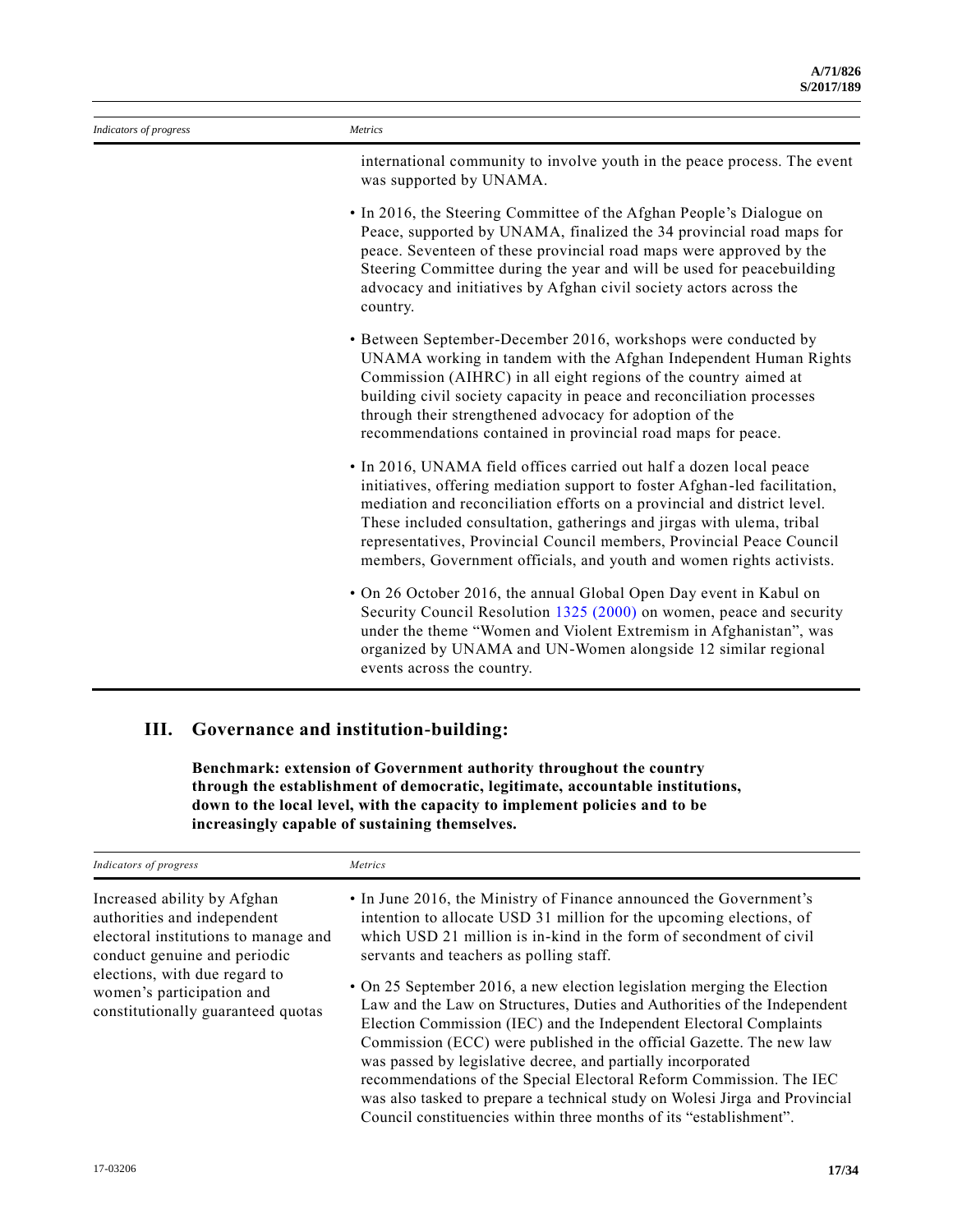| Indicators of progress                                                                                               | Metrics                                                                                                                                                                                                                                                                                                                                                                                                                                                                                                                                                                                                                                                                                                                                                   |
|----------------------------------------------------------------------------------------------------------------------|-----------------------------------------------------------------------------------------------------------------------------------------------------------------------------------------------------------------------------------------------------------------------------------------------------------------------------------------------------------------------------------------------------------------------------------------------------------------------------------------------------------------------------------------------------------------------------------------------------------------------------------------------------------------------------------------------------------------------------------------------------------|
|                                                                                                                      | • In October 2016, at the Brussels Conference on Afghanistan, the Afghan<br>Government committed, in connection with the Self-Reliance Through<br>Mutual Accountability Framework deliverables, to move towards<br>"credible, inclusive and transparent elections," based on the<br>Government's pledge to "implement in 2017 the essential electoral<br>reforms and prepare for elections to further restore trust and confidence<br>in the electoral process and its institutions."                                                                                                                                                                                                                                                                     |
|                                                                                                                      | • On 22 November 2016, President Ghani appointed 12 new<br>commissioners to the IEC and the ECC, including three women. The<br>commissioners were appointed through a selection process that was open<br>to civil society and the international community, in consultation with<br>political figures, and following interviews by President Ghani, Chief<br>Executive Abdullah and other stakeholders.                                                                                                                                                                                                                                                                                                                                                    |
|                                                                                                                      | • On 12 December 2016, the IEC initiated the selection process of the<br>Chief Electoral Officer. On 12 January the Independent Election<br>Commission recommended three candidates to President Ghani, in a<br>letter signed by only four of the seven commissioners. On 26 January, a<br>spokesperson for the Chief Executive publicly stated that the three<br>nominees were unacceptable due to their alleged lack of qualifications<br>and ties with previous commissioners.                                                                                                                                                                                                                                                                         |
|                                                                                                                      | • In December 2016, the IEC commenced initial discussions on voter<br>registration options, and started preparation of packages to assess and<br>reallocate polling centers.                                                                                                                                                                                                                                                                                                                                                                                                                                                                                                                                                                              |
|                                                                                                                      | • In December 2016, President Ghani established a multi-agency technical<br>committee on delimitation of electoral boundaries which included the IEC.                                                                                                                                                                                                                                                                                                                                                                                                                                                                                                                                                                                                     |
|                                                                                                                      | • On 9 April 2016, President Ghani requested continuous UN electoral<br>assistance for the next elections. In response, a Needs Assessment<br>Mission (NAM) was deployed in country from 11 to 19 May 2016, which<br>recommended key decisions to be made. Upon the adoption of new<br>election legislation and the appointment to the IEC and ECC, a desk<br>study updated the NAM in January 2017. From 10 to 27 February 2017, a<br>team was deployed to start discussions to formulate a project to provide<br>electoral support, with concrete areas of support to be confirmed. UNDP<br>continues to provide technical assistance through a modest Project<br>Initiation Plan as a bridge towards more comprehensive support based on<br>a request. |
| Establishment of a Monitoring and<br><b>Evaluation Committee and</b><br>development of anti-corruption<br>benchmarks | • In continuation of the Government's commitment to strengthen the<br>oversight role of the Independent Joint anti-corruption Monitoring and<br>Evaluation Committee (MEC), the Presidential Decree No. 115 declared<br>MEC as an independent institution and obliged all government entities to<br>regularly report on their implementation of MEC recommendations.<br>MEC also issued its New Strategy (2016 to 2018) to actively work with<br>Government institutions to implement anti-corruption reforms.                                                                                                                                                                                                                                            |
|                                                                                                                      | • MEC published two special reports. The first one focuses on<br>vulnerabilities to corruption in the Ministry of Public Health and the                                                                                                                                                                                                                                                                                                                                                                                                                                                                                                                                                                                                                   |

vulnerabilities to corruption in the Ministry of Public Health and the second report discusses the vulnerabilities to corruption in the context of fuel and gas supply and import to the country.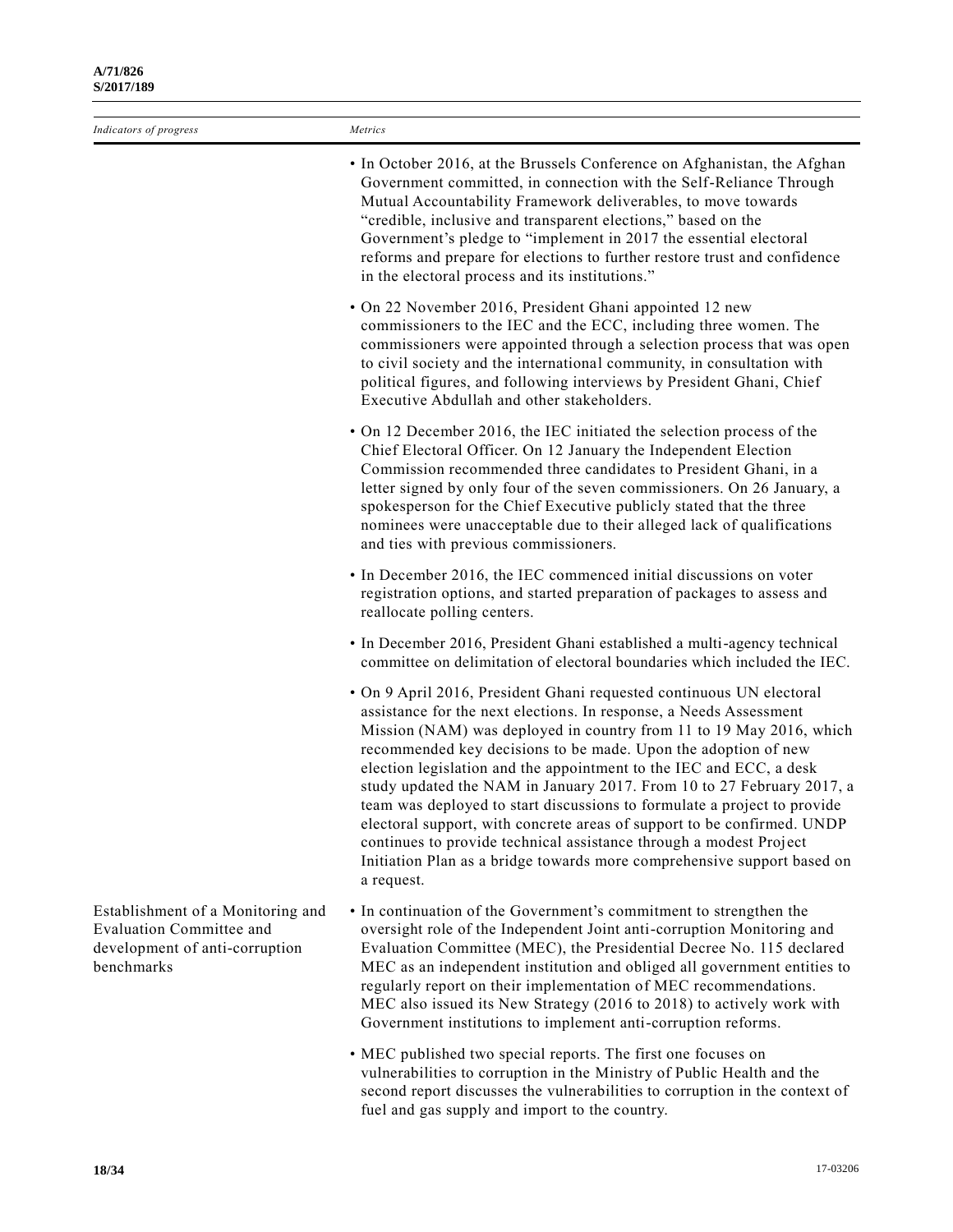| Indicators of progress                                                                                              | Metrics                                                                                                                                                                                                                                                                                                                                                                                                                                                                                                                                                                                                                                                                                                                                                                                                                                                                                                                                                                                                      |
|---------------------------------------------------------------------------------------------------------------------|--------------------------------------------------------------------------------------------------------------------------------------------------------------------------------------------------------------------------------------------------------------------------------------------------------------------------------------------------------------------------------------------------------------------------------------------------------------------------------------------------------------------------------------------------------------------------------------------------------------------------------------------------------------------------------------------------------------------------------------------------------------------------------------------------------------------------------------------------------------------------------------------------------------------------------------------------------------------------------------------------------------|
|                                                                                                                     | • MEC also released its Tenth Six-Month Report, covering the period of<br>January to July 2016. The report discussed, among other things, progress in<br>the payment of pensions and benefits to retirees by the Ministry of Labor,<br>Social Affairs, Martyrs and Disabled; and the establishment of a Procurement<br>Review and Appeal Committee in line with the Procurement Law.                                                                                                                                                                                                                                                                                                                                                                                                                                                                                                                                                                                                                         |
|                                                                                                                     | • As of December 2016, out of the total of 601 MEC recommendations<br>since 2010, 201 were fully implemented, 196 partially implemented, 23<br>irrelevant and 181 pending implementation.                                                                                                                                                                                                                                                                                                                                                                                                                                                                                                                                                                                                                                                                                                                                                                                                                    |
| Empowerment of anti-corruption<br>institutions to oversee a whole-of-<br>Government approach to anti-<br>corruption | • The Afghanistan Extractive Industries Transparency Initiative (AEITI)<br>released its 4th Reconciliation Report in February 2016, covering<br>Government revenues from the oil, gas and mining industries from 2012<br>to 2013 and is currently preparing its 5th report. AEITI is responsible for<br>Afghanistan's compliance with the requirements for its membership in<br>the Extractives Industries Initiative (EITI) a global standard to promote<br>the open and accountable management of oil, gas, and mineral resources.                                                                                                                                                                                                                                                                                                                                                                                                                                                                         |
|                                                                                                                     | • As part of the Government's increasing efforts to implement its<br>anti-corruption agenda and Self-Reliance through Mutual Accountability<br>Framework (SMAF) commitments, the anti-corruption plans of the five<br>revenue-generating ministries (i.e. Ministry of Finance; Ministry of<br>Mines and Petroleum; Ministry of Commerce and Industries; Ministry of<br>Transport and Civil Aviation; and Ministry of Communication and<br>Information Technology) have been formulated and submitted to the<br>Cabinet in October 2016 for review.                                                                                                                                                                                                                                                                                                                                                                                                                                                           |
|                                                                                                                     | • In September 2016, the Secretariat of the High Council on Rule of Law<br>and Anti-corruption started consultations with stakeholders on the<br>drafting of the national anti-corruption strategy. Subsequently, the Office<br>of the President took over consultations on the formulation of the<br>national anti-corruption strategy. To advance the government's fight<br>against corruption, UNAMA together with the international community<br>has facilitated the stakeholders anti-corruption working group to include<br>relevant government partners, particularly the High Council Secretariat<br>as well as civil society, in following up on the government's<br>anti-corruption commitments in the previous international conferences<br>(i.e., Brussels and London anti-corruption conferences). UNAMA also<br>facilitated donor anti-corruption working group meetings for a<br>consolidated position of the international community and coherent<br>support to the government in this area. |
|                                                                                                                     | · Self-Reliance through Mutual Accountability Framework (SMAF)<br>deliverables called for a Memorandum of Understanding (MoU) between<br>Government and Civil Society which was signed in late 2015. Though<br>there were limited activities under the MoU in 2016, the existence of the<br>MoU itself was an enabling factor in Afghanistan becoming a member of<br>the Open Government Partnership (OGP) in December 2016. At the<br>London Anti-Corruption Summit in May 2016, Afghanistan committed to<br>increase access to information and support civil society participation.<br>UNAMA has continued to liaise with the Administrative Office of the<br>President on further steps of the government in implementing OGP<br>commitments, particularly providing necessary support to enable civil                                                                                                                                                                                                    |

society's participation In the process.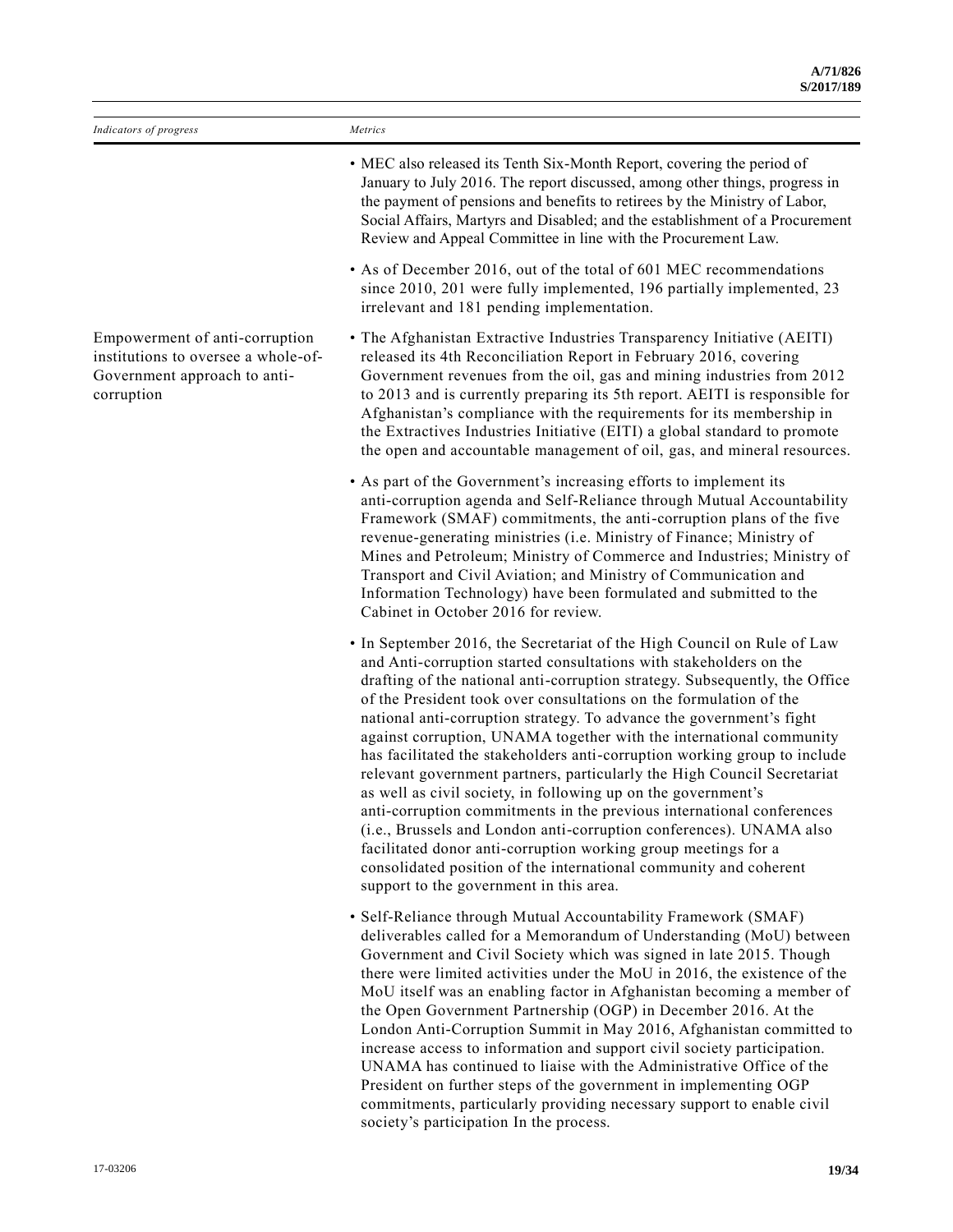| Indicators of progress                                                                                                                      | Metrics                                                                                                                                                                                                                                                                                                                                                                                                                                                                                                                          |
|---------------------------------------------------------------------------------------------------------------------------------------------|----------------------------------------------------------------------------------------------------------------------------------------------------------------------------------------------------------------------------------------------------------------------------------------------------------------------------------------------------------------------------------------------------------------------------------------------------------------------------------------------------------------------------------|
|                                                                                                                                             | • Afghanistan improved its ranking in the Transparency International's<br>Corruption Perceptions Index 2016, placing it in 169th position with a<br>four-point increase in the score (from 11 to 15). The Government<br>attributed this to its establishment of anti-corruption bodies.                                                                                                                                                                                                                                          |
|                                                                                                                                             | • In the course of 2016, the government and judicial institutions designed,<br>established, developed and made operational the Anti-Corruption Justice<br>Center (ACJC) with national jurisdiction, which has already adjudicated<br>seven anti-corruption cases and is formally investigating dozens of high-<br>level cases.                                                                                                                                                                                                   |
| Annual publication of asset<br>declarations of public officials                                                                             | • In line with commitments in the Self-Reliance through Mutual<br>Accountability Framework (SMAF), nine senior state officials, including<br>the President and the Chief Executive Officer, 25 Cabinet ministers, and<br>26 provincial governors registered their assets with the High Office of<br>Oversight and Anti-corruption (HOOAC). Asset verification and<br>publication have not started yet.                                                                                                                           |
|                                                                                                                                             | • On 4 May 2016, the High Office of Oversight and Anti-corruption<br>(HOOAC) proposed strict sanctions on public officials who fail to<br>register their assets. This proposal entailed dismissal of 15 Provincial<br>Governors for failing to comply. However, the HOOAC's proposal has<br>not been adopted nor implemented.                                                                                                                                                                                                    |
| Increased capacity of civil servants<br>at the central, provincial and<br>district levels to discharge<br>functions and deliver services    | • In an effort to improve the quality of service delivery in the public<br>service, the Civil Service Institute trained 2,572 civil servants in<br>computers applications, English language, human resource management<br>and admin/finance management. The number of staff trained represents<br>89 percent of the target number of 2,879. Out of the 2,572 trainees,<br>1,488 were from the central Government and 1,084 from the provincial<br>administrations. Women represented 30 per cent of the participants.            |
|                                                                                                                                             | · In 2016, 106 staff from IDLG attended various capacity trainings in India.<br>The trainings were organized by the Indian Government Civil Service<br>Institutions, in line with the MoU signed between the Independent<br>Directorate for Local Governance and the Indian Government.                                                                                                                                                                                                                                          |
| Increased transparency and<br>effectiveness of civil service<br>appointments                                                                | • As part of the Government's efforts to ensure merit-based civil service<br>recruitments all new appointments were appointed through a merit-based<br>process led by the Independent Directorate of Local Governance (IDLG),<br>bringing the total number of merit based appointments to; 53 (14%) out of<br>383 district governors, and 5 (15%) out of 34 deputy provincial governors.<br>In addition, 20 (12%) out of 165 Municipal Mayors were appointed<br>through a competitive process led by the President and the IDLG. |
| Strengthened civil service reform<br>supported by a comprehensive<br>approach to capacity-building and<br>donor-funded technical assistance | • On 9 August 2016, the President appointed his Senior Advisor on<br>Strategic and Public Relations as the new Chairman of the Independent<br>Administrative Reform and Civil Service Commission (IARCSC).<br>However, he was unable to assume this position, leaving the IARCSC<br>without substantive leadership. To address this gap, the President<br>appointed the deputy head of the Administrative Office of the President<br>to manage IARCSC's operational functions.                                                   |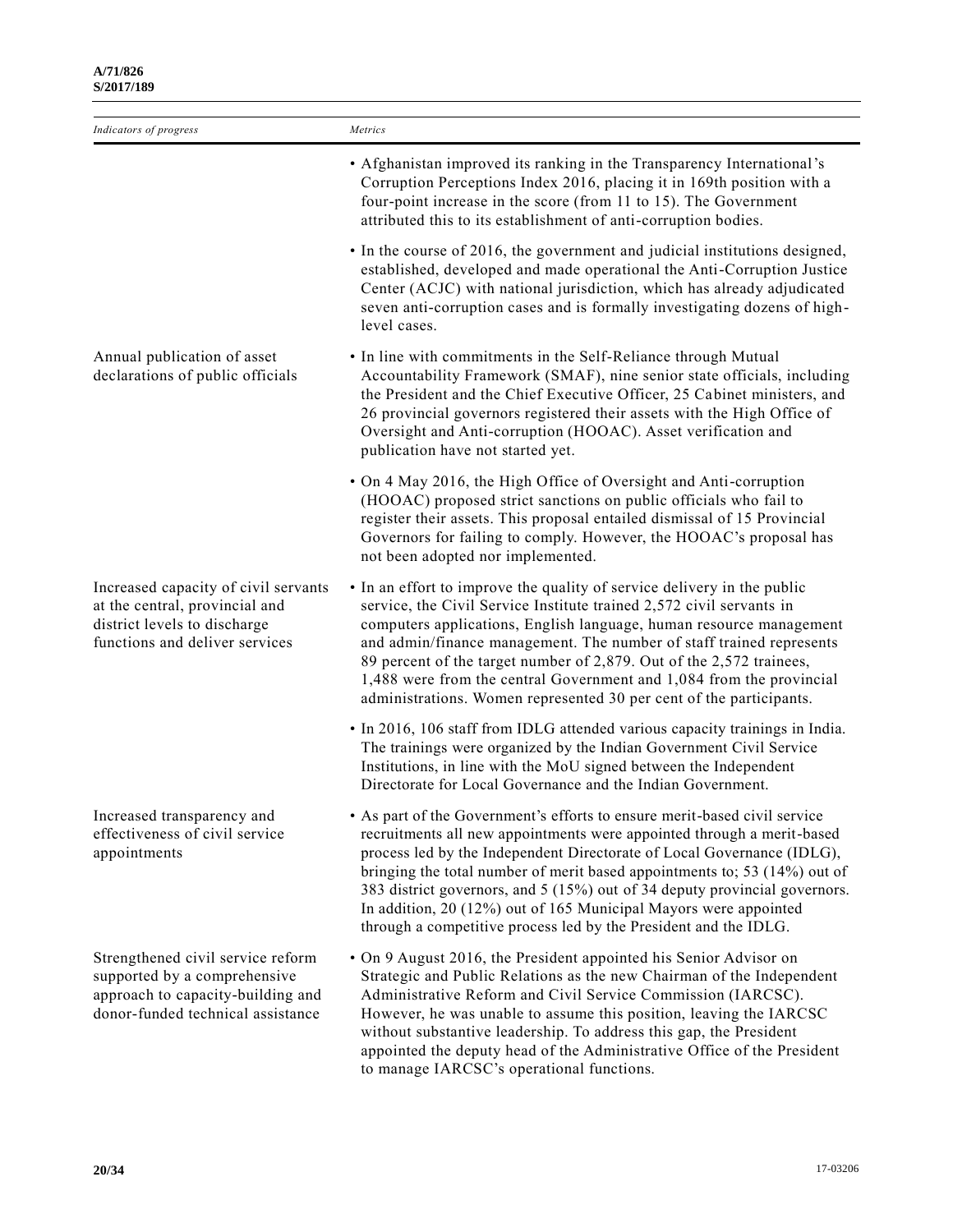| Indicators of progress                                                                                                                        | Metrics                                                                                                                                                                                                                                                                                                                                                                                                                                                                                                                                                                                                                                                                                                                                                                                                                                         |
|-----------------------------------------------------------------------------------------------------------------------------------------------|-------------------------------------------------------------------------------------------------------------------------------------------------------------------------------------------------------------------------------------------------------------------------------------------------------------------------------------------------------------------------------------------------------------------------------------------------------------------------------------------------------------------------------------------------------------------------------------------------------------------------------------------------------------------------------------------------------------------------------------------------------------------------------------------------------------------------------------------------|
|                                                                                                                                               | • The revised civil service law, which was formulated in 2015, continues to<br>undergo review, due to the protracted bureaucratic processes involved.<br>These two developments have adversely impacted the implementation of<br>civil service reforms and capacity building                                                                                                                                                                                                                                                                                                                                                                                                                                                                                                                                                                    |
| Implementation of the subnational<br>governance policy and<br>development of subnational<br>regulatory, financing and budgetary<br>frameworks | • In line with commitments in the Self-Reliance through Mutual<br>Accountability Framework (SMAF), in January 2016, the Independent<br>Directorate of Local Governance (IDLG) launched consultations with<br>national and subnational institutions and with civil society, with support<br>of UNAMA, on the draft revised Subnational Governance Policy.<br>Subsequently, comments from all 34 provincial administrations and<br>selected government ministries, as well as civil society networks were<br>received and incorporated. Later in the process, the donors provided<br>consolidated comments to the draft policy. The draft policy is currently<br>awaiting Cabinet review. The gap created by the delayed appointment of<br>the IDLG leadership has impacted the Policy's approval and dialogue at<br>the highest political level. |
|                                                                                                                                               | • The guidelines for annual provincial planning were developed. Their<br>function is to orientate provincial level authorities in the planning process.                                                                                                                                                                                                                                                                                                                                                                                                                                                                                                                                                                                                                                                                                         |
|                                                                                                                                               | • Local Administration Law amended and submitted to the Lower House.<br>The process was sponsored by IDLG, the Office of the President and<br>technically led by the Ministry of Justice. This law, once enacted, will<br>regulate the affairs related to subnational governance administrative units,<br>including provincial departments, district offices and municipalities.                                                                                                                                                                                                                                                                                                                                                                                                                                                                |
|                                                                                                                                               | • In 2016, the draft Municipal Law has been in an ongoing review process<br>between the Office of the President, IDLG, the Ministry of Justice, Kabul<br>Municipality and other stakeholders. A timeframe for the finalization of<br>the draft law has not been identified, yet. In addition, the Municipal<br>outreach framework and Municipal Advisory Board guidelines were<br>developed and endorsed and the solid waste management guideline<br>developed and implemented.                                                                                                                                                                                                                                                                                                                                                                 |
| Development and publication of<br>criteria for administrative<br>boundaries                                                                   | • National and international institutions continue to use the 2009 internal<br>boundary data set, as stipulated by the Independent Directorate of Local<br>Governance and the Geodesy and Cartography Head Office.                                                                                                                                                                                                                                                                                                                                                                                                                                                                                                                                                                                                                              |
| Establishment of adequate<br>infrastructure for functioning<br>Government institutions, especially<br>at the subnational level                | • Citizen's Service Centers were constructed in four provinces (Bamyan,<br>Daikundi, Paktya and Panjshir).                                                                                                                                                                                                                                                                                                                                                                                                                                                                                                                                                                                                                                                                                                                                      |
|                                                                                                                                               | • 13 Provincial Governor's Offices (PGO) were equipped with internet<br>infrastructure to improve IT management systems in the PGOs.                                                                                                                                                                                                                                                                                                                                                                                                                                                                                                                                                                                                                                                                                                            |
|                                                                                                                                               | • 11 Municipalities were provided with internet connections to enable<br>communication with their constituents.                                                                                                                                                                                                                                                                                                                                                                                                                                                                                                                                                                                                                                                                                                                                 |
| Establishment of credible and<br>accessible judicial and penal<br>systems that respect and uphold the<br>human rights of all citizens         | • The National Anti-Corruption Justice Center (ACJC) was established and<br>operational from June 2016. The ACJC conducted six trials, so far, resulting<br>in the conviction of 16 individuals, including individuals charged with bank<br>embezzlement, land grabbing, bank employees, a senior prosecutor and a<br>General at the Ministry of Interior. Trials were held open to the public and in<br>a transparent manner for individuals on major corruption charges. Three of<br>the six trials were affirmed on appeal before the ACJC. Upcoming cases<br>include at least two Major Generals of the Ministry of Interior, the Deputy                                                                                                                                                                                                    |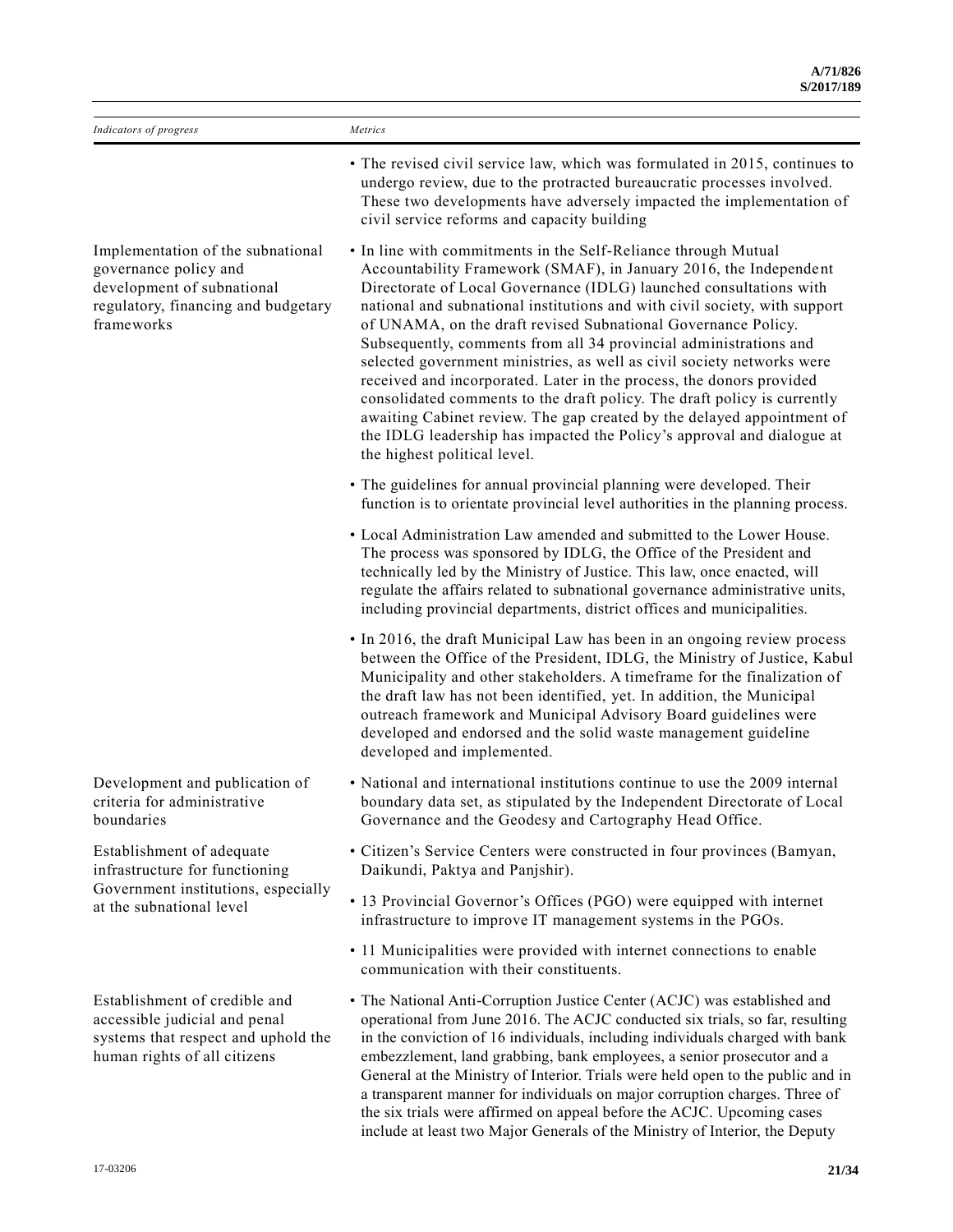| Indicators of progress | Metrics                                                                                                                                                                                                                                                                                                                                                                                                                                                                                                                                                                                                                                                                                                                                                                                                           |
|------------------------|-------------------------------------------------------------------------------------------------------------------------------------------------------------------------------------------------------------------------------------------------------------------------------------------------------------------------------------------------------------------------------------------------------------------------------------------------------------------------------------------------------------------------------------------------------------------------------------------------------------------------------------------------------------------------------------------------------------------------------------------------------------------------------------------------------------------|
|                        | Minister for Urban Development. Further dozens of cases are currently<br>undergoing formal ACJC prosecutor investigations.                                                                                                                                                                                                                                                                                                                                                                                                                                                                                                                                                                                                                                                                                        |
|                        | • The Afghanistan Independent Bar Association recorded 2677 lawyers in<br>Afghanistan, of which 712 are female.                                                                                                                                                                                                                                                                                                                                                                                                                                                                                                                                                                                                                                                                                                   |
|                        | • On 18 April 2016, implementing a request of the Central Prison<br>Directorate, UNAMA released a comprehensive review of prison health<br>services in 31 of 34 Afghan provincial prisons to assess compliance with<br>the Mandela UN international minimum standards of treatment. The<br>report concludes that progress has been made in several key areas but<br>substantial work remains to be done. Pursuant to a recent agreement with<br>the Ministry of Public Health (MOPH), prisoners in nearly all Afghan<br>provincial prisons have free access to basic health services either through<br>MOI prison clinics or referrals to MOPH civil hospitals. UNAMA<br>continues to work with national and international counterparts to<br>implement the report's practical recommendations.                   |
|                        | • The newly revised Penal Code was drafted in line with commitments in the<br>Self-Reliance through Mutual Accountability Framework (SMAF). The<br>draft legislation, which is still to be considered by Parliament, incorporates<br>crimes in over 50 special laws; and is now consistent with United Nations<br>Convention against Corruption, The Convention against Torture and the<br>United Nations Transnational Organized Crime Convention, as well as<br>modern best practices. The new draft Penal Code defines crimes of<br>violence against women; and incorporates crimes against humanity, war<br>crimes and genocide according to the Rome Statute.                                                                                                                                                |
|                        | • The Supreme Court and Attorney General Office advanced efforts<br>combatting corruption in their own institutions. Both instituted strategies<br>and action plans to counteract corruption under the guidance of the Second<br>Vice President and the High Council of Rule of Law's Justice Committee.                                                                                                                                                                                                                                                                                                                                                                                                                                                                                                          |
|                        | • On 23 October 2016, UNAMA released the first comprehensive<br>assessment of formal and informal dispute resolution mechanisms, which<br>aim to resolve high-stakes conflicts over access to irrigation water. The<br>report's key finding is that while the recently enacted Water Law<br>provides a comprehensive regulatory scheme, water users continue to<br>rely predominately on local "water masters" to resolve disputes<br>traditionally. The report was presented to the responsible Afghan<br>ministries, who are now supported by UNAMA in the implementation of<br>the recommendations made in the report.                                                                                                                                                                                         |
|                        | • On 4 December 2016, following the direct request of the Minister of<br>Justice, UNAMA released a comprehensive assessment of Afghanistan's<br>juvenile rehabilitation centers (JRC's) to measure compliance with UN<br>international standards for the treatment of juveniles deprived of their<br>liberty. The report found positive trends in Afghanistan's JRCs while also<br>outlining a critical need to improve in-detention education and post-<br>rehabilitation care for young Afghans to help them re-enter society.<br>Continued international support is required for rehabilitation<br>accommodation improvements, especially in JRCs that were not custom-<br>built and fit for purpose. UNAMA is now supporting the Ministry on the<br>implementation of the recommendations made in the report. |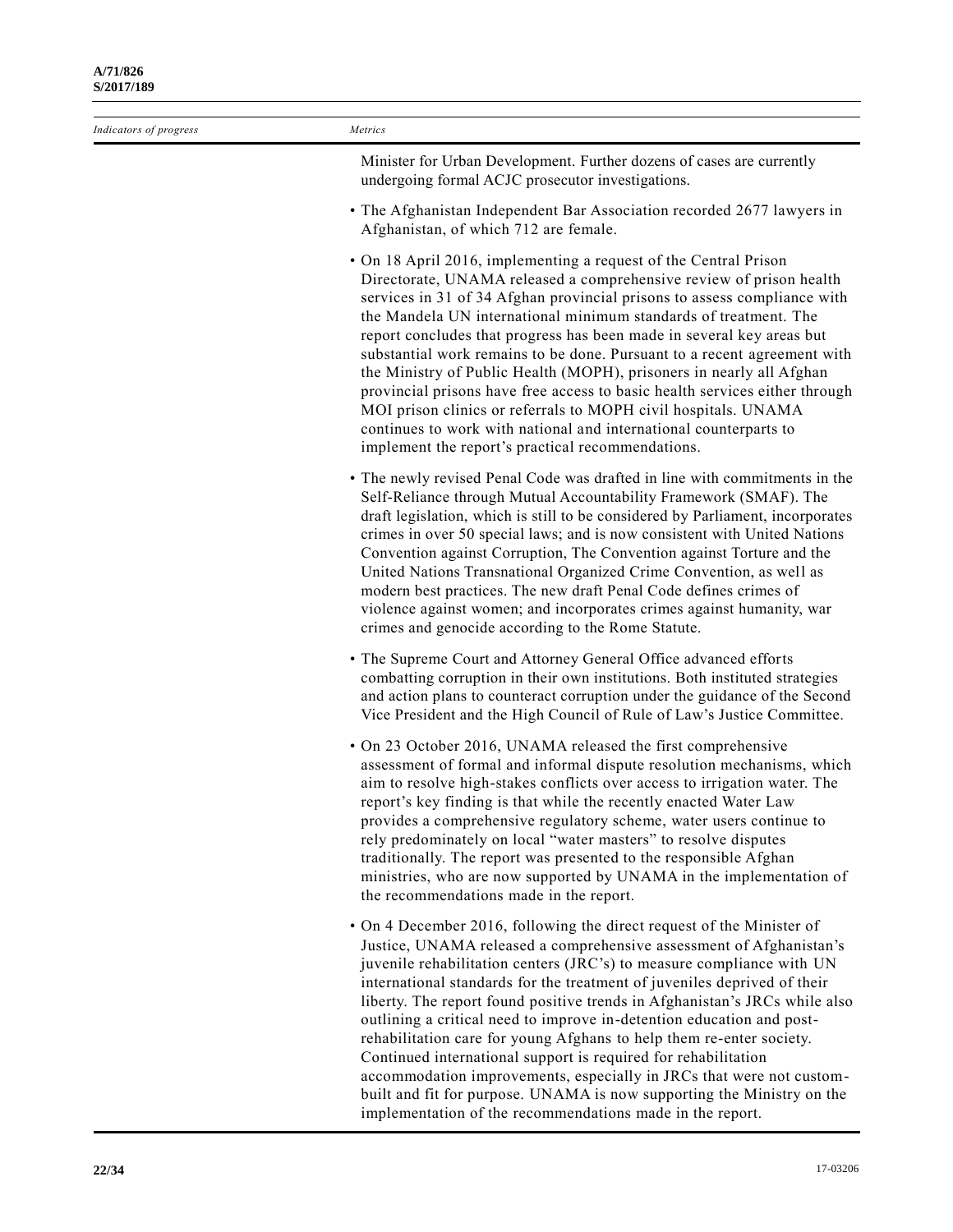### **IV. Human rights**

**Benchmark: improved respect for human rights of Afghans, in line with the Afghan Constitution and international law, with particular emphasis on the protection of civilians, the situation of women and girls, freedom of expression and accountability based on the rule of law.**

| Indicators of progress                                                                                                                                                | Metrics                                                                                                                                                                                                                                                                                                                                                                                                                                                                                                                                                                                                                                                                                                                                                                                                                                                                                                                                                                                                                                                                                                                                                                                                                                                                                                                                       |
|-----------------------------------------------------------------------------------------------------------------------------------------------------------------------|-----------------------------------------------------------------------------------------------------------------------------------------------------------------------------------------------------------------------------------------------------------------------------------------------------------------------------------------------------------------------------------------------------------------------------------------------------------------------------------------------------------------------------------------------------------------------------------------------------------------------------------------------------------------------------------------------------------------------------------------------------------------------------------------------------------------------------------------------------------------------------------------------------------------------------------------------------------------------------------------------------------------------------------------------------------------------------------------------------------------------------------------------------------------------------------------------------------------------------------------------------------------------------------------------------------------------------------------------|
| Reduction in the number of<br>incidents of unlawful use of force<br>and intimidation of civilians,<br>through compliance by relevant<br>actors with international law | • Between 1 January and 31 December 2016, UNAMA documented<br>11,418 civilian casualties (3,498 dead and 7,920 injured). Although<br>civilian deaths decreased by two per cent in 2016, civilian injuries<br>increased by six per cent and the overall civilian casualties increased by<br>three per cent compared to 2015. The number of incidents resulting in<br>civilian casualties increased by 12 per cent in 2016. UNAMA attributed<br>61 per cent of all civilian casualties to Anti-Government Elements and<br>24 per cent to Pro-Government Forces (20 percent to Afghan national<br>security forces, two per cent to international military forces and two per<br>cent to pro-Government armed groups). Ten per cent of all civilian<br>casualties resulted from cross-fire between Anti-Government Elements<br>and Afghan national security forces thus could not be attributed to a<br>specific party. Five per cent of civilian casualties resulted from<br>unattributed explosive remnants of war. Ground engagements between<br>Pro-Government Forces and Anti-Government Elements remained the<br>leading cause of civilian casualties, accounting for $4,295$ (1,070 deaths<br>and 3,225 injured), followed by detonation of improvised explosive<br>devices with 2,156 civilian casualties (700 deaths and 1,456 injured). |
|                                                                                                                                                                       | • The conflict severely impacted Afghan children in 2016, with UNAMA<br>recording 3,512 child casualties (923 dead and 2,589 injured), a 24 per cent<br>increase over 2015 and the highest number of child casualties recorded by<br>UNAMA in a single year since 2009. This disproportionate rise in child<br>casualties across Afghanistan in 2016 resulted mainly from a 65 per cent<br>increase in civilian casualties from explosive remnants of war - most of<br>whom were children.                                                                                                                                                                                                                                                                                                                                                                                                                                                                                                                                                                                                                                                                                                                                                                                                                                                    |
|                                                                                                                                                                       | • The Civilian Casualty Avoidance and Mitigation Board (CAMB) had<br>been transferred from international military forces to the Afghan<br>authorities on 26 January 2016 as advised by UNAMA. The board now<br>functions as a focused mechanism for identifying areas for improving<br>civilian casualty mitigation efforts. The CAMB drafted the national<br>Civilian Casualty Prevention and Mitigation Policy that was approved at<br>the deputy-ministerial level and further established a working group on<br>2 October 2016 to draft an action plan for its implementation. At its<br>quarterly meeting on 15 November 2016, the CAMB focused discussion<br>on devising plans by relevant ministries for implementation of the<br>Civilian Casualty Prevention and Mitigation Policy once it has been<br>endorsed by the National Security Council.                                                                                                                                                                                                                                                                                                                                                                                                                                                                                    |
|                                                                                                                                                                       | • The Government established a senior-level Protection Working Group<br>that held its first meeting on 30 June 2016 to facilitate a policy-driven<br>dialogue on existing protection of civilian concerns and supporting<br>implementation of improved practices to reduce civilian casualties.                                                                                                                                                                                                                                                                                                                                                                                                                                                                                                                                                                                                                                                                                                                                                                                                                                                                                                                                                                                                                                               |
|                                                                                                                                                                       | • In 2016, the Ministry of Defence drafted rules of engagement to prevent                                                                                                                                                                                                                                                                                                                                                                                                                                                                                                                                                                                                                                                                                                                                                                                                                                                                                                                                                                                                                                                                                                                                                                                                                                                                     |

harm to civilians during operations against anti-government elements.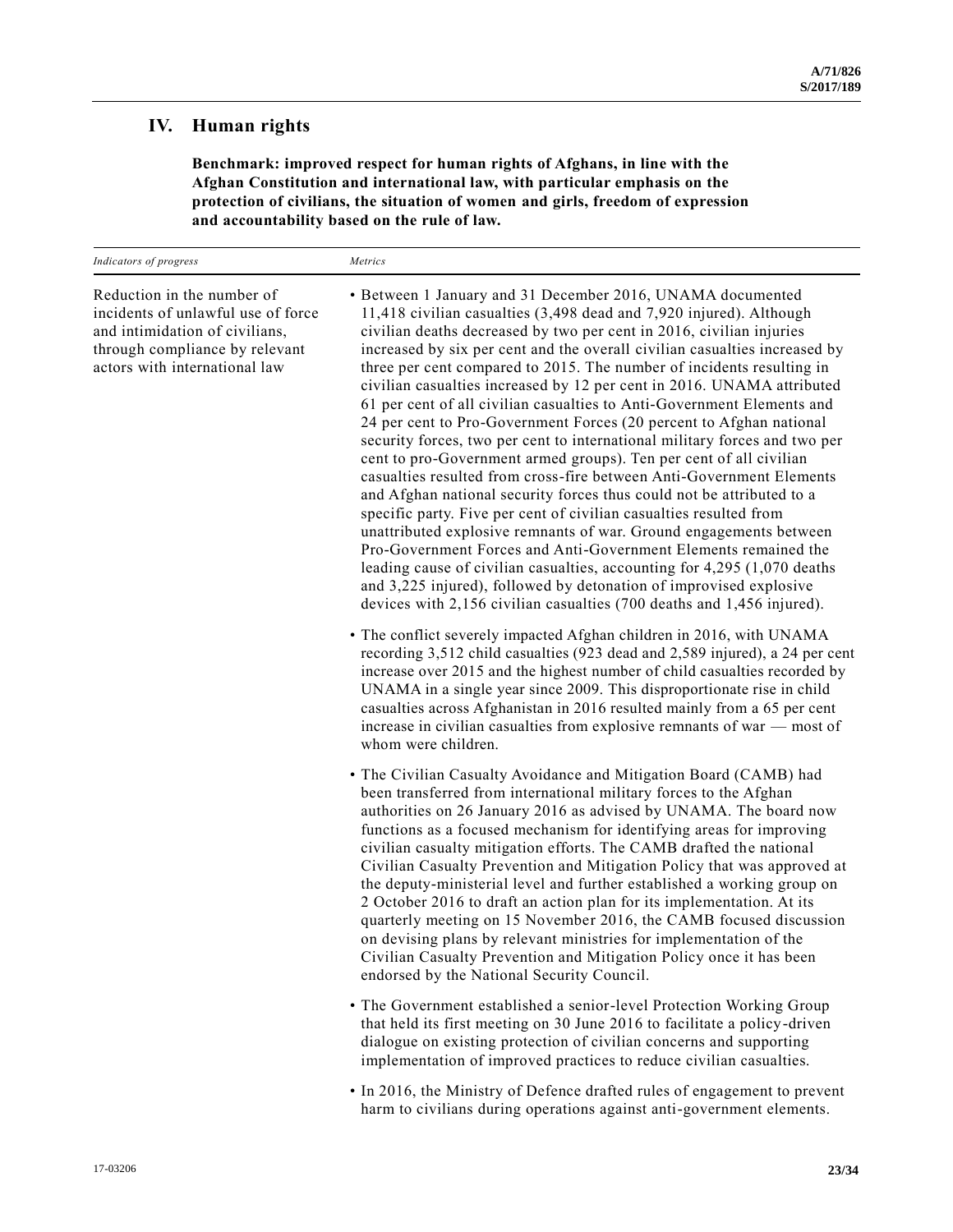| Indicators of progress                                                                                             | Metrics                                                                                                                                                                                                                                                                                                                                                                                                                                                                                                                                                                                                                                                                                                                                                                                                                                                                                                                 |
|--------------------------------------------------------------------------------------------------------------------|-------------------------------------------------------------------------------------------------------------------------------------------------------------------------------------------------------------------------------------------------------------------------------------------------------------------------------------------------------------------------------------------------------------------------------------------------------------------------------------------------------------------------------------------------------------------------------------------------------------------------------------------------------------------------------------------------------------------------------------------------------------------------------------------------------------------------------------------------------------------------------------------------------------------------|
|                                                                                                                    | • In its annual report for 2016, the Taliban claimed to document<br>5,232 civilian casualties between January and December 2016, of which<br>"Americans and the stooge administration" caused 71 per cent<br>$(3,836$ civilian casualties $-1,504$ dead and 2,332 injured);<br>Daesh/Islamic State of Iraq and the Levant-Khorasan Province,<br>unidentified gunmen and local infighting caused 17 per cent $(1, 127)$<br>civilian casualties - 380 dead and 747 injured); and Taliban caused 12<br>percent — namely 249 civilian casualties (120 dead and 149 injured. In<br>2016, the Taliban also established a "civilian casualty committee" under<br>their military structure to investigate civilian casualty incidents in which<br>their fighters were involved.                                                                                                                                                 |
| Improved awareness by Afghans of<br>their rights and by the Government<br>of its obligations                       | • Although the Government made little tangible progress in 2016 in<br>meeting the commitments set out in its 2015 National Plan on the<br>Elimination of Torture, the Government did renew its commitment to<br>ratify the Optional Protocol on the Prevention of Torture with a new<br>timeline of the end May 2017.                                                                                                                                                                                                                                                                                                                                                                                                                                                                                                                                                                                                   |
|                                                                                                                    | • In May 2016, the National Assembly took action on Presidential<br>Legislative Decree 76, issued in 2015. It rejected Article 10, a<br>preventative detention measure that allowed the National Security<br>Directorate to request the Supreme Court to intern or hold a person<br>deemed likely to commit a national security crime for up to one year. The<br>Assembly approved the remaining parts of the decree, thus retaining the<br>amendments of the Criminal Procedure Code which allow for extended<br>detentions by national security officials up to 10 days. The decree also<br>gives prosecutors the discretion to extend that detention from 15 to 60<br>days. Thus, a judge's review and order is not required until 70 days have<br>passed, in violation of both the Afghan constitution and the International<br>Covenant on Civil and Political Rights, art. 9, to which Afghanistan is a<br>party. |
|                                                                                                                    | • In its November 2016 "Report on Preliminary Examination Activities in<br>Afghanistan", the Office of the Prosecutor of the International Criminal<br>Court set out its determination that "there is a reasonable basis to believe<br>that the war crimes of torture and related ill-treatment hald been<br>committed by Afghan government forces, in particular the intelligence<br>agency (National Directorate for Security), and the Afghan National<br>Police, since 2003." In assessing its jurisdiction over these cases under<br>the complementarity principle, the Court noted the Government's failure<br>to respond to multiple requests for information from the Prosecutor since<br>2008.                                                                                                                                                                                                                 |
| Improved impact of, and support<br>for, legal and policy measures to<br>combat violence against women<br>and girls | • On 31 January 2016, the President inaugurated a dedicated fund to<br>sponsor emergency services for women survivors of life-threatening acts<br>of violence, such as medical treatment and temporary accommodation.<br>Actual functioning of these services, however, has so far been limited by<br>inadequate contributions to the fund.                                                                                                                                                                                                                                                                                                                                                                                                                                                                                                                                                                             |

• On 11 June 2016, the Government approved the strategy and action plan on the elimination of violence against women for the period 2016-2020, which was publicly launched on 5 December 2016.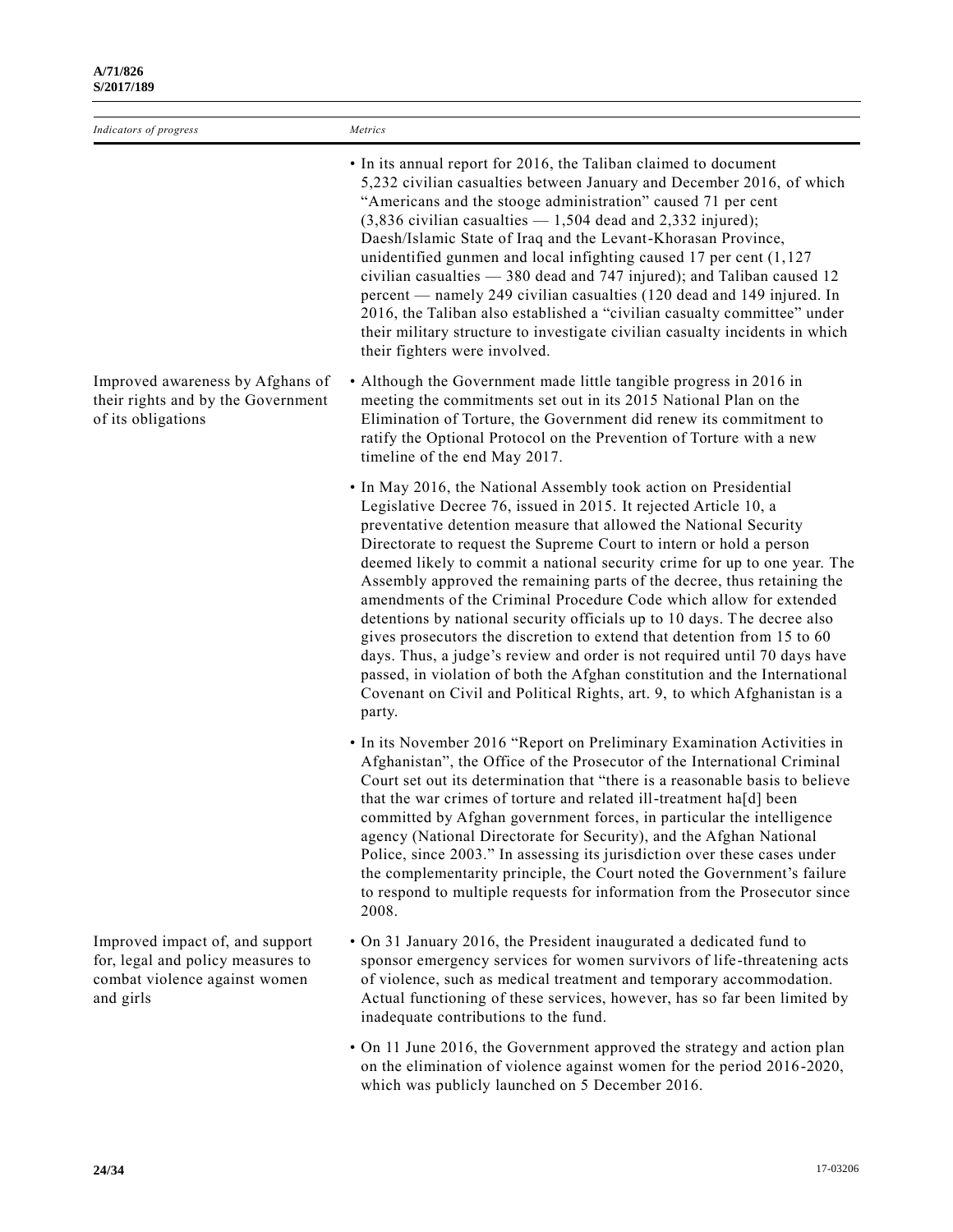| Indicators of progress                                                                                                                                                                                                                     | Metrics                                                                                                                                                                                                                                                                                                                                                                                                                                                                                                                                                                                                                                  |
|--------------------------------------------------------------------------------------------------------------------------------------------------------------------------------------------------------------------------------------------|------------------------------------------------------------------------------------------------------------------------------------------------------------------------------------------------------------------------------------------------------------------------------------------------------------------------------------------------------------------------------------------------------------------------------------------------------------------------------------------------------------------------------------------------------------------------------------------------------------------------------------------|
|                                                                                                                                                                                                                                            | • With the aim of creating a protective, violence-free environment for<br>women employed in the Afghan National Police, the Ministry of Interior<br>on 11 July 2016 established a complaint mechanism to prevent and<br>respond to sexual harassment against women police; however the<br>mechanism has not yet become fully functional. UNAMA serves as one<br>of four international organizations that have been requested to provide<br>technical support to the complaint mechanism.                                                                                                                                                 |
|                                                                                                                                                                                                                                            | • On 9 November 2016, the Wolesi Jirga approved a law on the elimination<br>of harassment for women and girls. On 25 December 2016, the Meshrano<br>Jirga reviewed the law and proposed amendments to the text to be agreed<br>upon by a joint commission comprised of members of both houses.                                                                                                                                                                                                                                                                                                                                           |
|                                                                                                                                                                                                                                            | • Based on findings stemming from questionnaires with 178 government<br>employees (113 women) and focus-group discussions carried out with<br>19 ministries and the Independent Directorate of Local Governance, on<br>25 October 2016, the Ministry of Women's Affairs launched the report<br>"Workplace obstacles: Analysis and Recommendations" in which it<br>highlighted the persistence of work-related harassment and determined<br>other workplace obstacles hampering the presence and expansion of<br>women workers in government institutions. The report provides a basis<br>upon which efforts can be made to address them. |
| Improved awareness of, and<br>support for, legal and policy<br>measures related to combating<br>impunity and furthering transitional<br>justice                                                                                            | • In 2016, UNAMA closely monitored Government peace and<br>reconciliation initiatives, such as the activities of the High Peace Council<br>in adopting its five-year strategy and the peace agreement between the<br>Government and Hezb-i-Islami (Gulbuddin). The Afghanistan<br>Independent Human Rights Commission and transitional justice civil<br>society groups have voiced concerns over the provisions on judicial<br>immunity in the peace agreement and called for the rights of victims to<br>be respected in the peace process.                                                                                             |
|                                                                                                                                                                                                                                            | • In October 2016, a letter from the UN High Commissioner for Human<br>Rights to the President in October 2016 expressed concerns about the<br>peace agreement and reminded the Government of Afghanistan's<br>international obligations not only to hold accountable persons responsible<br>for grave violations of human rights and international humanitarian law<br>violations, but also to respect the rights of victims and their families,<br>without which peace and reconciliation are not sustainable.                                                                                                                         |
| Government fulfilment of reporting<br>requirements on international<br>human rights covenants and<br>conventions and implementation of<br>the recommendations from the<br>Human Rights Council Universal<br>Periodic Review of Afghanistan | • In April 2016, pursuant to its obligations Article 20 of the UN<br>Convention against Torture and Other Cruel, Inhuman and Degrading<br>Treatment, Afghanistan submitted its Second Periodic Report to the<br>UN Committee against Torture. The Report was submitted under the<br>simplified reporting procedure and consisted of a set of replies to queries<br>raised in the "List of Issues" adopted by the Committee Session in 2010.<br>Afghanistan's Second Periodic Review will be considered by the 60th<br>Session of the UN Committee against Torture.                                                                       |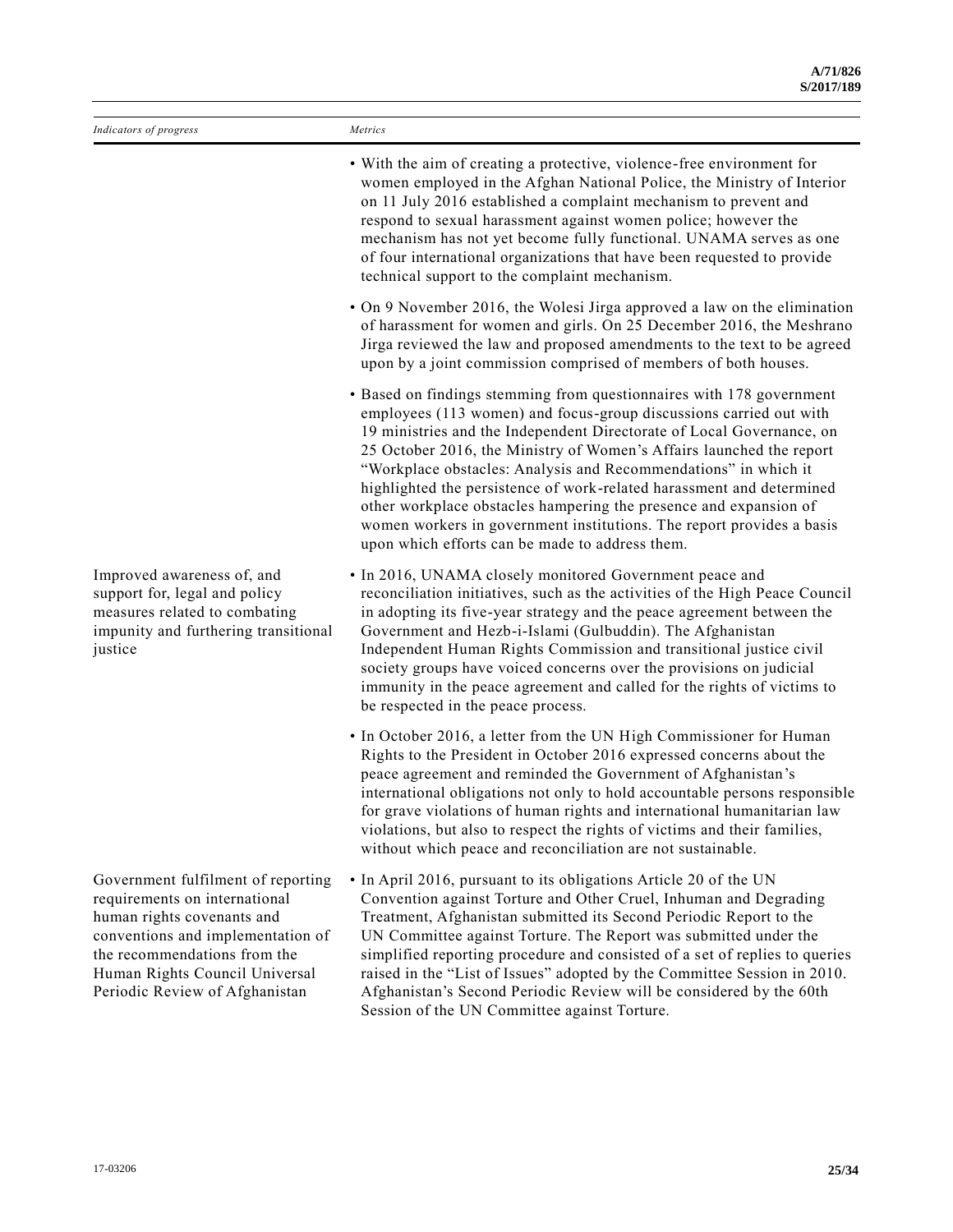| Indicators of progress                                                                                                                                                                                                                              | Metrics                                                                                                                                                                                                                                                                                                                                                                                                                                                                                                                                                                                                                                                                                                                                                                                                                                                                                                                                                                                                     |
|-----------------------------------------------------------------------------------------------------------------------------------------------------------------------------------------------------------------------------------------------------|-------------------------------------------------------------------------------------------------------------------------------------------------------------------------------------------------------------------------------------------------------------------------------------------------------------------------------------------------------------------------------------------------------------------------------------------------------------------------------------------------------------------------------------------------------------------------------------------------------------------------------------------------------------------------------------------------------------------------------------------------------------------------------------------------------------------------------------------------------------------------------------------------------------------------------------------------------------------------------------------------------------|
|                                                                                                                                                                                                                                                     | • Also in 2016, Afghanistan ratified Protocol V to the 1980 Convention on<br>Certain Conventional Weapons on Explosive Remnants of War, which<br>sets out obligations concerning the removal of unexploded ordnance from<br>the battlefield. Ratification should be followed by the implementation of<br>direct measures to ensure the marking, clearance and/or destruction of<br>explosive remnants of war in affected territories under its control.                                                                                                                                                                                                                                                                                                                                                                                                                                                                                                                                                     |
|                                                                                                                                                                                                                                                     | • The Country Task Force on Monitoring and Reporting (created to<br>implement the "Monitoring and Reporting Mechanism" on grave<br>violations of children's rights in situations of armed conflict) noted<br>significant progress from the Ministry of Interior with regard to<br>expansion of Child Protection Units in Afghan National Police<br>recruitment centres, with 16 additional Units inaugurated in 2016,<br>bringing the overall total to 21 throughout the country.                                                                                                                                                                                                                                                                                                                                                                                                                                                                                                                           |
|                                                                                                                                                                                                                                                     | • On 28 July 2016, the President issued a directive for the establishment of<br>a national committee to investigate and report on underage recruitment<br>by Afghan security forces. While widely seen as a positive step, the<br>initiative is based on self-reporting by the government.                                                                                                                                                                                                                                                                                                                                                                                                                                                                                                                                                                                                                                                                                                                  |
|                                                                                                                                                                                                                                                     | • The Ministries of Interior and Education and the National Directorate of<br>Security issued directives during the year to strengthen the protection of<br>children. On 18 June 2016, the Ministry of Interior issued a directive<br>prohibiting media exposure of children arrested on national security<br>charges. On 4 June and 4 July 2016, respectively, the Ministry of<br>Education propagated two directives to all security-related ministries<br>highlighting Afghanistan's commitment to the Safe Schools Declaration<br>and calling on the security forces to stop using schools for military<br>purposes. On 2 July 2016, the National Directorate for Security issued a<br>directive instructing that children no longer be held in its detention<br>facilities and the cessation of transfers of children to its maximum<br>security prison. As of 15 December 2016, the National Directorate of<br>Security had transferred 42 children to juvenile facilities throughout the<br>country. |
| Increased capacity and commitment<br>of the Government of Afghanistan<br>and the Afghanistan Independent<br>Human Rights Commission, as the<br>Afghan national human rights<br>institution, to respect, protect, fulfil<br>$\sim$ 1 $\sim$ 1 $\sim$ | • In December 2016, the Afghanistan Independent Human Rights<br>Commission held a national conference for the adoption of the National<br>Action Plan for Protection of Human Rights Defenders in Afghanistan.<br>This pivotal initiative promises to consolidate and strengthen efforts by<br>civil society and international actors such as the EU and its partners to<br>improve protection of human rights defenders in Afghanistan.                                                                                                                                                                                                                                                                                                                                                                                                                                                                                                                                                                    |

- In response to allegations in the media of widespread abuse of children by Afghan police in the southern region of the country, in January 2016 the Attorney-General's office tasked the Afghanistan Independent Human Rights Commission offices in Kandahar, Uruzgan and Helmand provinces to present information to it and refer cases of sexually abused children. While widely seen as a positive step, the initiative is based on self-reporting by the government.
- With regard to the practice of *bacha bazi* ("boy play"), the Afghan Independent Human Rights Commission led efforts during the year to prohibit and criminalize the practice, resulting in the production of final draft legislation in March 2016. In parallel, definitions and both

of the Government of Afghanistan and the Afghanistan Independent Human Rights Commission, as the Afghan national human rights institution, to respect, protect, fulfil and promote human rights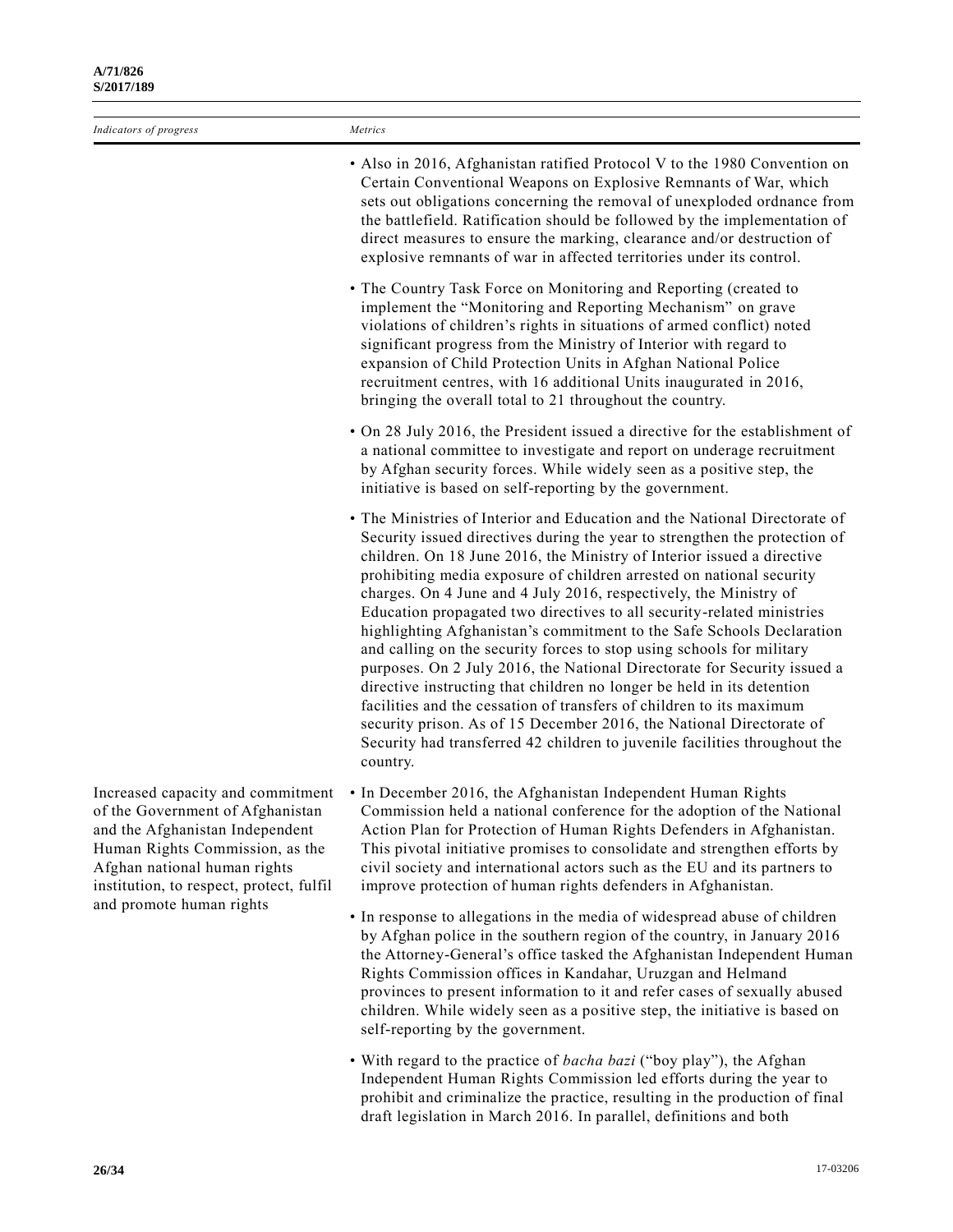| Indicators of progress | <i>Metrics</i>                                                    |
|------------------------|-------------------------------------------------------------------|
|                        | protective and punitive measures linked to the practice have been |

included in the language of the revised penal code, as well as the Child Act, which remained under review.

some amendment to the draft budget. The budget was eventually

approved by Parliament on 16 January 2017.

## **V. Economic and social development**

**Benchmark: Government policies supported by the international community that promote sustainable economic growth and contribute to overall stability.**

| Indicators of progress                                                                                        | Metrics                                                                                                                                                                                                                                                                                                                                                                                                                                                                                                                                                                                                                                                                      |
|---------------------------------------------------------------------------------------------------------------|------------------------------------------------------------------------------------------------------------------------------------------------------------------------------------------------------------------------------------------------------------------------------------------------------------------------------------------------------------------------------------------------------------------------------------------------------------------------------------------------------------------------------------------------------------------------------------------------------------------------------------------------------------------------------|
| National priority programmes are<br>designed and implemented with<br>international support and endorsement    | In preparation for the 4-5 October Brussels Conference on<br>Afghanistan the Government developed the new Afghanistan<br>Peace and Development Framework (ANPDF), and which will<br>serve as the overarching guidance for new National Priority<br>Programs. The ANPDF replaces the Afghan National<br>Development Strategy concluded in 2013.                                                                                                                                                                                                                                                                                                                               |
|                                                                                                               | Progress has been made on the preparation of five out of<br>٠<br>11 NPPs. In October, the Government inaugurated the Citizens'<br>Charter Afghanistan Project, the first phase of the 10-year<br>Citizens' Charter NPP. In line with commitments in the Self-<br>Reliance through Mutual Accountability Framework (SMAF),<br>the Government presented the concept papers of four other NPPs<br>to the Brussels Conference on Afghanistan in October 2016:<br>Women's Economic Empowerment, Urban National Priority<br>Program, National Infrastructure Plan, and the Comprehensive<br>Agriculture Development Plan.                                                          |
| More equitable distribution of<br>development assistance and Government<br>expenditure throughout Afghanistan | The implementation of the Provincial Budgeting Policy was<br>piloted in four ministries: Ministry of Public Health, Ministry of<br>Education, Ministry of Rural Rehabilitation and Development,<br>and Ministry of Irrigation and Livestock. Relevant<br>comprehensive guidelines for concerned Government agencies<br>for effective implementation of the Policy were issued by the<br>Ministry of Finance (MoF) on 22 March 2016. As a follow-up to<br>the pilot and as part of the Provincial Budgeting Policy<br>implementation, a total of US \$34 million (US \$1 million for<br>each province) was allocated in the 2017 national budget for<br>development projects. |
|                                                                                                               | The Wolesi Jirga (Lower House of the Afghan Parliament)<br>٠<br>rejected the 1396 Budget (2017) on 21 December 2016, citing<br>imbalance in the allocation of funds among the provinces and<br>low execution rate of the development budget. This resulted in a<br>regular consultation between the Parliamentary Finance and<br>Budget Committee and the Ministry of Finance that resulted in                                                                                                                                                                                                                                                                               |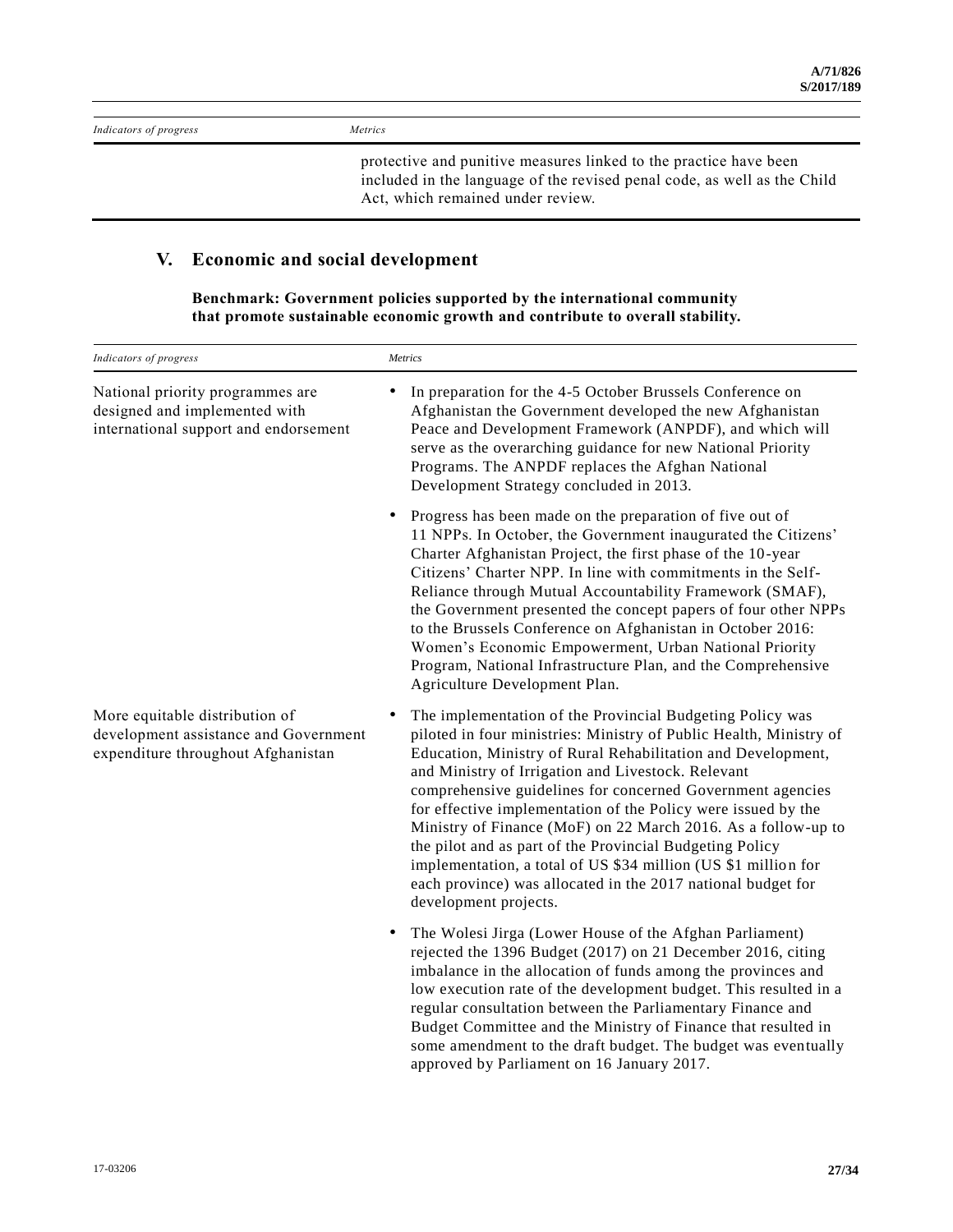| Indicators of progress                                                              | Metrics                                                                                                                                                                                                                                                                                                                                                                                                                                                                                                                                                                                                                                                                                                                                                                                                                                                                                                                                                                                                 |
|-------------------------------------------------------------------------------------|---------------------------------------------------------------------------------------------------------------------------------------------------------------------------------------------------------------------------------------------------------------------------------------------------------------------------------------------------------------------------------------------------------------------------------------------------------------------------------------------------------------------------------------------------------------------------------------------------------------------------------------------------------------------------------------------------------------------------------------------------------------------------------------------------------------------------------------------------------------------------------------------------------------------------------------------------------------------------------------------------------|
| Increased revenue collection and<br>sustainable growth based on Afghan<br>resources | The Government's ongoing initiatives, including anti-corruption<br>٠<br>efforts, contributed to higher than expected revenue collection in<br>2016. The revenues were reported at USD 2,4 billion compared<br>to IMF projected revenues of USD 2,04 billion. The achieved<br>revenue collection represents therefore a 20 per cent increase<br>amidst low economic growth, currency devaluation, worsening<br>security, and deteriorating trade relations. Most of the in revenue<br>collection is attributable to effective collection of non-tax<br>revenues and arrears, as well as revenues from ministries<br>(Ministry of Urban Development Affairs and Ministry of<br>Agriculture Irrigation and Livestock) and Da Afghanistan Bank.<br>However, tax collection decreased for large and small tax payers<br>by 8 per cent and 5 per cent respectively, while for medium tax<br>payers tax collection increased by 16 per cent according to the<br>preliminary report of the Ministry of Finance. |
|                                                                                     | The World Bank's Doing Business Indicators have recorded<br>Afghanistan's drop in ranking on the ease of paying taxes, where<br>Afghanistan's rank dropped 13 places. Afghanistan's rank<br>dropped one place, now ranking 183 of the 190 countries on the<br>index. There was a major reform of the taxation system in 2016,<br>which saw a doubling of the base business tax from two to four<br>per cent, while a number of indirect taxes were also implemented.<br>According to business owners, these new tax reforms are making<br>it more difficult for them to keep their businesses profitable.                                                                                                                                                                                                                                                                                                                                                                                               |
|                                                                                     | In addition to a decline in Afghanistan's rank on the ease of paying<br>$\bullet$<br>taxes, the World Bank's Doing Business Indicators survey recorded<br>a deterioration in Afghanistan's rank on six of the remaining<br>indicators used to assess the business and growth enabling<br>environment in the country. The most significant declines were<br>measured in the areas of starting new businesses, access to credit<br>and amenities such as electricity. Afghanistan's overall ranking in<br>the Doing Business Indicators survey, comprising a composite of<br>all ten indicators, dropped by one place.                                                                                                                                                                                                                                                                                                                                                                                    |
|                                                                                     | The World Bank estimated the GDP growth for 2016 in<br>Afghanistan at 1.2 per cent, but projected a better growth rate<br>for 2017 at 1.8 per cent. However, with population growth rates<br>between 2 per cent and 3 per cent, this rate of economic growth<br>would seem insufficient to maintain income levels, suggesting<br>that poverty levels will increase.                                                                                                                                                                                                                                                                                                                                                                                                                                                                                                                                                                                                                                     |
|                                                                                     | On 13 December 2016, the Objections Review Directorate in the<br>$\bullet$<br>Ministry of Finance Afghanistan Revenue Department in the<br>Ministry of Finance presented a report of a Taxation Working<br>Group to donors. The aim of the report, which was developed in<br>line with a commitment in the Self-Reliance through Mutual<br>Accountability Framework (SMAF), was to identify challenges<br>in tax collection that arise from the various exemptions provided<br>to donor-funded initiatives, and to establish a mechanism for<br>resolving questions. Consultations on the report will proceed in                                                                                                                                                                                                                                                                                                                                                                                        |

2017, in line with SMAF commitments.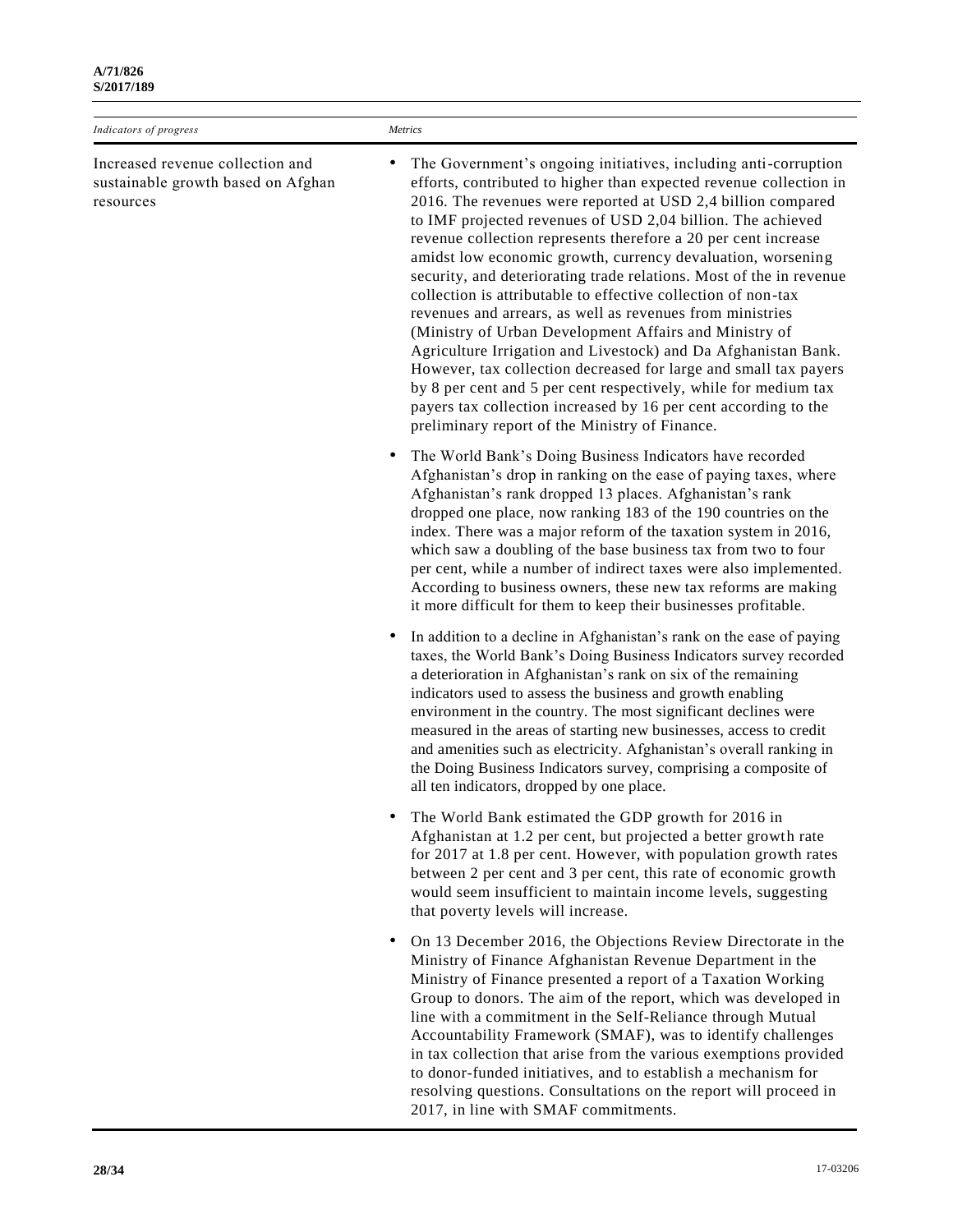## **VI. Regional cooperation**

**Benchmark: sustained and effective regional coordination in support of prosperity, peace and stability.**

| Indicators of progress                                                            | Metrics                                                                                                                                                                                                                                                                                                                                                                                                                                                             |
|-----------------------------------------------------------------------------------|---------------------------------------------------------------------------------------------------------------------------------------------------------------------------------------------------------------------------------------------------------------------------------------------------------------------------------------------------------------------------------------------------------------------------------------------------------------------|
| Improved coordination of regional<br>bodies and increased regional<br>investments | On 8 April 2016, in the 24th Leading Committee in Ashgabad,<br>stakeholders signed the Investment Agreement on the TAPI<br>Pipeline. On 23 April, in Almaty, Afghanistan, Tajikistan,<br>Kyrgyzstan, and Pakistan finalized the project implementation<br>documents and made the final decision for putting the CASA<br>1000 in action.                                                                                                                             |
|                                                                                   | On 25 April 2016, the Afghan Foreign Minister met with the<br>$\bullet$<br>Foreign Minister of Turkmenistan to discuss developments<br>regarding the TAPI project, expanding bilateral trade and the<br>need for peace, stability and security in the region.                                                                                                                                                                                                       |
|                                                                                   | On 12 May 2016, in Tursunza de Tajikistan, Afghanistan's Chief<br>Executive, Pakistan's Prime Minister, Tajikistan's President, and<br>Kyrgyzstan's Prime Minister jointly inaugurated the CASA-<br>1000 project.                                                                                                                                                                                                                                                   |
|                                                                                   | On 16 May 2016, during the state visit of the Chief Executive to<br>China, seven bilateral Cooperation Agreements were signed<br>between both countries.                                                                                                                                                                                                                                                                                                            |
|                                                                                   | On 23 May 2016, in Tehran, President Ghani, the President of<br>the Islamic Republic of Iran and the Indian Prime Minister<br>witnessed the signing of the Agreement on the Establishment of<br>a Trilateral Transport and Transit Corridor. Its aim is to facilitate<br>the flow of commerce between the three countries, potentially<br>extending into Central Asia.                                                                                              |
|                                                                                   | On 4 June 2016, in Herat Province, the Afghan President and the<br>٠<br>Indian Prime Minister inaugurated the \$290 million Salma Dam<br>hydroelectric power project.                                                                                                                                                                                                                                                                                               |
|                                                                                   | From 23 to 24 June 2016, in Tashkent, the Afghan President attended<br>٠<br>the 16th Shanghai Cooperation Organization (SCO). He had bilateral<br>meetings with the Russian President, the Uzbek President, the Kazakh<br>President, and the Kyrgyz President.                                                                                                                                                                                                      |
|                                                                                   | On 19 July 2016, in Pakistan, representatives from Afghanistan,<br>٠<br>Pakistan and UNHCR met for the 27th Tripartite Commission<br>Meeting. They signed the extension of the existing Tripartite<br>Agreement governing voluntary repatriation until 31 December 2016.                                                                                                                                                                                            |
|                                                                                   | On 3 August 2016, in Urumqi China, the Inaugural High Level<br>Military Leader Meeting on Quadrilateral Cooperation and<br>Coordination Mechanism in Counter Terrorism took place and was<br>attended by representatives of the Armed Forces of Afghanistan,<br>China, Pakistan and Tajikistan. It was agreed to establish the<br>"quadrilateral mechanism" to coordinate and support each other,<br>including in the areas of intelligence sharing, anti-terrorist |

capability-building, and joint anti-terrorist training.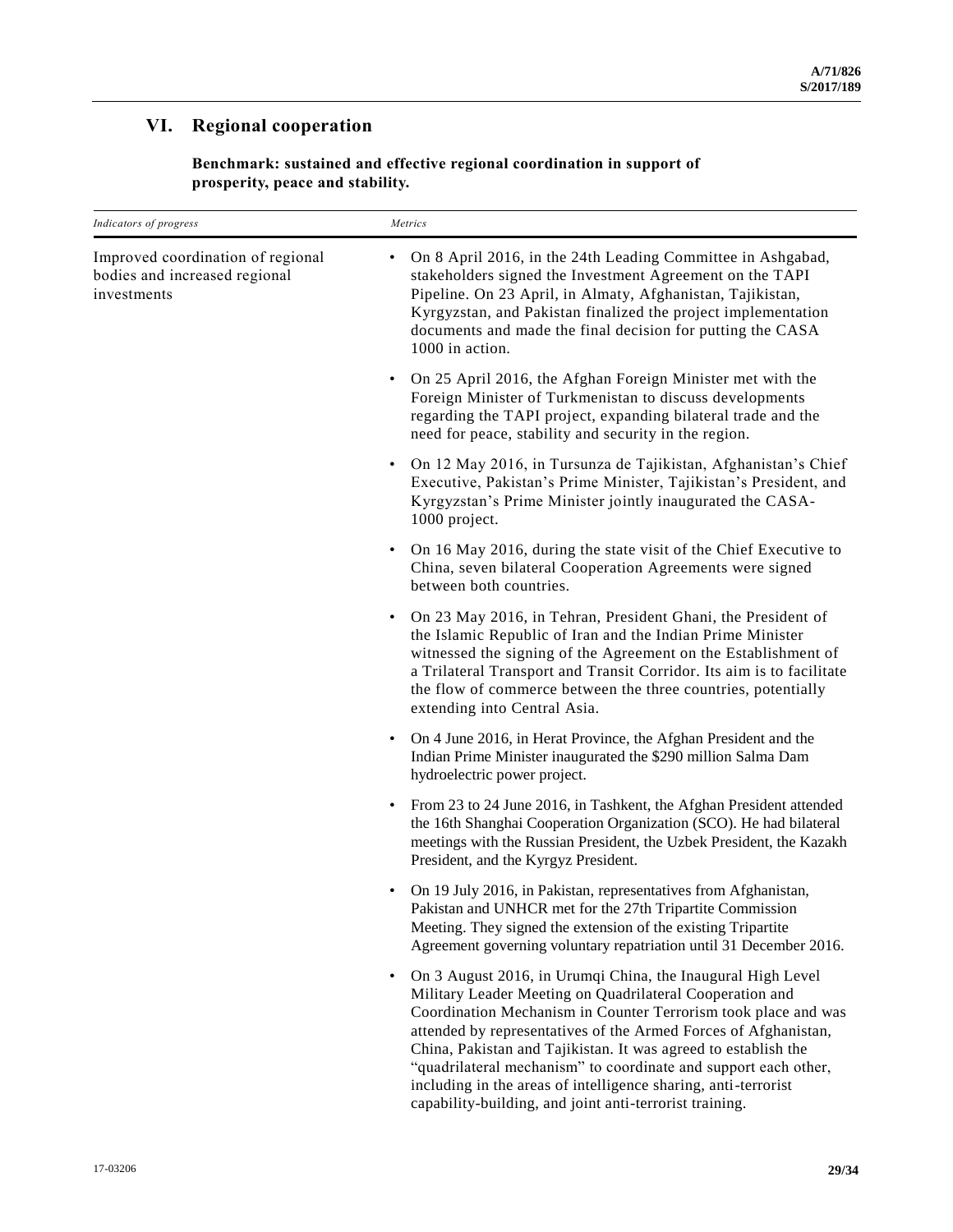*Indicators of progress Metrics*

- On 5 August 2016, in Tehran, the Afghan Deputy Foreign Minister attended the third political consultation meeting between Afghanistan and Iran. Both sides emphasized strengthening, consolidating and extending formal relations between the two countries and exchanged views on mutual cooperation in security and regional affairs, transit trade, economy, cultural relations, consulate and refugee affairs and extending interministerial relations and cooperation.
- On 7 September 2016, senior officials of Afghanistan and Iran attended a cross-border ceremony in Shamtigh in Iran to mark the completion of the Iranian part of the planned Khaf-Herat railway.
- From 14 to 15 September 2016, the Afghan President visited India and met with the Indian Prime Minister. The two leaders discussed the regional situation and expressed grave concern at continued use of terrorism and violence in the region.
- On 4 October 2016, in Brussels, President Ghani, Chief Executive Abdullah and Foreign Minister Rabbani participated in a side event to the Brussels conference on Afghanistan focused on Regional Economic Cooperation in Afghanistan. The high-level event focused on movement of energy, goods and data. It further identified 11 priority projects.
- From 18 to 19 October 2016, in Tashkent Uzbekistan, the Afghan Foreign Minister attended the 43rd session of the Council of Foreign Ministers of the Organization of Islamic Cooperation (OIC). In the margins, an extradition agreement with Uzbekistan was signed.
- From 3 to 4 November 2016, the Chief Executive attended the 15th Shanghai Cooperation Organization Head of Governments Summit in Bishkek. Afghanistan's Permanent membership in the organization was discussed.
- On 16 November 2016, in Baku, the Lapis Lazuli route agreement was finalized by Afghanistan, Turkmenistan, Azerbaijan, Georgia and Turkey. It needs to be signed by heads of states.
- In 2016, there were four meetings of the  $6+1$  group, which includes Afghanistan, China, India, Iran, Pakistan, Russia and USA. The meetings were held on 4 February in Berlin, on 6 June in Istanbul, on 22 September in New York and the last one on 2 December in Amritsar, India.
- In 2016, the Heart of Asia-Istanbul Process supported by UNAMA through facilitation and the provision of good offices held several meetings between participating countries and organizations to further confidence-building measures. On 4 March, in Delhi, a meeting of the Regional Technical Group of Trade, Commerce and Investment Opportunities Confidence Building Measure was held. On 10 March, in Tehran, a meeting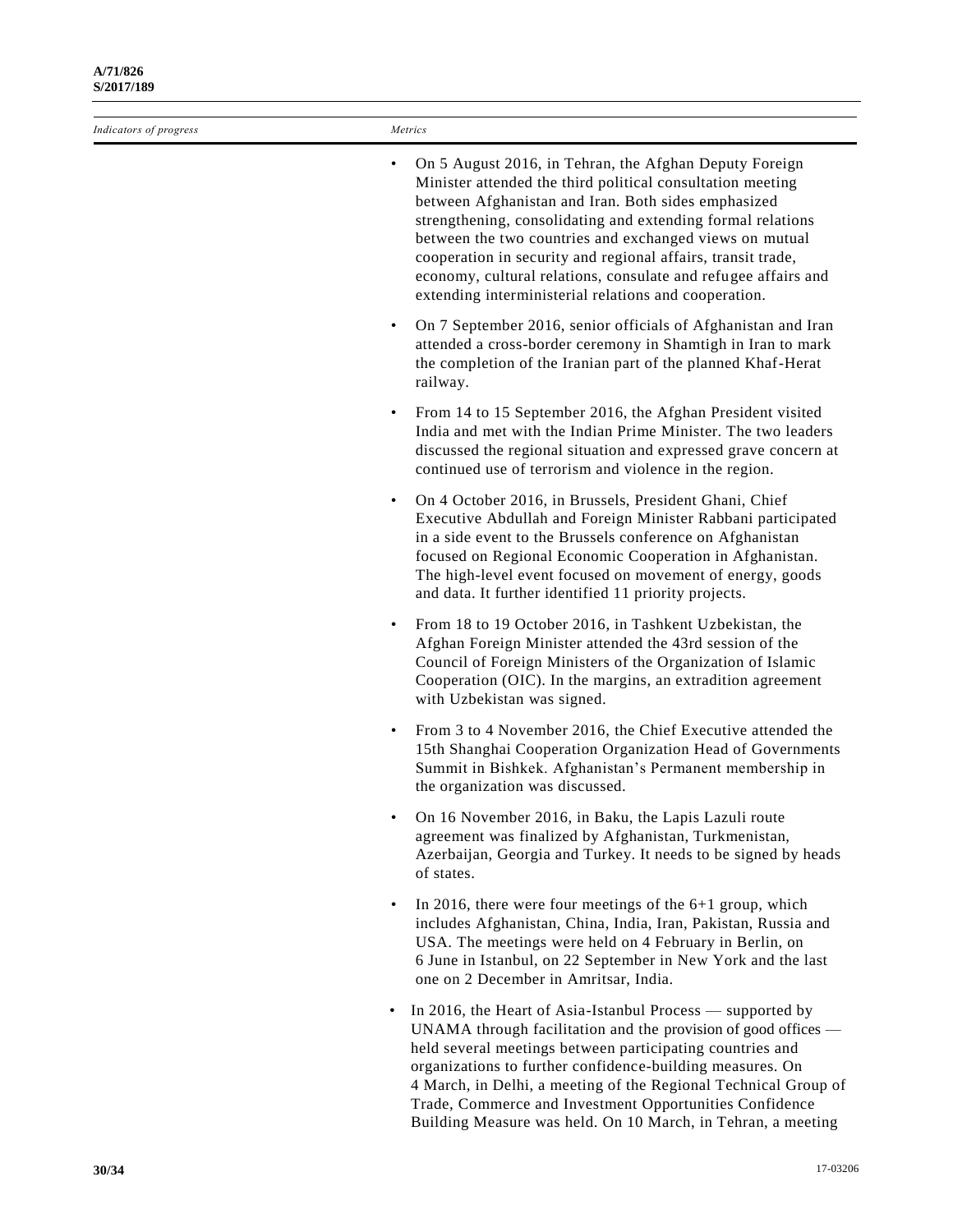| Indicators of progress | Metrics                                                                                                                                                                                                                                                                                                                                                                                                                                                                                                                                                                                                                                                                                                                                                 |
|------------------------|---------------------------------------------------------------------------------------------------------------------------------------------------------------------------------------------------------------------------------------------------------------------------------------------------------------------------------------------------------------------------------------------------------------------------------------------------------------------------------------------------------------------------------------------------------------------------------------------------------------------------------------------------------------------------------------------------------------------------------------------------------|
|                        | of the Regional Technical Group of the Education Confidence<br>Building Measure was held. On 3 April, in Kabul, a meeting of<br>the Regional Technical Group of the Counter-Terrorism<br>Confidence Building Measure was held where seven activities<br>were prioritized for 2016. On 6 September, in Ashgabat, a<br>meeting of the Regional Technical Group of the Regional<br>Infrastructure Confidence Building Measure was held. On<br>9 December, in Astana, a meeting of the Regional Technical<br>Group of the Disaster Management Confidence Building<br>Measure was held to review the implementation of activities in<br>the 2016 Action plan.                                                                                                |
|                        | In 2016, the Heart of Asia-Istanbul Process, which was<br>co-chaired by Afghanistan and India, held three Senior<br>Officials' Meetings. On 26 April, in Delhi, a Senior Officials<br>Meeting was held setting the theme "Addressing Challenges,<br>Achieving Prosperity" for the 2016 Heart of Asia-Istanbul<br>Process. On 23 September, a Senior Officials' meeting was held<br>on the margins of the General Assembly in New York. On<br>3 December, the last Senior Officials' meeting of 2016 was held<br>in Amritsar. UNAMA supported the Afghan Government in<br>these meetings to help the process move forward.                                                                                                                               |
|                        | On 4 December 2016, in Amritsar, the Heart of Asia-Istanbul<br>$\bullet$<br>Process Ministerial Conference was held with support of<br>UNAMA. President Ghani and Prime Minister Modi inaugurated<br>the conference. The Amritsar declaration focuses on the<br>importance of regional collaboration in countering security<br>threats common to the region, and to capitalize on economic<br>opportunities. The declaration also calls for the development of<br>a regional approach to counter radicalization, exploration of how<br>to strengthen the growth of Small and Medium Enterprises in the<br>region, as well as to continue the process of developing the<br>Regional Counter Terrorism Strategy as per the 2015 Islamabad<br>Declaration. |
|                        | On 27 December 2016, a trilateral meeting of Pakistan, China<br>and Russia took place in Moscow with a focus on Afghanistan.<br>In addition to expressing concern about the rise of extremist<br>groups and agreeing on continued efforts towards an Afghan-<br>most and African lad neers nowered both Director and China                                                                                                                                                                                                                                                                                                                                                                                                                              |

owned and Afghan-led peace process, both Russia and China stated that they will increase efforts for delisting members of the Afghan Taliban from the UN sanctions lists.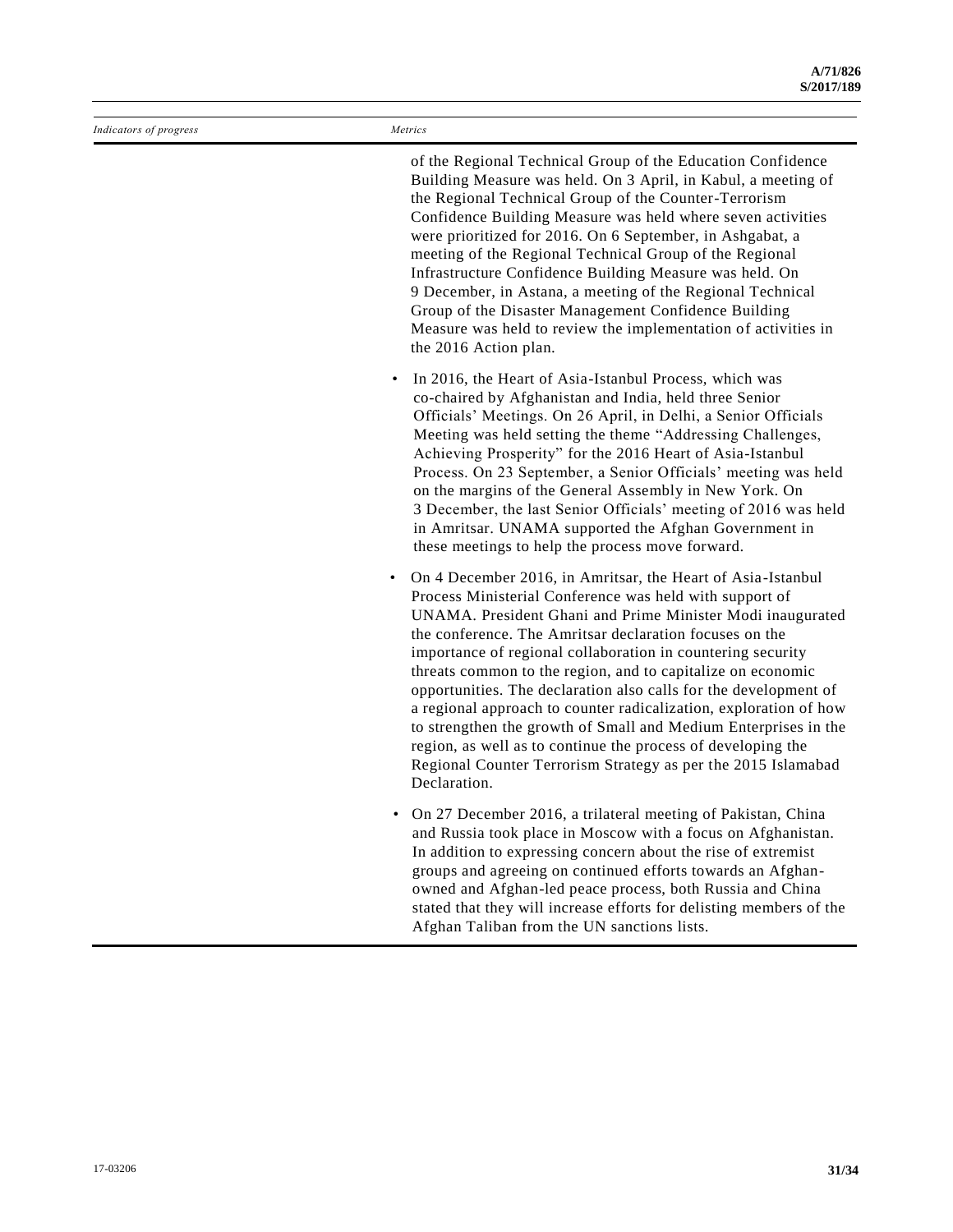## **VII. Partnership between the Government of Afghanistan and the international community**

**Benchmark: coherent support by the international community for Afghan priorities within an Afghan-led coordination framework.**

| Indicators of progress                                                                                                                                                                        | Metrics                                                                                                                                                                                                                                                                                                                                                                                                                                                                                                                                                                                                                                                                                                                                                                                                                                                                                                                                                                                                                                                                                                                                                                                        |
|-----------------------------------------------------------------------------------------------------------------------------------------------------------------------------------------------|------------------------------------------------------------------------------------------------------------------------------------------------------------------------------------------------------------------------------------------------------------------------------------------------------------------------------------------------------------------------------------------------------------------------------------------------------------------------------------------------------------------------------------------------------------------------------------------------------------------------------------------------------------------------------------------------------------------------------------------------------------------------------------------------------------------------------------------------------------------------------------------------------------------------------------------------------------------------------------------------------------------------------------------------------------------------------------------------------------------------------------------------------------------------------------------------|
| Increased percentage of aid aligned with<br>the Afghanistan National Development<br>Strategy and Government priorities                                                                        | In line with its current Aid Management Policy, the Government<br>$\bullet$<br>considers assistance delivered through on-budget mechanisms to<br>be 100 per cent aligned with Government priorities, and in 2016<br>donors continued to retain the Self-Reliance through Mutual<br>Accountability Framework (SMAF) commitment to deliver at<br>least 50 per cent of Official Development Assistance (ODA)<br>through such mechanisms. Donors also continued to adhere to<br>the SMAF commitment to align 80 per cent of ODA overall with<br>Government priorities. The Ministry of Finance Aid<br>Management Directorate continues to collect data on, and to<br>discuss alignment of, Official Development Assistance through<br>the annual Development Cooperation Dialogues process, but did<br>not publish data on overall alignment of aid in 2016, as new<br>National Priority Programs are still being developed under the<br>framework of the Afghanistan National Peace and Development<br>Framework (ANPDF).                                                                                                                                                                         |
| Improved accountability of procurement<br>and contracting on behalf of the<br>Government and the international<br>community                                                                   | The National Procurement Authority (NPA) expanded the<br>$\bullet$<br>"Coalition of Reform", mainly consisting of partners from civil<br>society, private sector, the Government and international<br>development partners. Under this framework, the NPA approved<br>more than 2,000 large and medium contracts worth AFN<br>250 billion (US\$ 3 billion), resulting in AFN 18.3 billion<br>(US\$ 270 million) worth of savings. It also blacklisted about 100<br>companies who failed to meet the requirements of transparency<br>and accountability.                                                                                                                                                                                                                                                                                                                                                                                                                                                                                                                                                                                                                                        |
| Strengthening of the Joint Coordination<br>Monitoring Board in support of the<br>Kabul process and as a means of regular<br>review of progress on Afghan priorities<br>and mutual commitments | Co-chaired by the Minister of Finance and UNAMA's SRSG,<br>$\bullet$<br>the Joint Coordination and Monitoring Board met twice in<br>Kabul, on 4 April and 4 September, to review and advance<br>Government preparations for the Brussels Conference on<br>Afghanistan, and to review progress on joint commitments under<br>the Self-Reliance through Mutual Accountability Framework<br>(SMAF). The meetings featured remarks by President Ghani,<br>Chief Executive Abdullah, and updates from a number of<br>ministers and senior Government officials, as well as<br>stakeholders from the Afghan private and civil society sectors.<br>Civil society representatives voiced concern over the quality and<br>pace of reforms, perceived corruption within the justice sector<br>and the shrinking space for civil society and human rights<br>defenders due to insecurity. International partners addressed the<br>gathering on a range of subjects featuring both highlights of<br>reform, development progress and areas for improvement.<br>Much of UNAMA's efforts in the area of donor coordination in<br>$\bullet$<br>2016 focused on facilitating the preparations for the Brussels |

Conference on Afghanistan in October. In addition to the Joint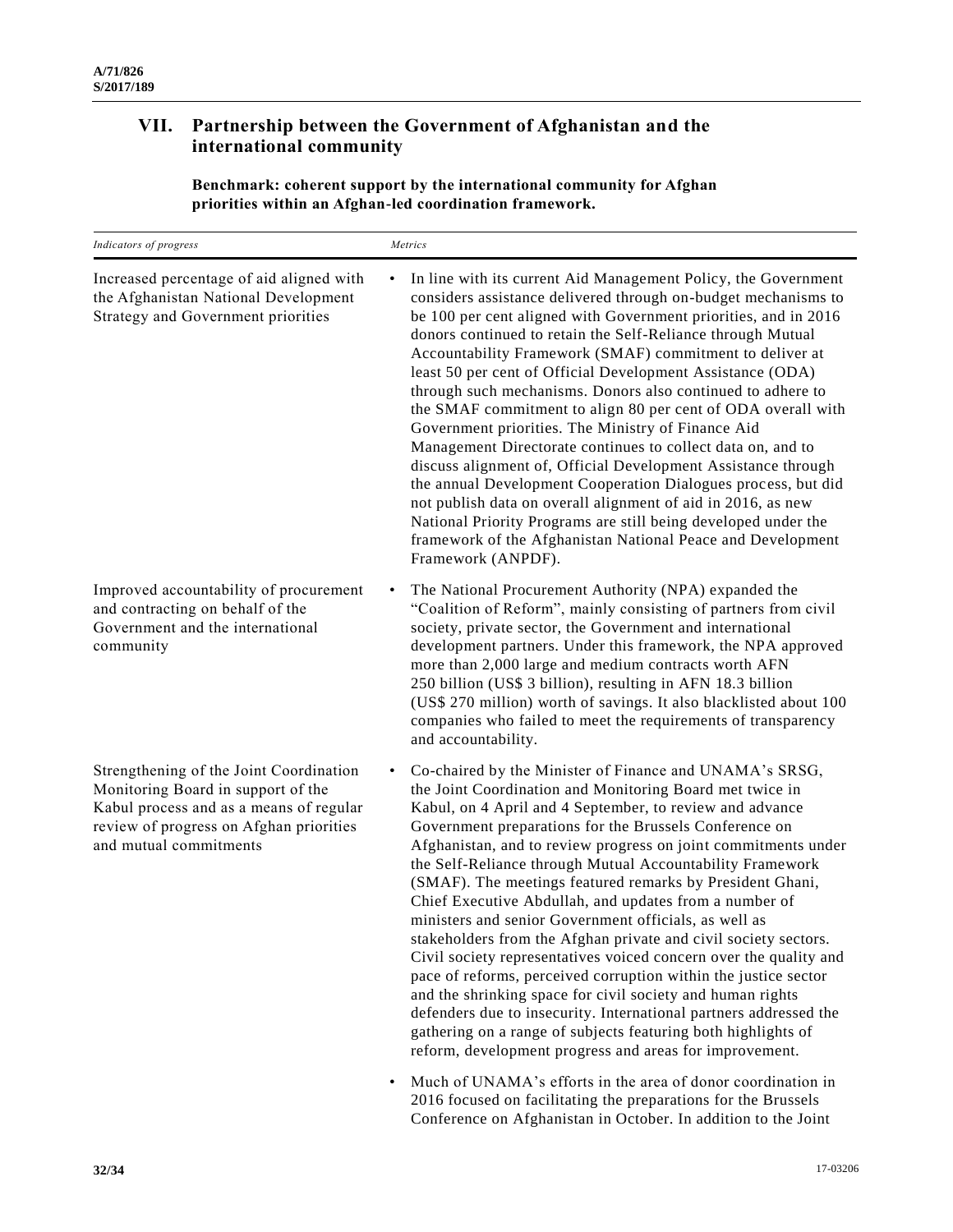| Indicators of progress | Metrics                                                                                                                                                                                                                                                                                                                                                                                                                                                                                                                                                                                                                                                                                                                                                                  |
|------------------------|--------------------------------------------------------------------------------------------------------------------------------------------------------------------------------------------------------------------------------------------------------------------------------------------------------------------------------------------------------------------------------------------------------------------------------------------------------------------------------------------------------------------------------------------------------------------------------------------------------------------------------------------------------------------------------------------------------------------------------------------------------------------------|
|                        | coordination and Monitoring Board meetings, regular<br>discussions took place in existing fora chaired by the Ministry of<br>Finance and UNAMA and involving the major donors. The<br>issues discussed included efforts in the areas of anti-corruption,<br>revenue generation, poverty and economic growth. In advance of<br>the Brussels Conference on Afghanistan, UNAMA worked with<br>Government and donors to elaborate a new set of "deliverables,"<br>or priority reform commitments, under the Self-Reliance through<br>Mutual Accountability Framework (SMAF). In follow-up to the<br>Brussels Conference on Afghanistan, UNAMA continues to<br>work with partners to facilitate progress on these commitments<br>through regular working-level fora in Kabul. |
|                        | UNAMA also technically assisted Afghan civil society in the<br>$\bullet$<br>preparation of their position papers and statements for the JCMB<br>meetings held in April and September 2016 and the Brussels<br>Conference in October, and advocated for civil society<br>representation in all these three meetings.                                                                                                                                                                                                                                                                                                                                                                                                                                                      |
|                        | UNAMA further provided technical advice to the Civil Society<br>$\bullet$<br>Working Committee (CSWC) in the selection of the 10 delegates<br>to the Brussels Conference on Afghanistan; facilitated briefing/<br>consultations between SRSG/DSRSG with 10 civil society<br>delegates to the Conference; as well as consultations between<br>civil society and Ministry of Finance; provided technical<br>assistance to CSWC in following up in the aftermath of the<br>Conference, especially where this Committee undertakes the<br>steps to start with monitoring the implementation of Government<br>and International Community's Brussels commitments.                                                                                                             |

## **VIII. Counter-narcotics**

**Benchmark: sustained trend in the reduction of poppy cultivation, narcotics production and drug addiction.**

| Indicators of progress                                                     | Metrics                                                                                                                                                                                                                                                                                                                                         |
|----------------------------------------------------------------------------|-------------------------------------------------------------------------------------------------------------------------------------------------------------------------------------------------------------------------------------------------------------------------------------------------------------------------------------------------|
| Decrease in poppy cultivation, narcotics<br>production and addiction rates | Opium poppy cultivation in Afghanistan increased by ten per<br>cent in 2016 with a total area under cultivation estimated at<br>201,000 hectares over the area of 183,000 hectares cultivated in<br>2015. Opium production in 2016 was estimated at 4,800 tons,<br>representing a 43 per cent increase over the 3,300 tons produced<br>in 2015. |
|                                                                            | • In 2016 opium prices increased in all regions of Afghanistan. At<br>almost US\$ 0.9 billion or the equivalent of roughly 5 per cent of<br>Afghanistan's estimated GDP, the farm-gate value of opium<br>production increased by 57 per cent in 2016 with respect to past<br>year (not adjusted for inflation).                                 |
|                                                                            | • Helmand remained the country's major opium poppy cultivating<br>province, followed by Badghis, Kandahar, Uruzgan1,<br>Nangarhar, Farah, Badakhshan, and Nimroz. In 2016, the                                                                                                                                                                  |